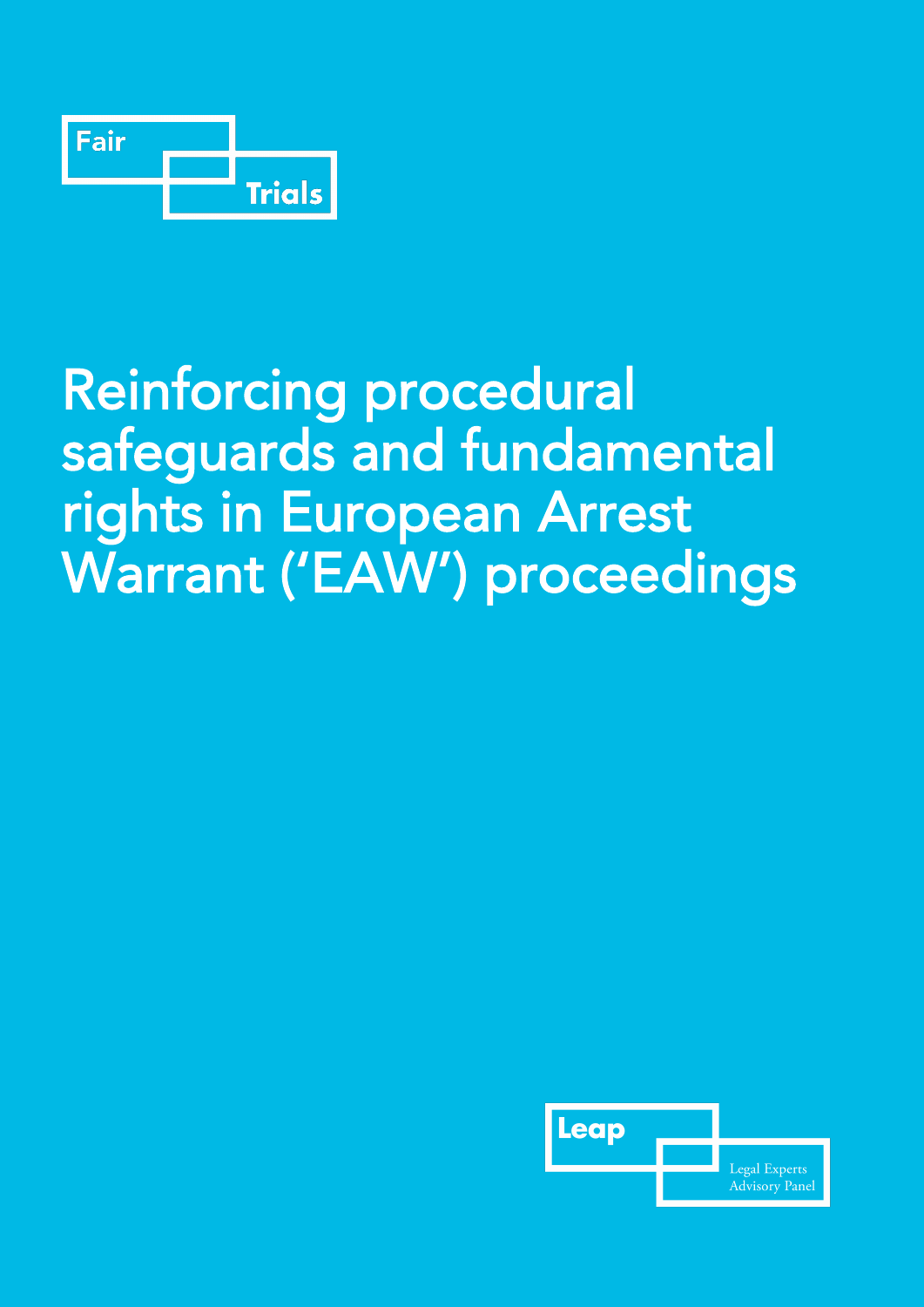

## Table of contents

| Priority #1: Strictly limit the use of EAWs to a measure of last resort6 |  |
|--------------------------------------------------------------------------|--|
|                                                                          |  |
|                                                                          |  |
| Priority #2: Adopt new legislation on pre-trial detention 11             |  |
|                                                                          |  |
|                                                                          |  |
| Priority #3: The protection of fundamental rights  13                    |  |
|                                                                          |  |
|                                                                          |  |
| Priority #4: Ensure the implementation of procedural safeguards 17       |  |
|                                                                          |  |
|                                                                          |  |
|                                                                          |  |
|                                                                          |  |
|                                                                          |  |
|                                                                          |  |



This document is possible thanks to the financial support of the Justice Programme of the European Union. The contents of this document are the sole responsibility of the author and can in no way be taken to reflect the views of the European Commission.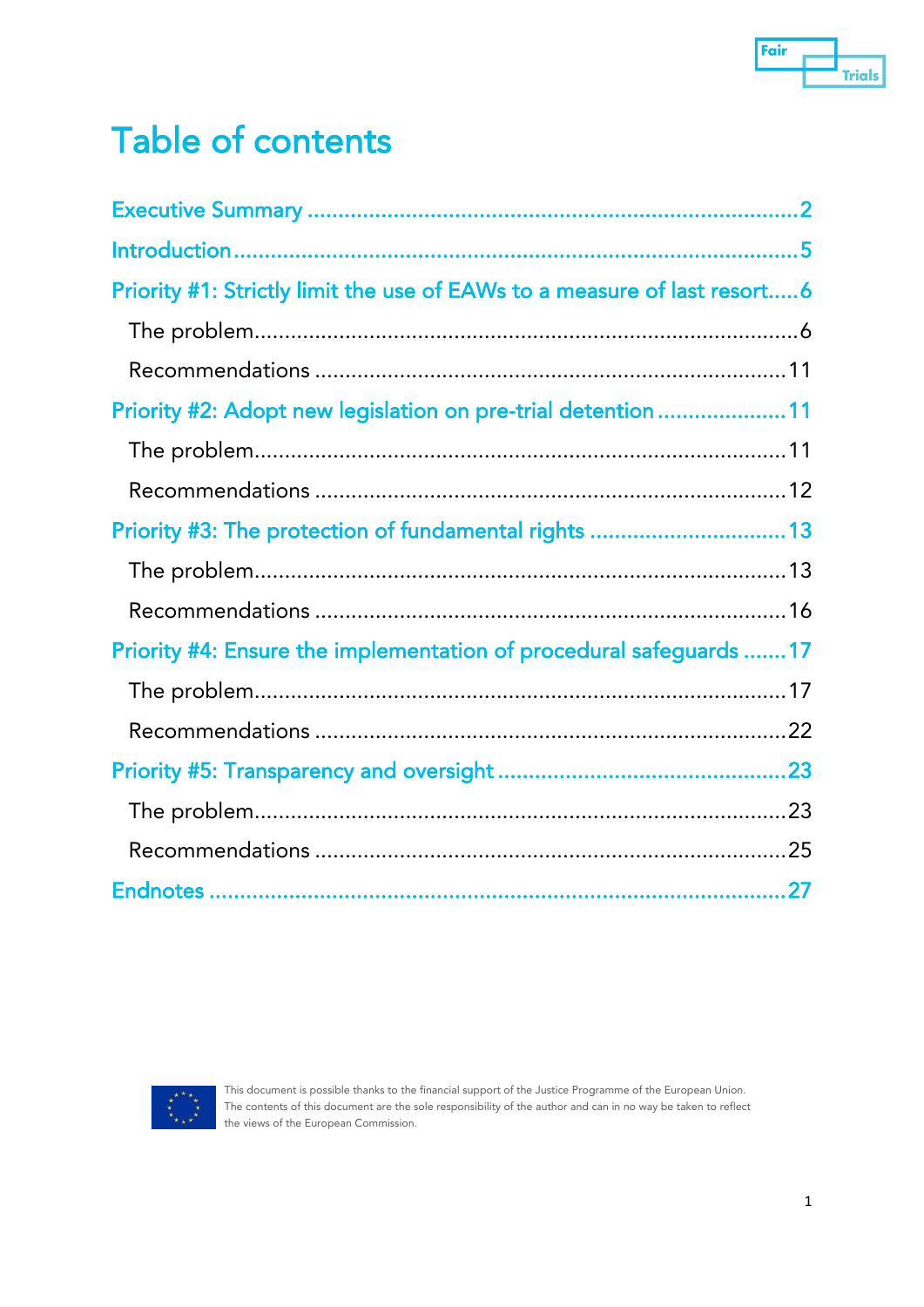

## Executive summary

The European Arrest Warrant ('EAW') is a powerful tool that allows authorities in one country (the 'issuing country') to have people living in another country (the 'executing country') arrested, detained, and transferred by force. This has serious implications for the affected person.

The EAW is regarded as the "flagship" EU judicial cooperation measure. It was adopted in the wake of the 9/11 attacks in the US amid concerns that existing extradition laws were too cumbersome to effectively tackle serious cross-border crimes. In the last year, the European Commission (EC) and the European Parliament respectively assessed the implementation of the EAW by Member States and identified areas to improve functionality of the EAW.

Fair Trials recognises the need for effective law enforcement cooperation between EU Member States but has long raised concerns about the need to ensure the operation of the EAW does not undermine human rights and the rule of law. Over the past years, we have been collating information from members of our Legal and Experts Advisory Panel (LEAP) who continue to raise these concerns – and highlight that they are exacerbated by threats to the rule of law and the worsening prison overcrowding crisis that the EU is facing.

The COVID-19 pandemic meant that digital solutions were necessary to keep criminal proceedings moving forward. The European Commission is now preparing a toolbox of measures to promote the digitalization of justice, including criminal justice, on a long-term basis. These developments present opportunities to enhance the functionality of the EAW, grounded in fundamental rights.

We call on the European Commission to recognise that the EAW is not only about judicial cooperation – it is also about the person who is sought, arrested and surrendered. The fundamental rights of that person must be placed at the heart of the mechanism.

This paper identifies five key priority areas for EU action to bring the EAW system within the framework of the EU Charter of Fundamental Rights and rule of law:

#### Strictly limit the use of EAWs to a measure of last resort

EAW legislation does not specifically require the decision to issue an EAW to be based on a proportionality assessment. Although EAWs were designed primarily to fight serious, complex crossborder crimes, they are often used to investigate and prosecute minor offences including those that will not result in prison sentences. EAWs also continue to be misused for questioning, rather than for criminal prosecution. As a result, EAWs can be issued too early in the proceedings, before charges are ready to be brought to trial, which can result in lengthy pre-trial detention. Despite the existence of less restrictive alternatives to the EAW, the absence of an explicit requirement to take such measures into account as part of a proportionality assessment results in incoherent implementation and use of the various instruments available to judicial authorities when cooperating in cross-border proceedings.

Recommendations: The EU must set a common threshold for issuing EAWs, which includes a requirement for judicial authorities to take the principle of proportionality into consideration when determining whether to issue an EAW. A common threshold for issuing an EAW is all the more important because of the fragmented institutional set-up across Member States, where the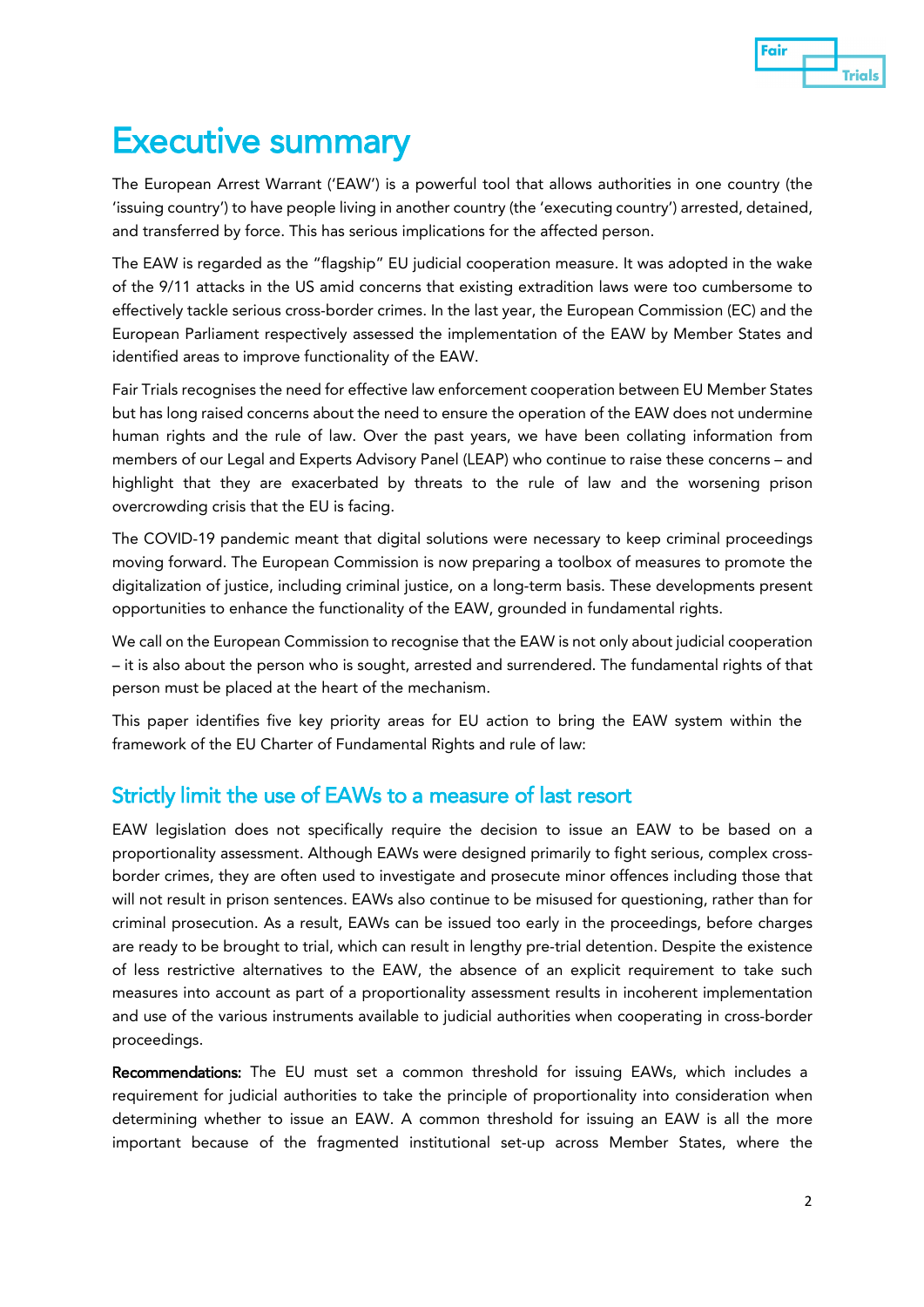

competence of issuing EAWs is entrusted to courts and prosecutors. Digital solutions can also be implemented to support an enhanced use of alternative, less restrictive measures to the EAW.

#### Adoption of new legislation on pre-trial detention

The EAW typically involves the arrest and detention of a person, potentially all the way until and after surrender to the issuing country. But in the absence of common EU standards on pre-trial detention, judicial authorities need to rely on domestic legislation to determine whether to place someone in detention pending surrender in the context of cross-border proceedings. Moreover, the decision to issue an EAW appears to be an automatic response where a person is a not a national or a resident of the issuing state, even where there is no evidence that the person is at risk of absconding.

National laws on pre-trial detention are failing to prevent its overuse at domestic level. This problem is potentially worse at the cross-border level where a person situated abroad or with a foreign nationality is considered to be a "flight risk" justifying an EAW and pre-trial detention.

This prejudicial treatment clearly contradicts the idea of Europe as an area of freedom of movement and residence, where Member States have trust in each other's criminal justice systems. It also conflicts with the EU's commitment to non-discrimination.

Recommendations: The European Commission must urgently adopt long overdue common standards on pre-trial detention aimed at protecting the fundamental right to liberty. The EC must also initiate a consultation with a wide group of stakeholders to identify solutions that help prevent the discriminatory use of EAWs.

#### Protection of fundamental rights in the execution of EAWs

Litigation has revealed concerns related to fundamental rights and the EAW. Particularly regarding inhumane and degrading prison conditions as well as the right to a fair trial, which is under threat as a result of the rule of law crisis.

The current legislative framework does not contain sufficiently robust safeguards to enable judicial authorities across the EU to uphold their duty of ensuring the effective judicial protection of people's rights, and actively making sure people's fundamental rights are protected before a person is surrendered. Many authorities assume that the principle of mutual trust means that they must turn a blind eye to potential violations, ignore arguments that the defence puts forward, and surrender the person. The Court of Justice of the EU has clarified that judicial authorities must conduct an assessment in relation to fundamental rights violations, but the approach remains restrictive and insufficient to guarantee effective judicial protection. This is particularly concerning where there are calls to extend the EAW to new categories of broadly defined and vague offences, that could be used against political activists and civil society at a time where the rule of law is under threat across many European countries.

Recommendations: We call on the European Commission to clarify the role and duty of executing authorities in protecting fundamental rights in the context of EAW proceedings and make mandatory the refusal to surrender where there are fundamental rights concerns.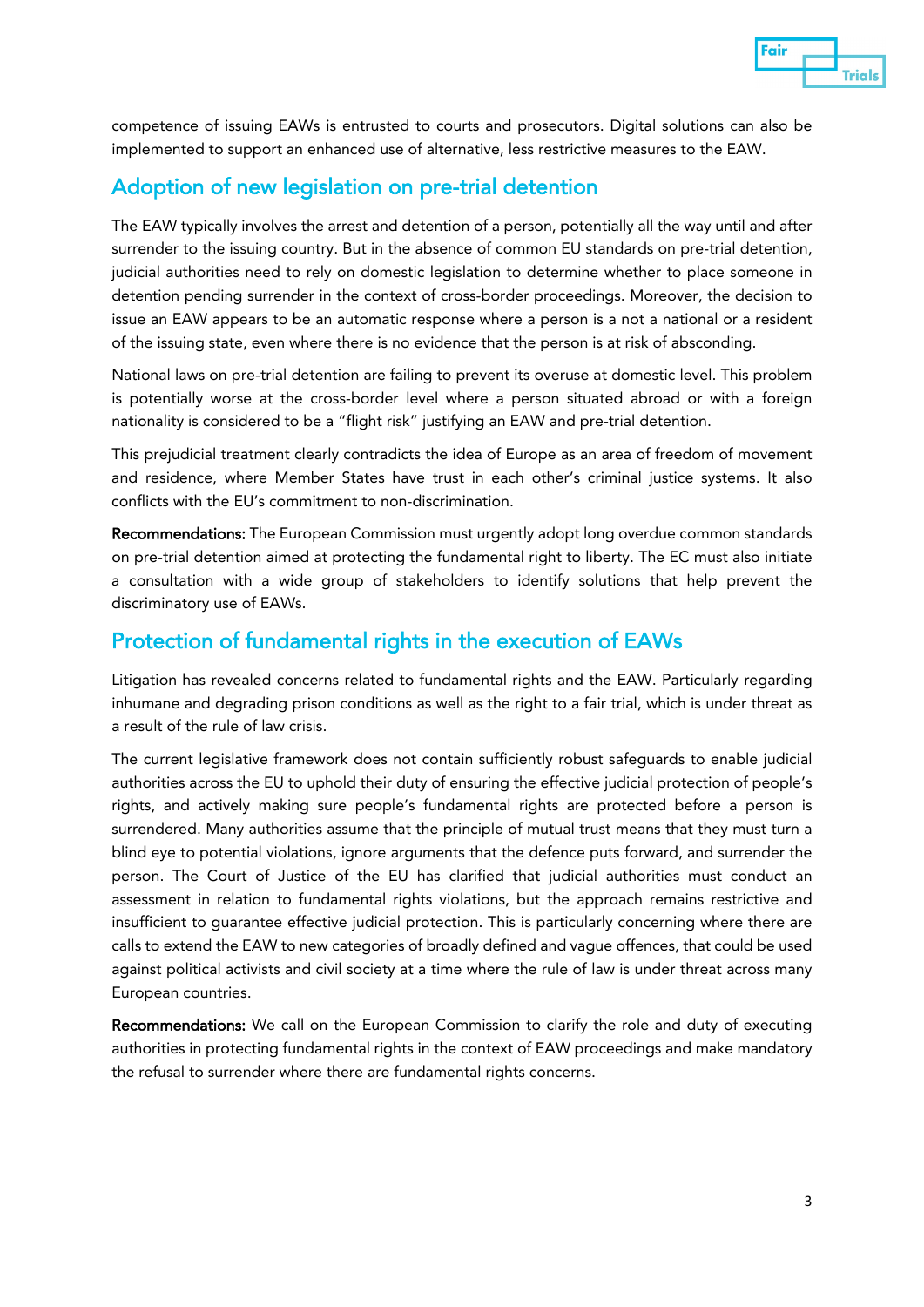

#### Effective implementation of existing procedural safeguards and judicial protection

Since the implementation of the EAW, the EU has adopted fundamental legal protections aimed at addressing the imbalance that people face when investigated and prosecuted by state authorities. The EU adopted legislation in relation to the procedural safeguards of suspects and accused persons, that apply in domestic and in cross-border proceedings. These include, crucially, the right to legal assistance. However, we continue to see gaps in the EU legal framework and ineffective implementation at domestic level.

Recommendations: The European Commission must actively monitor and enforce the effective implementation by Member States of the system of safeguards that underpin the EAW. The three key priority areas for EU action are first, to ensure that requested persons have access to effective legal assistance in both the executing and issuing member states. Second, to implement a condition of timing on access to case file: without access to the case file prior to surrender, the right to access the case file becomes illusory and theoretical. The person will have already been surrendered and it is too late to exercise their right to challenge the EAW or the refusal to access the case file. Third, Member States need to provide access to interpretation services of a sufficient quality to ensure that the person can effectively participate in the proceedings. In this context, we encourage the European Commission to consider the benefits that digital solutions can bring. It is also necessary to adopt a more robust right to challenge and common effective remedies, to ensure that people across the EU benefit from an equal level of protection, which is currently not the case.

#### Transparency and oversight

Each national court has the fundamental role (and duty) of checking the legality of the use of coercive instruments, such as the EAW, by investigating authorities. This is a key function embedded in the operation of the rule of law, to prevent the misuse of state powers and to uphold people's fundamental rights. To exercise meaningful oversight and protection, courts require access to information to make an informed decision about the risks of fundamental rights violations. In the current political context, with the EU facing threats to the rule of law in several Member States, and fundamental rights including procedural safeguards undercut for efficiency purposes, courts cannot be asked to resort to blind trust. Mutual trust must be based on informed trust.

Courts continue to face difficulties in obtaining the necessary information to make informed decisions relating to fundamental rights concerns. Too much reliance is placed on assurances by issuing authorities. Informational imbalances need to be addressed to give effect to the principle of equality of arms and enable effective judicial protection of people's rights.

Recommendations: The EU should set up a mechanism to monitor assurances made by issuing states post-surrender. More broadly, the EU has a responsibility to implement robust monitoring and oversight systems over the use of EU law instruments, including the EAW, through meaningful data collection.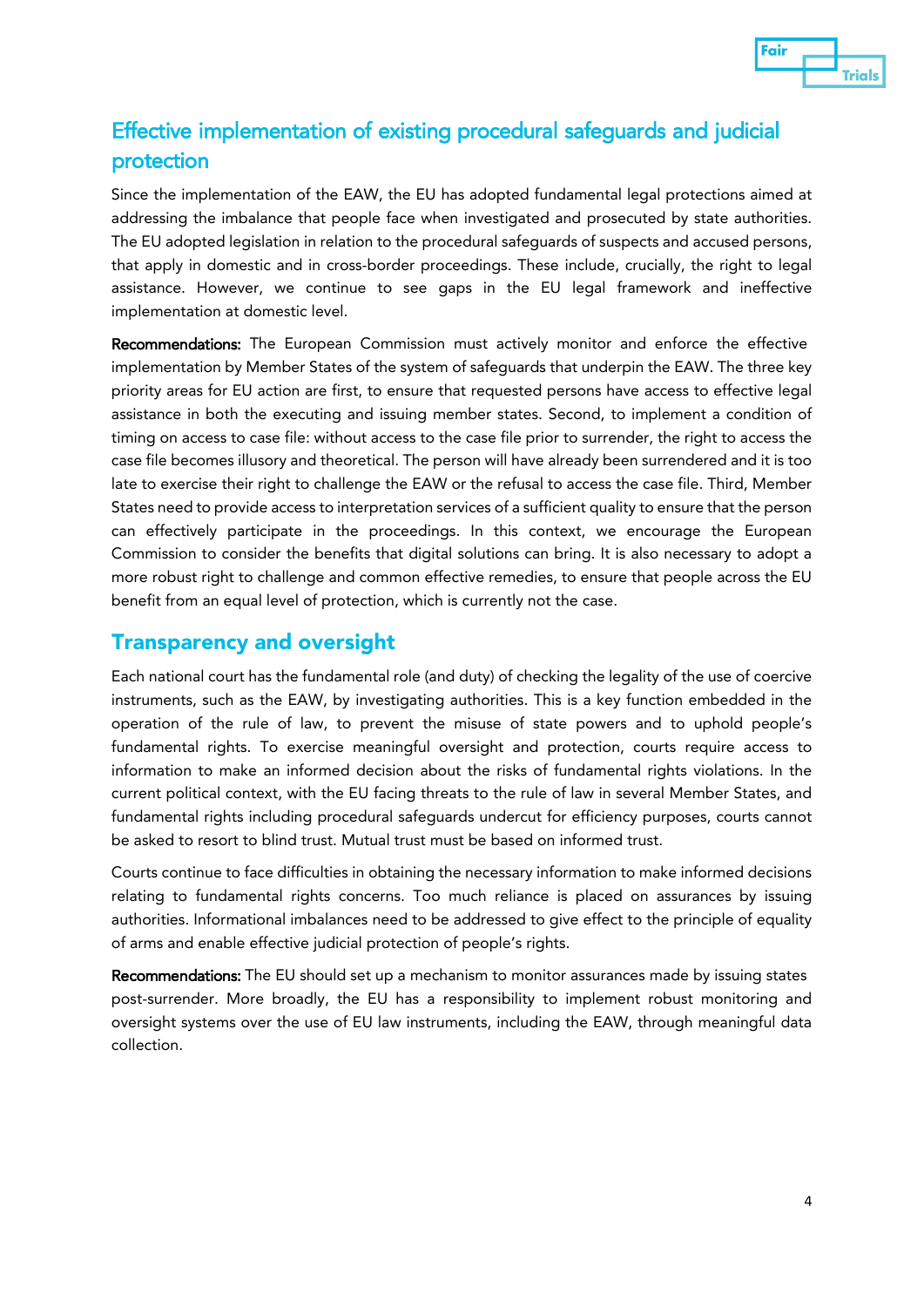

## 1. Introduction

- 1.1 The European arrest warrant ('EAW') is a powerful tool that allows authorities in one country (the 'issuing country') to have people living in another country (the 'executing country') arrested, detained and deported by force. This has serious implications for the affected person. They may have no attachments nor speak the language of the country they are taken to. They will be deprived of their liberty and detained in one of Europe's prisons, many of which do not meet the most basic fundamental right to be free from inhumane and degrading treatment. They may also lose their job and home and be separated from their family and friends.
- 1.2 The EAW is regarded as the 'flagship' EU judicial cooperation measure. It was adopted in the wake of the 9/11 attacks in the US amid concerns that existing extradition laws were too cumbersome to effectively tackle serious cross-border crimes. In 2004, the EAW started to operate in the EU as a fast-track system for the arrest and extradition (or 'surrender') of a person to stand trial or serve a prison sentence. It is used in thousands of cases each year (17,471 EAWs issued in 2018) and reported as being a valuable tool for law enforcement.[1](#page-27-0) The underlying principle behind the EAW (and other cooperation measures that have followed it) is mutual recognition: it allows for faster and simpler cooperation by requiring one Member State to recognise decisions issued by judicial authorities in another.
- 1.3 The operation of the EAW has not been without its challenges. In 2020, the European Commission and the European Parliament respectively assessed the implementation of the EAW by Member States and identified areas to improve the functionality of the EAW.<sup>[2](#page-27-1)</sup> Our research and monitoring through the members of our Legal Experts Advisory Panel ('LEAP') [3](#page-27-2) also reveal that the operation of the EAW has serious and disproportionate impact on the lives and rights of ordinary people.
- 1.4 The EAW is being used for all types of offences despite the availability of less restrictive measures. This raises serious concerns about how it is being used by authorities and the robustness of the checks and balances necessary to protect people's fundamental rights. Judicial independence and the rule of law are under attack in different EU Member States<sup>[4](#page-27-3)</sup> and efficiency is driving domestic reforms. This makes the need for a clear and coherent EU approach towards criminal justice, grounded in fundamental rights and in particular the principle of fairness, more urgent than ever. This urgency has recently been recognised by the European Parliament, which says the EU is "at this historic and crucial juncture."[5](#page-27-4)
- 1.5 In this briefing, we call on the EU to recognise that the EAW is not only about judicial cooperation. It has a huge impact on the person who is sought, arrested and surrendered. The rights of that person must be placed at the heart of the mechanism. For this to happen, the EU must ensure that the EAW is not looked at in isolation, as the flagship measure of cross-border cooperation. The EU (in particular, the European Commission) must actively encourage and enforce a comprehensive and coherent approach towards cross-border cooperation, looking at EU law and instruments as a whole, implemented within the overarching framework of the Charter of Fundamental Rights of the European Union ('the Charter'). [6](#page-27-5) The EU's common values mean that the prevailing consideration for any crossborder cooperation must be the protection of people's fundamental rights. This starts with action on the five priority areas outlined in this briefing.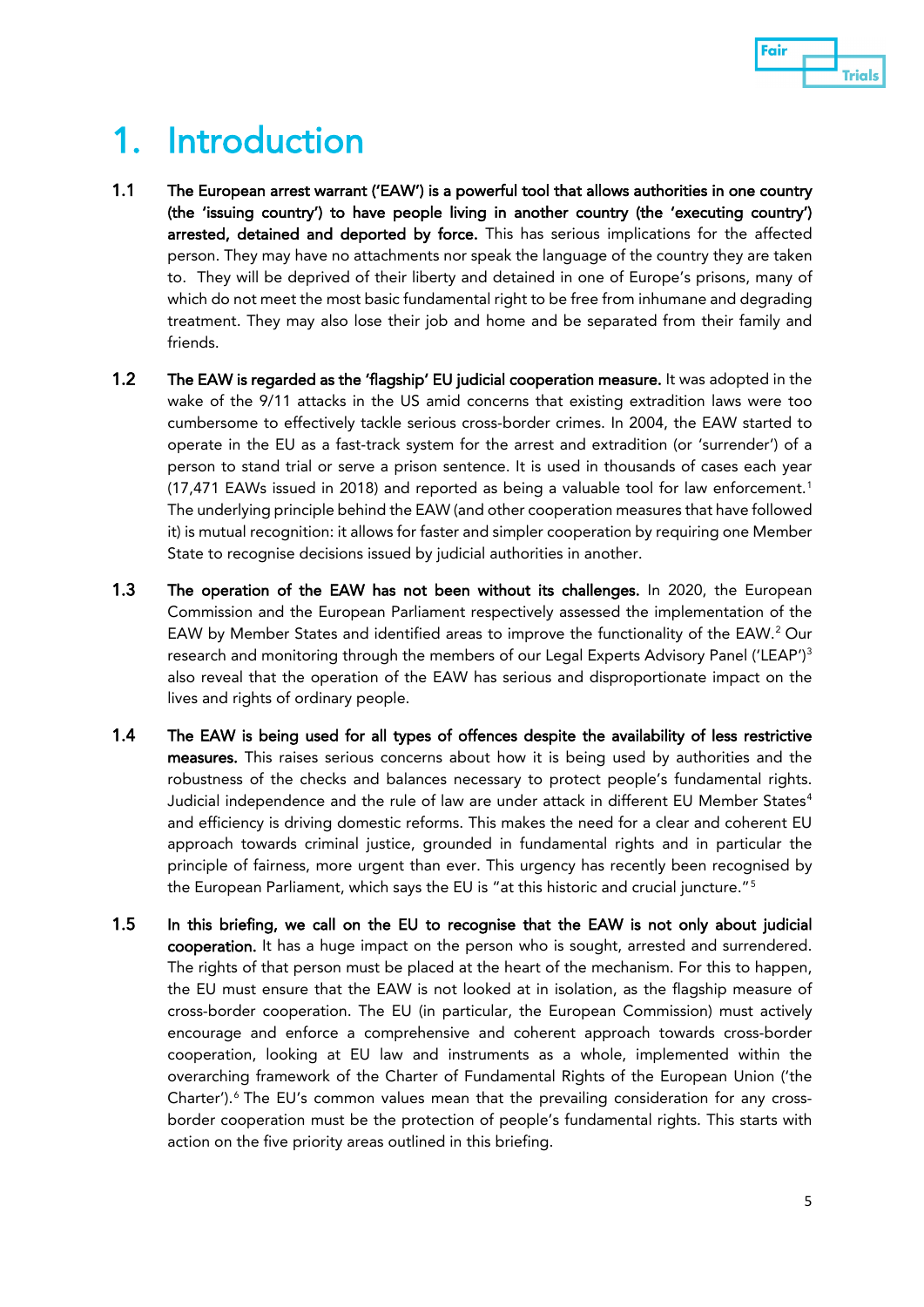### Our credentials

Fair Trials recognises the need for effective law enforcement cooperation between EU Member States but has long raised concerns about also ensuring that the operation of the EAW does not undermine human rights and the rule of law. Our work in this area has involved:

- a. proposing legislative changes to the EU Framework Decision 2002/584/JHA of 13 June 2002 on European arrest warrant ('EAW Framework Decision')[7](#page-27-6) and in Member States' implementing the legislation;
- b. advocating for the adoption and effective implementation of existing EU-wide minimum defence rights standards including in cross-border proceedings;
- c. sharing information with the European Commission and Parliament about the operation of the EAW in practice from a defence rights perspective and through human stories;
- d. developing practical guidance and training tools for defence lawyers; and
- e. supporting and engaging in strategic litigation to establish safeguards.

## 2. Priority #1: Strictly limit the use of EAWs to a measure of last resort

#### The problem

- 2.1 At present, the EAW Framework Decision links the issuing threshold to the sentence in domestic law but does not refer to proportionality.<sup>[8](#page-27-7)</sup> In practice, issuing authorities are failing to apply a meaningful proportionality assessment when issuing EAWs; and executing authorities are refusing to consider arguments relating to proportionality when deciding whether to surrender. In effect, persons subject to EAWs have no option to challenge surrender on the grounds of lack of proportionality. This means that people continue to be surrendered for minor offences even though other, less restrictive measures than the EAW may be available.
- 2.2 A recent example from Portugal illustrates this gap in legal protection: "[...] no matter how pertinent the considerations made in the opposition about the lack of proportionality and adequacy of the European Arrest Warrant issued by the Court of Criminal Instruction of Bordeaux may be, by virtue that the intended purpose of subjection of the defendant to a criminal procedure running in that Court may be achieved through a European Investigation Order, that is a choice that does not fall to this Court and about which no judgment can or should be issued, in accordance with the aforementioned principles of mutual recognition and mutual trust between EU Member States, for the simple reason that it is the exclusive responsibility of the issuing judicial authority (…)."[9](#page-27-8)
- 2.3 The issue of proportionality is a long-standing area of concern for the European Parliament: "the disproportionate use of the EAW for minor offences or in circumstances where less intrusive alternatives might be used, leading to … disproportionate interference with the fundamental rights of suspects and accused persons as well as burdens on the resources of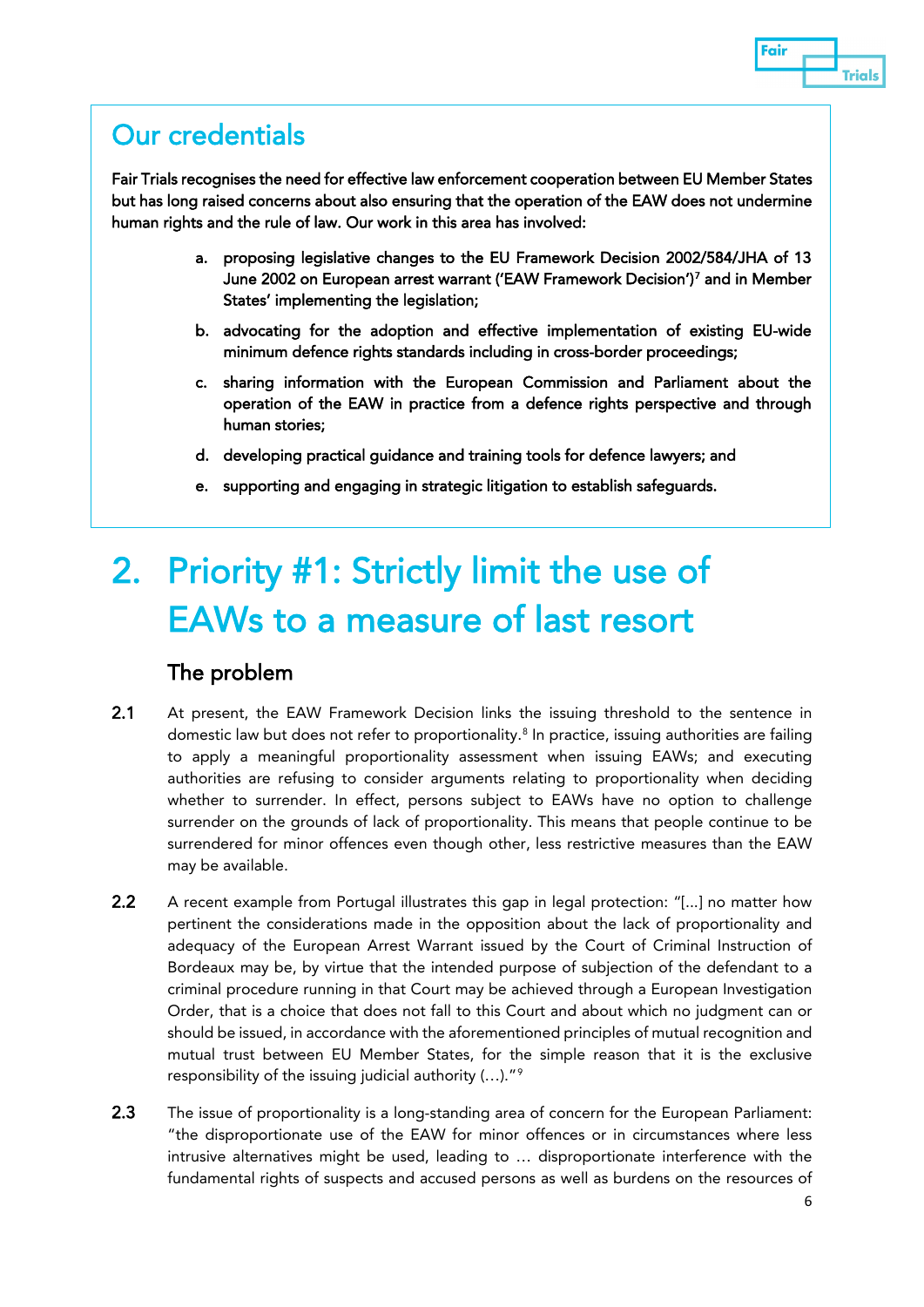

Member States".<sup>[10](#page-27-9)</sup> The issue of proportionality has again recently been highlighted by the Parliament.<sup>[11](#page-27-10)</sup> Interestingly, the EU-UK Trade and Cooperation Agreement (TCA), which is provisionally applicable from 1 January 2021, contains a proportionality test: "Cooperation on surrender must be necessary and proportionate, taking into account the rights of the requested person and the interests of the victims, and having regard to the seriousness of the act, the likely penalty that would be imposed and the possibility of a State taking measures less coercive than the surrender of the requested person, particularly with a view to avoiding unnecessarily long periods of pre-trial detention."[12](#page-27-11)

- 2.4 Despite the absence of a proportionality test in the EAW Framework Decision itself, the Court of Justice of the EU ('CJEU') recognises that the issuing judicial authority must examine proportionality as part of the conditions for issuing an EAW.[13](#page-27-12) This is consistent with the Charter, which enshrines the principle of proportionality, and applies to authorities applying EU law.[14](#page-27-13) The CJEU also recognises that it must be possible to challenge the decision to issue an EAW including its proportionality<sup>[15](#page-27-14)</sup> but because of the principle of procedural autonomy, leaves it up to Member States to organise their legal order: "introducing a separate right of appeal against the decision to issue a European arrest warrant taken by a judicial authority other than a court is just one possibility in that regard."[16](#page-27-15)
- 2.5 The European Commission recommended in its quidance on issuing EAWs that an assessment of proportionality must be conducted before issuing an EAW, checking whether using the EAW is truly necessary and that there are no other less harmful options that could be used instead.[17](#page-27-16) However, LEAP members with experience of representing people subject to EAWs have continued to raise proportionality as a key issue of concern.
- 2.6 In particular, the absence of such a requirement results in numerous difficulties in the implementation of the EAW.
	- (a) Use for minor offences: EAWs were designed primarily to fight serious, complex cross-border crimes but they continue to be used to investigate and prosecute minor offences. The figure below shows that the most common offences for which EAWs were issued in 2018 were theft and criminal damage. People can also be surrendered to countries where minor crimes lead to much stiffer penalties than in the country they live in. A Fair Trials study documented cases where individuals were surrendered for the theft of a Christmas tree, a finding of fraud (in absentia) in relation to a used car, and minor drink driving offences, leading to the separation of families and the closure of businesses.[18](#page-28-0) There is no consideration of the impact that the surrender will have on the person's livelihood, family and mental or physical health.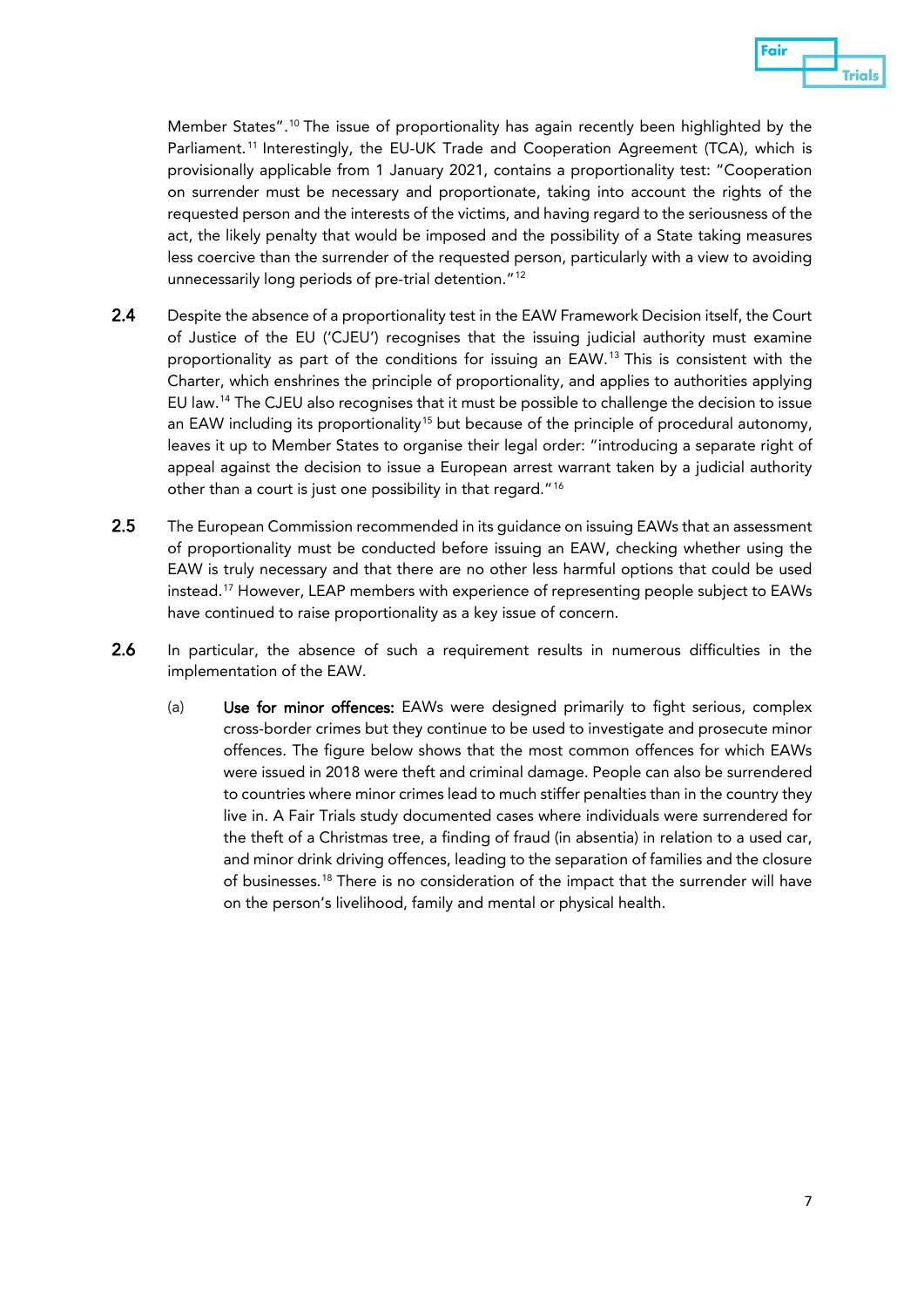

Figure 1: EAWs issued in 2018 by category of offence

- (b) Use for investigative purposes: In principle, EAWs may only be issued for the purposes of conducting criminal prosecutions or for executing a custodial sentence. [19](#page-28-1) In practice however, EAWs continue to be issued for investigative purposes (for questioning a suspect) before a case is ready to go to trial. Issuing authorities opt for the 'ease' of the EAW which provides them with the certainty that the person will be rapidly presented before them for questioning, despite this involving detention, failing to consider the implications for the person (deprivation of liberty and surrender to another country) and whether the case is ready to go to trial. The decision often does not consider the disproportionate impact of being detained in the country where the person lives and being transferred to a prison in another country.
- (c) Use before a case is trial-ready: There is no common understanding of 'trial-readiness' across EU Member States and no standard is set in the EAW legislation itself. Our research shows that people continue to be surrendered under EAWs, often because the EAW has been issued to investigate the person rather than to bring them to trial when the case is "trial-ready".<sup>[20](#page-28-2)</sup> Where EAWs are issued too early in the process, the affected person may be arrested and surrendered to the issuing state, and required to await trial (typically in pre-trial detention) for long, often excessive and unnecessary periods of time.<sup>21</sup>
- (d) Limited take-up of alternative measures to the EAW: An element of proportionality is required to consider whether other less harmful options than the EAW could be used instead. Particularly, non-custodial measures to prevent unjustified interferences with a person's rights including their fundamental right to liberty. Judicial authorities have at their disposal a range of investigative and enforcement tools including alternatives to detention in a domestic context as well as in cross-border cooperation. It may also be the case that there is no need for any coercive measure at all, where a person consents to their surrender.

Fair

**Trials**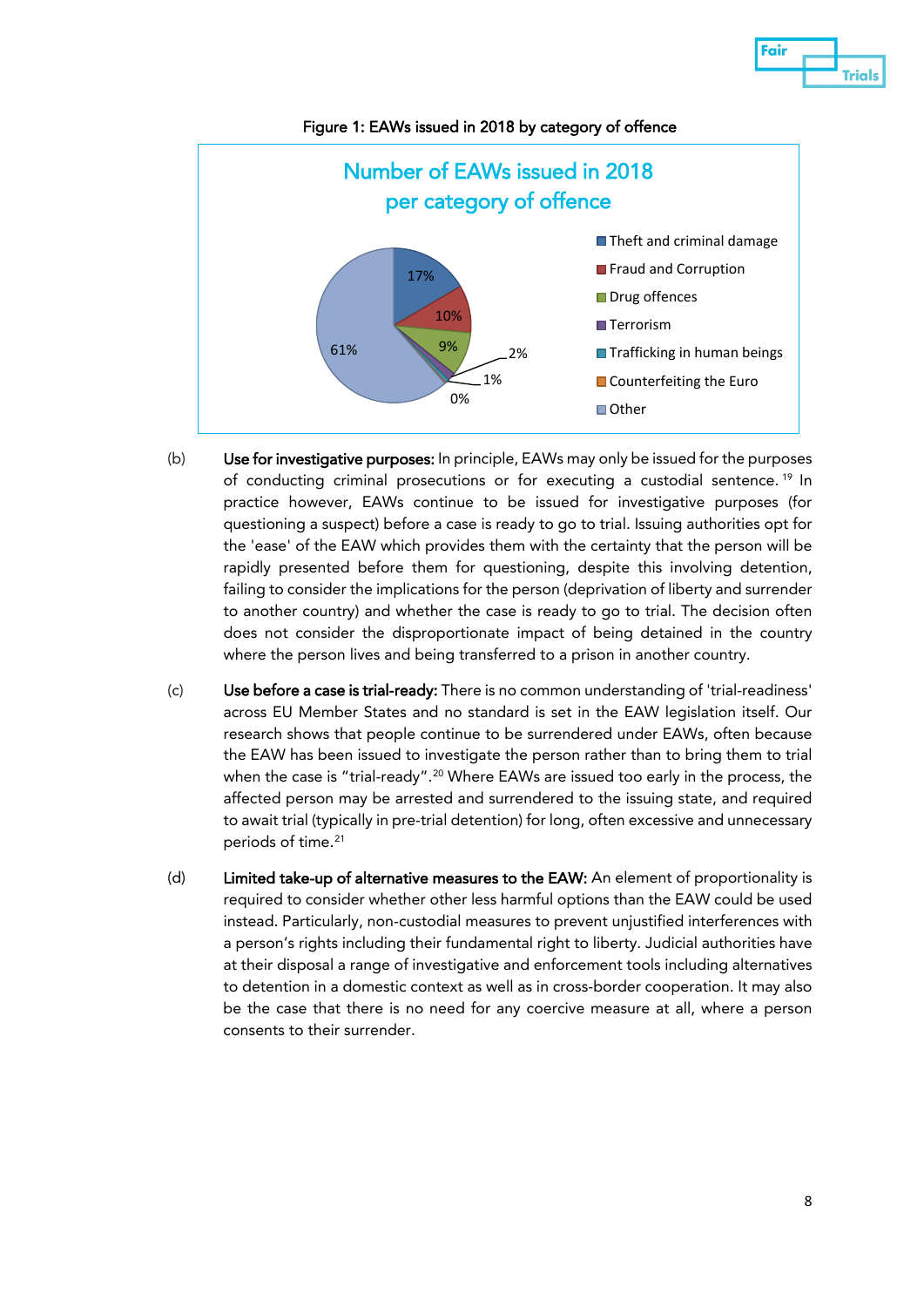

### CASE STUDY: EAW issued for stealing a toothbrush

In January 2020, the French judicial authorities agreed to surrender a person to Germany for the 2017 theft of a video game, some razor heads and toothbrushes from a supermarket. The proportionality of the EAW was not considered in the French court's ruling, despite the argument having been raised by the person's lawyer.<sup>[22](#page-28-4)</sup>

This approach echoes the many cases identified by Fair Trials in its 'Beyond Surrender' study, in Lithuania, Romania and Spain, such as the surrender to Spain of someone alleged to have stolen two radio CD players.<sup>[23](#page-28-5)</sup>

#### Table 1: Non-custodial alternatives to the EAW

The EU has enacted tools which offer more proportionate alternatives to EAWs (issued both for prosecution of crimes and for execution of sentences).

| <b>Measure</b>                                                         |                     | Description                                                                                                                                                                                                                                                                                                                                                                                              |
|------------------------------------------------------------------------|---------------------|----------------------------------------------------------------------------------------------------------------------------------------------------------------------------------------------------------------------------------------------------------------------------------------------------------------------------------------------------------------------------------------------------------|
| Investigation<br>European<br>Order<br>2014/41/EU <sup>24</sup> ('EIO') | pre-trial stage     | Allows police in one Member State to collect<br>and transfer evidence to another Member State.<br>This means states can gather evidence across<br>borders without having to request that<br>individuals be physically transferred. This allows<br>people to be questioned via video link, so they<br>don't have to be transferred for investigative<br>purposes.                                         |
| Supervision<br>European<br>Order<br>2009/829/JHA <sup>25</sup> ('ESO') | pre-trial stage     | Allows a judicial authority in one Member State,<br>where a person is accused of a crime, to impose<br>pre-trial supervision measures on that person<br>when they are living in another Member State.<br>Therefore, instead of facing surrender under an<br>EAW and pre-trial detention in another Member<br>State, defendants could remain in their state of<br>residence, under pre-trial supervision. |
| Probation<br>European<br>Order 2008/947/JHA <sup>26</sup><br>('EPO')   | post-trial<br>stage | Allows the transfer of a convicted person to a<br>different Member State to serve a non-custodial<br>measure imposed by the original issuing state.<br>This could also serve as an incentive to judges to<br>use non-custodial sentences.                                                                                                                                                                |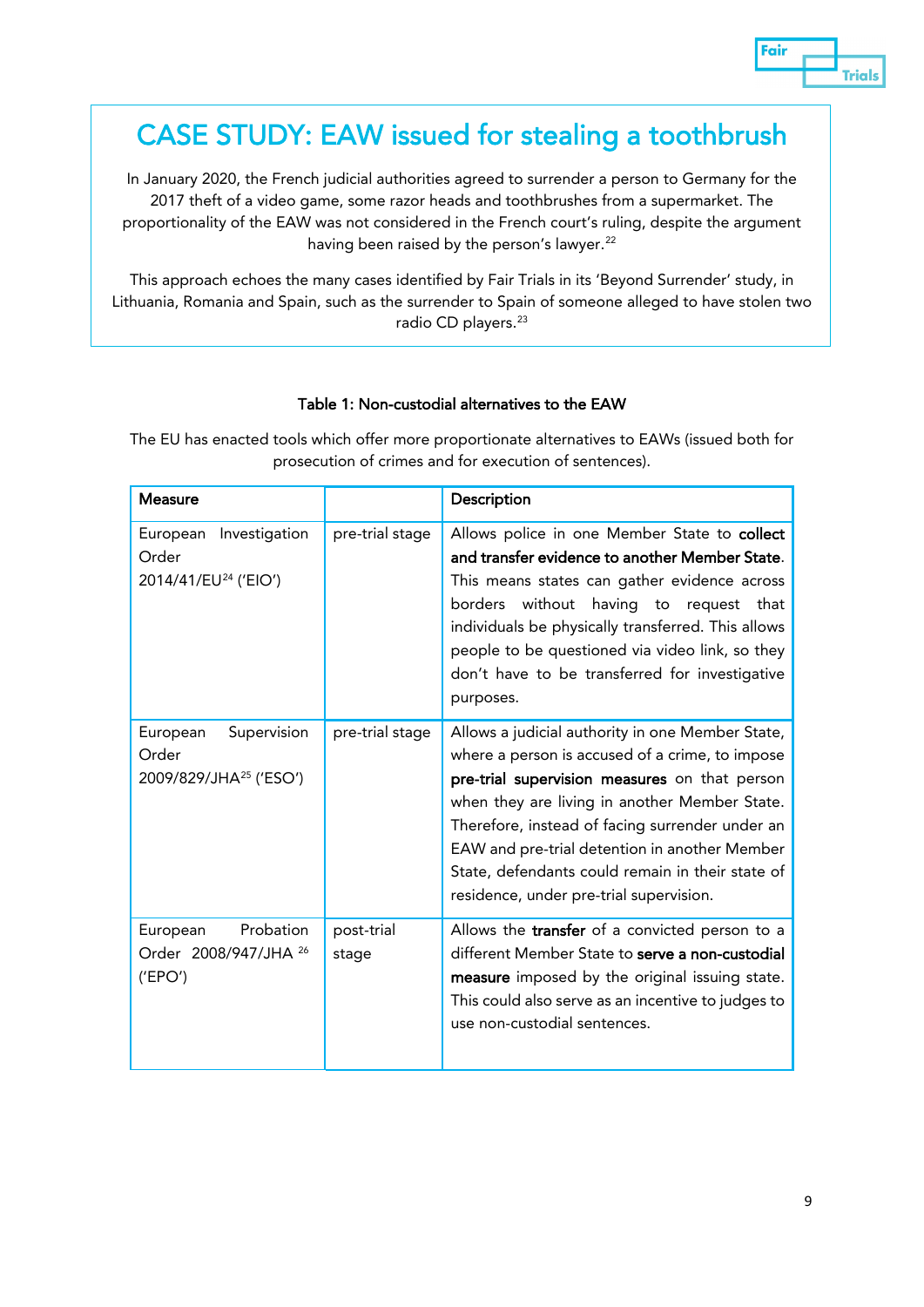| <b>Custodial Sentences</b> | post-trial | prison<br>Allows Member States to <b>transfer</b>  |
|----------------------------|------------|----------------------------------------------------|
| 2008/909/JHA <sup>27</sup> | stage      | sentences without the need for the physical        |
|                            |            | transfer of the sentenced prisoner. This means     |
|                            |            | that individuals can apply to serve their sentence |
|                            |            | in their home country without being surrendered    |
|                            |            | first to the requesting state under an EAW.        |
|                            |            |                                                    |

- 2.7 Compared to the EAW which has been increasingly used since 2005, most of the mutual recognition measures in Table 1 appear to be used very rarely as an alternative. There is a dearth of information and data on their use and take-up by practitioners. However, Fair Trials' research and surveys of domestic lawyers widely confirm a lack of knowledge and lack of use of these alternative, less restrictive tools.  $^{28}$  $^{28}$  $^{28}$  A 2018 study by the DETOUR academic consortium found that ESOs are "almost never used". [29](#page-28-11) This was further confirmed in a recent study.<sup>[30](#page-28-12)</sup>
- 2.8 Fragmented system of judicial protection: Where EAWs are not proportionate, people will not necessarily be able to obtain a remedy, even though Article 47 of the Charter enshrines the right to effective judicial protection and is binding on all national authorities when implementing the EAW. In the context of the EAW, the CJEU has issued several rulings which create some confusion. To start with, the EAW system involves a dual level of protection of fundamental rights: first, at the level at which a national decision, such as a national arrest warrant, is adopted; and second, at the level at which an EAW is issued.<sup>[31](#page-28-13)</sup> There must be the involvement of a judge or court (as opposed to a public prosecutor) in respect of at least one of these levels (which includes the assessment of the proportionality of issuing an EAW).<sup>[32](#page-28-14)</sup>
- 2.9 However, it is up to Member States to organise effective judicial protection in respect of EAWs and such protection varies from one national system to another. In some cases, it is ensured by an *ex officio* court review (such as in Austria)<sup>[33](#page-28-15)</sup> and in others, by an investigating judge when issuing the national arrest warrant (despite being also in charge of the investigation) (as in France) $34$  or a court decision to order pre-trial detention (as in Sweden).  $35$ As a result, the level of judicial protection varies across Member States.
- 2.10 The CJEU recently confirmed that such judicial oversight must take place *before* the EAW is transmitted and executed. [36](#page-28-18) However, the CJEU also indicated that Member States may provide for a separate legal remedy allowing a court to review the conditions under which the EAW was issued and its proportionality at any point before or after its adoption.<sup>[37](#page-28-19)</sup> The principle of effective judicial protection does not require the right to challenge the decision to issue an EAW before surrender.<sup>[38](#page-29-0)</sup> Although the CJEU specifies that Member States must ensure that "they do not frustrate the requirements (..) in particular regarding the judicial protection which underlies the EAW Framework Decision",<sup>[39](#page-29-1)</sup> the fact is that the level of protection and availability of remedies in respect of unlawfully issued or disproportionate EAWs varies widely across the EU. As a result, we are seeing fragmented legal protection across the EU.<sup>[40](#page-29-2)</sup> In some cases, courts are refraining from assessing the proportionality and legality of decisions to issue EAWs by authorities in other jurisdictions based on the principle of mutual trust. Many courts focus only on what has happened on their territory and not on what has happened in other Member States. This situation creates legal uncertainty and must be urgently addressed.

Fair

**Trials**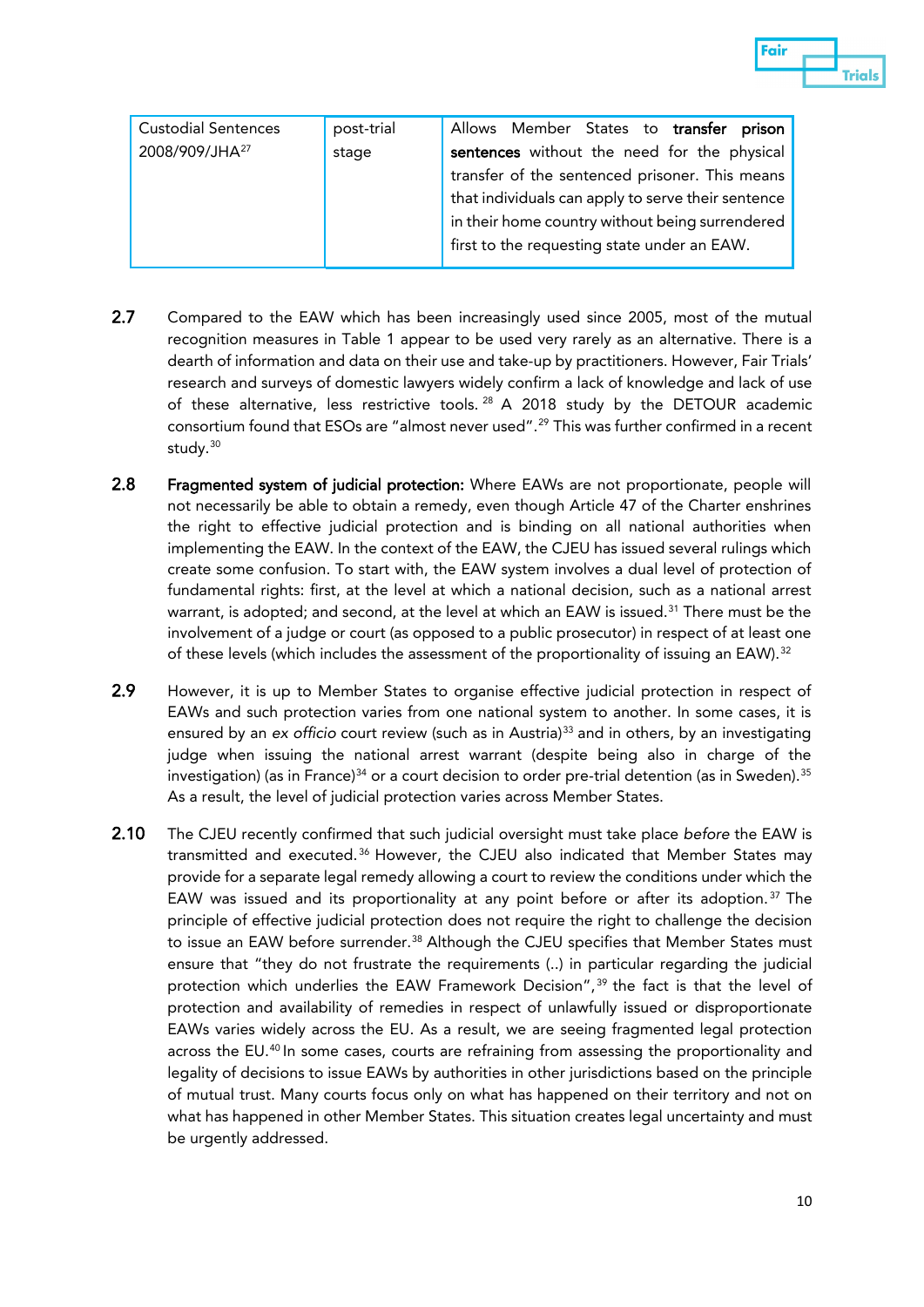

#### Recommendations

- 2.11 We call on the European Commission to:
	- Adopt supplementing legislation setting an obligatory common threshold for issuing EAWs.<sup>[41](#page-29-3)</sup> These must expressly include a compulsory *ex-ante* assessment by a court of its proportionality in the light of all the relevant factors and circumstances of the case at hand. [42,](#page-29-4)[43](#page-29-5)
	- Conduct a qualitative assessment on the different judicial systems in place to enable the issuing of EAWs, and determine whether they are sufficiently robust, in practice, to meet the standard for effective judicial protection.
	- Produce implementation reports and practical handbooks on the alternative measures to the EAW.
	- Include in legislative proposals relating to the digitalisation of justice the use of videolinks in the context of EAW proceedings, to enable issuing authorities to question a person before surrender and for the person to be heard in respect of any challenge of the decision to issue the EAW before surrender.<sup>44</sup>

## 3. Priority #2: Adopt new legislation on pre-trial detention

#### The problem

- 3.1 The EAW typically involves the arrest and detention of a person, potentially all the way up to and after surrender to the issuing country. When issued for prosecution, the EAW is inextricably linked to pre-trial detention. But in the absence of common EU standards on pretrial detention, judicial authorities need to rely on domestic legislation to determine whether to place someone in detention pending surrender in the context of cross-border proceedings. It is well documented that national laws on pre-trial detention are failing to prevent the problem of overuse of pre-trial detention at domestic level,<sup>[45](#page-29-7)</sup> this problem is potentially worse at the cross-border level using the EAW.
- 3.2 The quasi-automatic detention of people who are subject to an EAW is notably due to the EAW Framework Decision itself. While this does include alternative measures to prevent people from absconding before surrender (for example, obligations to report to the police, travel bans, probation orders, bail, house arrest), its relevant legal provisions are framed as a presumption of detention rather than release.[46](#page-29-8) This conflicts with international and regional standards, which limit detention as a measure of last resort.
- 3.3 Moreover, the decision to issue an EAW appears to be an automatic response where a person is a not a national or a resident of the issuing state, even where there is no evidence that the person is at risk of absconding. [47](#page-29-9) The unequal treatment that people face in criminal proceedings in the EU depending on their place of residence or nationality is not a new issue – it has long been known and recognised by the EU.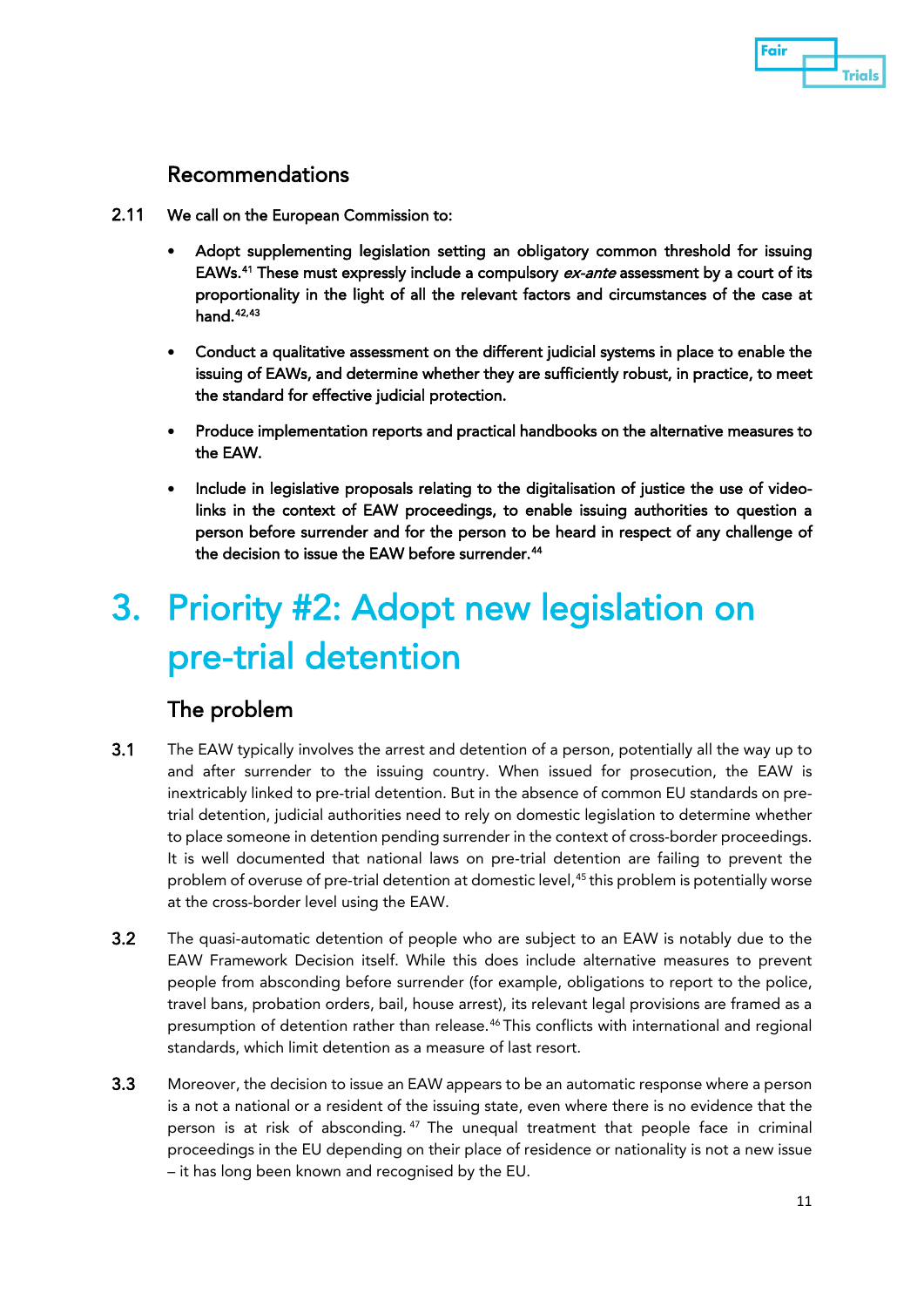

In practice, a place of residence outside the country of investigation and trial will justify the need for a national arrest warrant meaning that the flight risk in such cases will simply be presumed. That national arrest warrant is then automatically translated into an EAW. Alternatives or the possibility that the person may not require any restrictive measures whatsoever are not considered.

- 3.4 In the EU Area of Freedom, Security and Justice, people can move freely across borders. However, people in Europe will not be treated equally if they are more likely to be arrested and detained in criminal proceedings because they have chosen to live and work in another Member State. The fact that they exercised their right to free movement within the EU is used against them to justify the necessity for arrest and detention under the EAW.
- 3.5 This difference of treatment is in clear contradiction with the idea of Europe as an area of freedom of movement and residence, where Member States have trust in each other's criminal justice systems. It also conflicts with the EU's commitment to non-discrimination.<sup>[48](#page-29-10)</sup> Statistics show the extent to which pre-trial detention disproportionately affects nonnationals. For instance, in 2018, 1,768 persons were held in pre-trial detention in Austria. Among these, more than 65% were not Austrian nationals.<sup>[49](#page-29-11)</sup> In France, a recent study indicates that persons born abroad are five times more likely to be placed in pre-trial detention. [50](#page-29-12) These countries are far from being the exception – Belgium, Luxembourg, Greece and Malta also have disproportionately high rates of non-nationals in pre-trial detention.<sup>[51](#page-29-13)</sup>

### France: Differential treatment for residents and non-residents

According to the French Code of Criminal Procedure, the fact that a person resides outside France is a ground to issue a French national arrest warrant, in the same way as a person on the run.<sup>[52](#page-29-14)</sup> The French Constitutional Court confirmed that the difference in treatment between resident and nonresident is justified by the difference in situation and that the investigative judge assesses the necessity and proportionality of the arrest warrant.[53](#page-29-15)

However, by way of example, in a recent ruling in relation to a Dutch national suspected of drug trafficking offences, the judicial authority rejected release despite the suspect's accommodation certificate in France and commitment to a professional training program, on the grounds that: "nevertheless, the suspect is a national of another EU Member State and nothing guarantees that she will not return home."[54](#page-29-16)

#### Recommendations

3.6 In 2009, the EU Council committed to address "excessively long periods of pre-trial detention" as these "are detrimental for the individual, can prejudice the judicial cooperation between the Member States and do not represent the values for which the European Union stands". [55](#page-30-0) The European Parliament has repeatedly called for action on pre-trial detention, most recently stating that supplementary legislation is needed as a priority.[56](#page-30-1)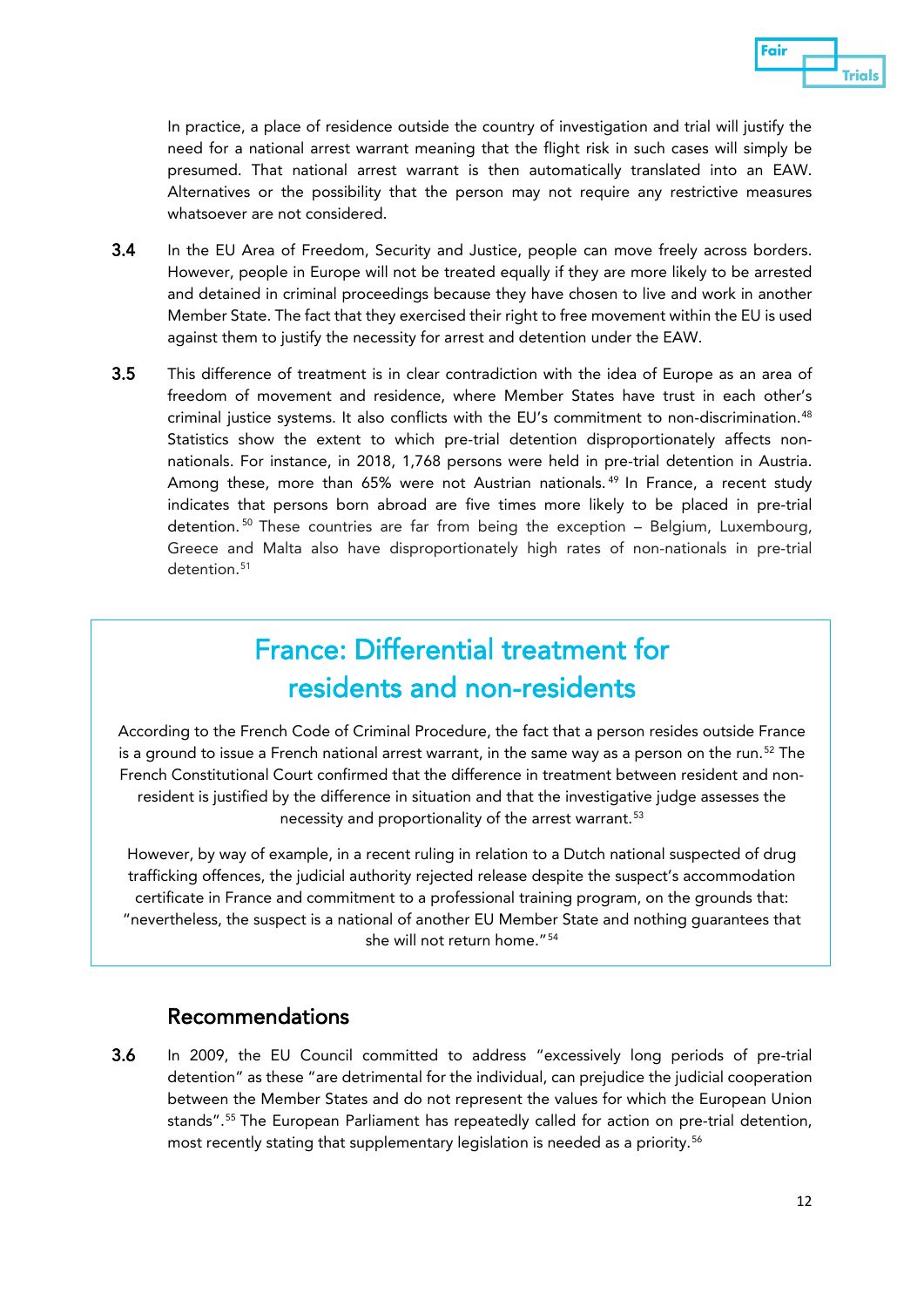

As expressed by the Attorney General Pitruzella of the CJEU: "the EU legislature must urgently address the question of harmonisation, however minimal, of pre-trial detention as it is ultimately the European area of criminal justice that is under threat. There can be judicial cooperation in criminal matters only if mutual trust between Member States is strengthened and that trust cannot be soundly established if such contrasting standards are applied by Member States, especially in respect of pre-trial detention, which, I repeat, constitutes an exception, which must remain as limited as possible, to the keystone of our legal civilisation that is the right to liberty."[57](#page-30-2)

#### 3.7 We call on the European Commission to:

- Amend Article 12 of the EAW Framework Decision and adopt a presumption of release, unless a risk such as flight cannot be addressed by any measures other than custody.
- Initiate a wide stakeholder consultation (involving judicial authorities, prosecutors, lawyers, probation services, civil society) to identify solutions and prevent the discriminatory use of EAWs.
- Adopt new legislation on the use of pre-trial detention, based on a presumption of release pending trial as a starting point.<sup>[58](#page-30-3)</sup>

## 4. Priority #3: The protection of fundamental rights

#### The problem

4.1 The EAW Framework Decision does not contain robust human rights safequards. In particular, and unlike other EU criminal justice instruments,<sup>[59](#page-30-4)</sup> the EAW Framework Decision does not expressly allow countries to refuse to execute an EAW when a person's human rights are at risk. This affects the functioning of the EAW: in 2017, it is reported that 109 EAWs were refused as a result of fundamental rights concerns. [60](#page-30-5) Despite the fact that several countries have created such rights in their own laws to prevent these violations, many authorities assume that the principle of mutual trust means that they must turn a blind eye to potential violations, ignore the arguments that the defence put forward, and surrender the person. As a result, the EAW is engendering human rights violations that may go unchecked, undermining the fundamental values of the European Area of Freedom, Security and Justice.

### CASE STUDY: Germany protects fundamental rights

The extent to which the functioning of the EAW is affected by fundamental rights concerns is revealed in the decision of 1 December 2020 of the German Federal Constitutional Court which overruled the decisions of lower courts to surrender persons to Romania pursuant to two EAWs.<sup>[61](#page-30-6)</sup> The decision to surrender was considered to violate the persons' fundamental right under Article 4 of the Charter which prohibits inhumane and degrading treatment.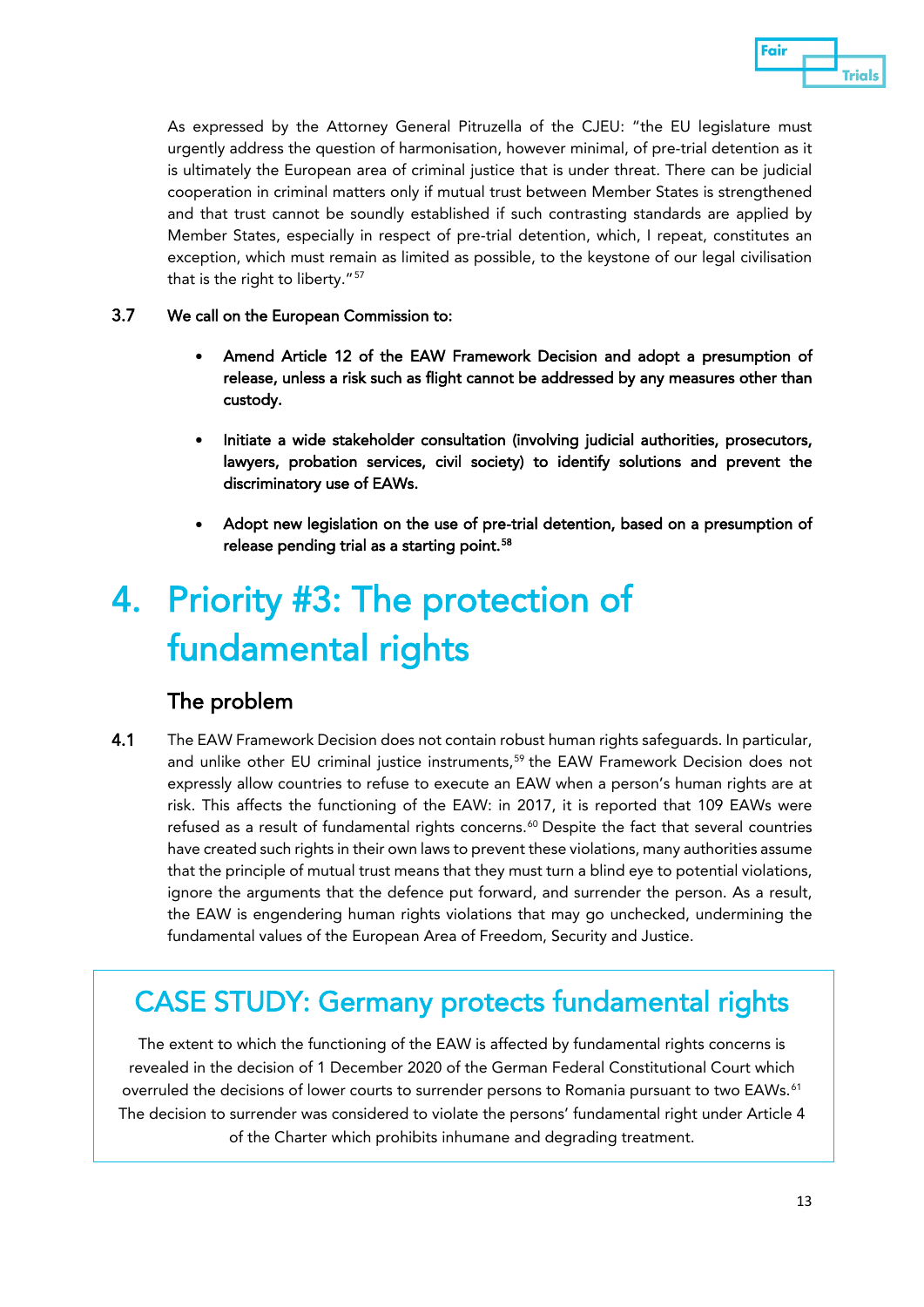The lower courts failed to recognise the significance and scope of the fundamental right under Article 4 of the Charter and did not have sufficient regard to the duty to investigate whether there is a specific risk that the persons concerned will be subject to inhuman or degrading detention conditions in Romania once they are surrendered.

- 4.2 The risk of human rights violations has led to litigation, initially on the basis that the detention conditions in which the persons would be held if surrendered were inhuman and degrading. The CJEU ruled in April 2016 that people should not be extradited if they are at risk of illtreatment, $62$  recognising that the EAW operates within the framework of the Charter and the European Convention on Human Rights ('ECHR'). The CJEU confirmed that the prohibition of inhuman or degrading treatment or punishment is binding for Member States and their courts when they are implementing EU law, including when issuing or executing an EAW. Accordingly, the CJEU held that the extradition of a person should be discounted if there are substantial grounds to believe that following surrender, they will run a real risk of being subject to inhuman or degrading treatment, as protected by Article 4 of the Charter.<sup>[63](#page-30-8)</sup>
- 4.3 While we welcome the CJEU's approach, a case-by-case approach is not sufficient in the light of the systemic violations of Article 4 of the Charter throughout the EU. Conditions in prisons in countries such as Belgium, France, Hungary, Italy, Lithuania, Poland, and Romania have been found to violate the right not to be subjected to inhuman treatment by the European Court of Human Rights ('ECtHR') and the Council of Europe's Committee for the Prevention of Torture. The COVID-19 pandemic has made the situation in prisons across Europe worse, creating an urgency for action. Imprisonment has posed a deadly risk to people who are detained and who work in prisons during the pandemic. Imprisoned people are vulnerable to infectious disease because detention facilities often provide limited access to sanitation and health facilities, have unsanitary conditions, and are overcrowded, making physical distance and isolation impossible.
- 4.4 The EU is facing a long-standing crisis in prison overcrowding, which is fuelled by the excessive use of pre-trial detention. The effects of detention, even if on a short-term basis, are devastating. The CJEU has recognised, for instance, that the relative brevity of a detention period does not automatically mean that the treatment at issue falls outside the scope of Article 3 of the ECHR.<sup>[64](#page-30-9)</sup> Where the EAW typically involves the detention of the requested person, even for short periods of time, courts must be able to ensure that surrendered people are not being placed at risk of a violation of their fundamental rights.
- 4.5 CJEU case law on prison conditions was subsequently extended to cover situations in which surrender would lead to a breach of the right to a fair trial as protected by Article 47 of the Charter.[65](#page-30-10) This risk was brought to the fore by the attacks on judicial independence in Poland. But pending a formal political decision at the EU level, surrenders to Poland are meant to continue, unless the person concerned can show on a case-by-case basis: (1) generalised deficiencies to judicial independence; (2) that these deficiencies will impact the individual court and judges that will oversee the case; and (3) that there are specific elements that indicate that they are themselves are at risk of receiving an unfair trial.

Fair

**Trials**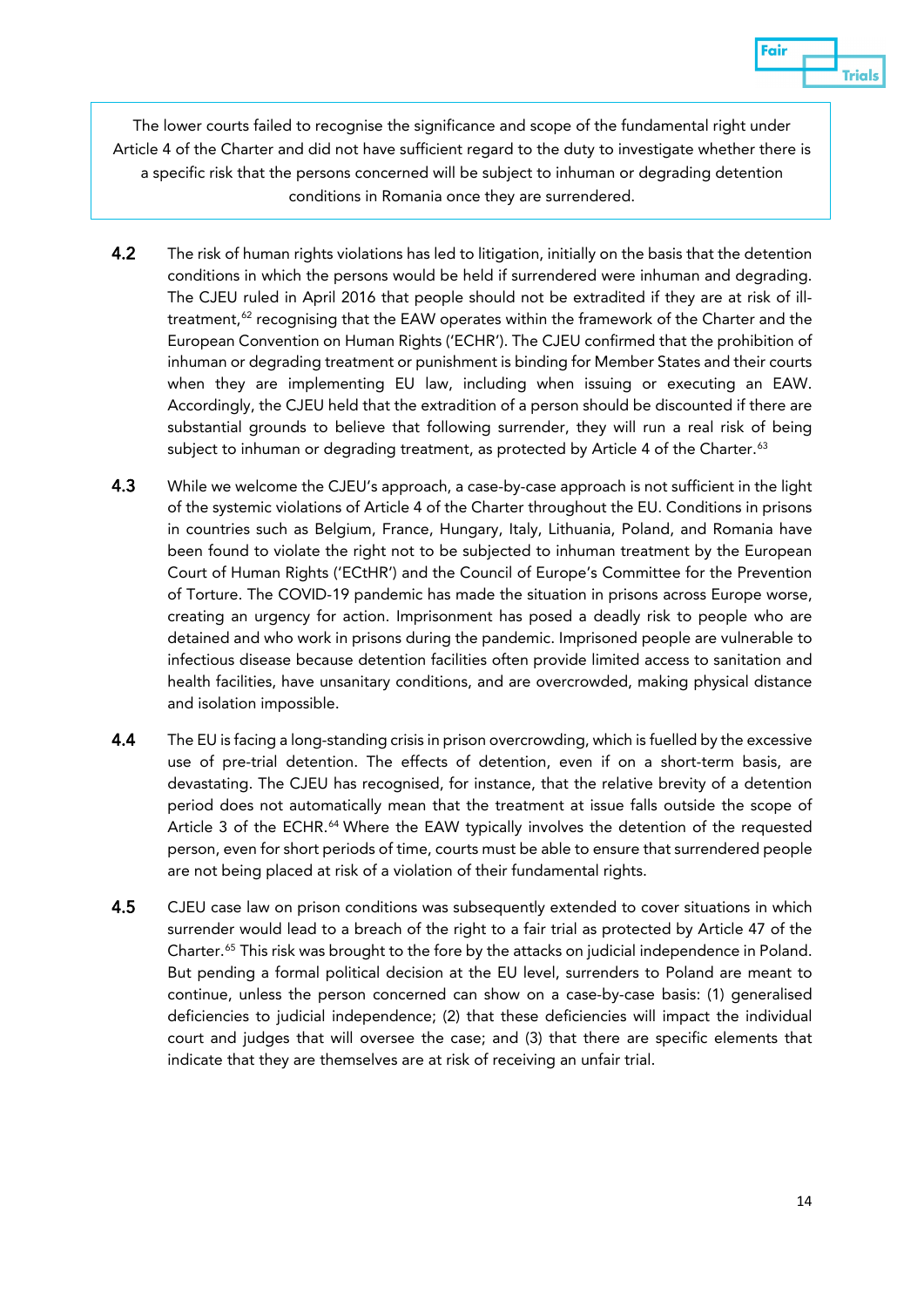#### Fair **Trials**

### CASE STUDY: The Amsterdam court protects right to a fair trial

When an EAW issued by Poland was challenged last year, the Amsterdam Court took the opportunity to ask the CJEU whether, in the light of the severity of the general and systemic deficiencies in Poland, it was safe to assume no one will in fact receive a fair trial. In effect, this would lead to abandoning the individualised limb of the test established by the CJEU in the case of Artur Celmer (the so-called 'LM test') in the light of further deterioration of the rule of law in Poland since 2018.

In practice, the individualised limb of the test has so far proven practically impossible to meet. The person must show that they themselves are individually at risk of being treated unfairly. This is a predictive test, and the burden is on the individual concerned to make their case even though it can be very difficult to get hold of relevant information or legal assistance in the country that is requesting their extradition.<sup>[66](#page-30-11)</sup> But the CJEU was not convinced and maintained its two-step approach.<sup>[67](#page-30-12)</sup> Nevertheless, in the light of all the evidence presented, The Amsterdam Court determined that there is a real risk that a fair trial in Poland would not be possible, making a surrender to Poland impossible.<sup>[68](#page-30-13)</sup>

- 4.6 The absence of robust fundamental rights protection is more concerning when there are calls to extend the use of the EAW to new offences and make it even more "automatic". Traditionally in cross-border cooperation, double criminality is a mechanism that relieves states from cooperating in respect of behaviour that they do not consider to be criminally reprehensible. The EAW Framework Decision departs from this and sets out 32 categories of offences for which the verification of double criminality does not apply.<sup>[69](#page-30-14)</sup> This means that the executing authority can only verify double criminality in respect of offences that are not included in this list. [70](#page-30-15) To date, double criminality can operate to protect people from political persecution.
- 4.7 On 20 January 2021, the European Parliament adopted a Resolution calling for an extension of the EAW to new categories of offences, including "a serious threat against public order of the Member States" and "crimes against the constitutional integrity of the Member States committed by using violence." [71](#page-30-16) Without appropriate safeguards protecting fundamental rights, an extension to such broad and vague offences would give huge discretion to issuing Member State authorities to qualify any form of political activism as a "criminal" offence. Governments across Europe are increasingly resorting to criminal powers to undermine activists.<sup>[72](#page-30-17)</sup> For example, laws criminalising humanitarian support to migrants<sup>[73](#page-30-18)</sup> and more recently the use of criminal powers in the context of the COVID-19 pandemic,<sup>[74](#page-30-19)</sup> including the restriction of freedom of assembly. [75](#page-30-20)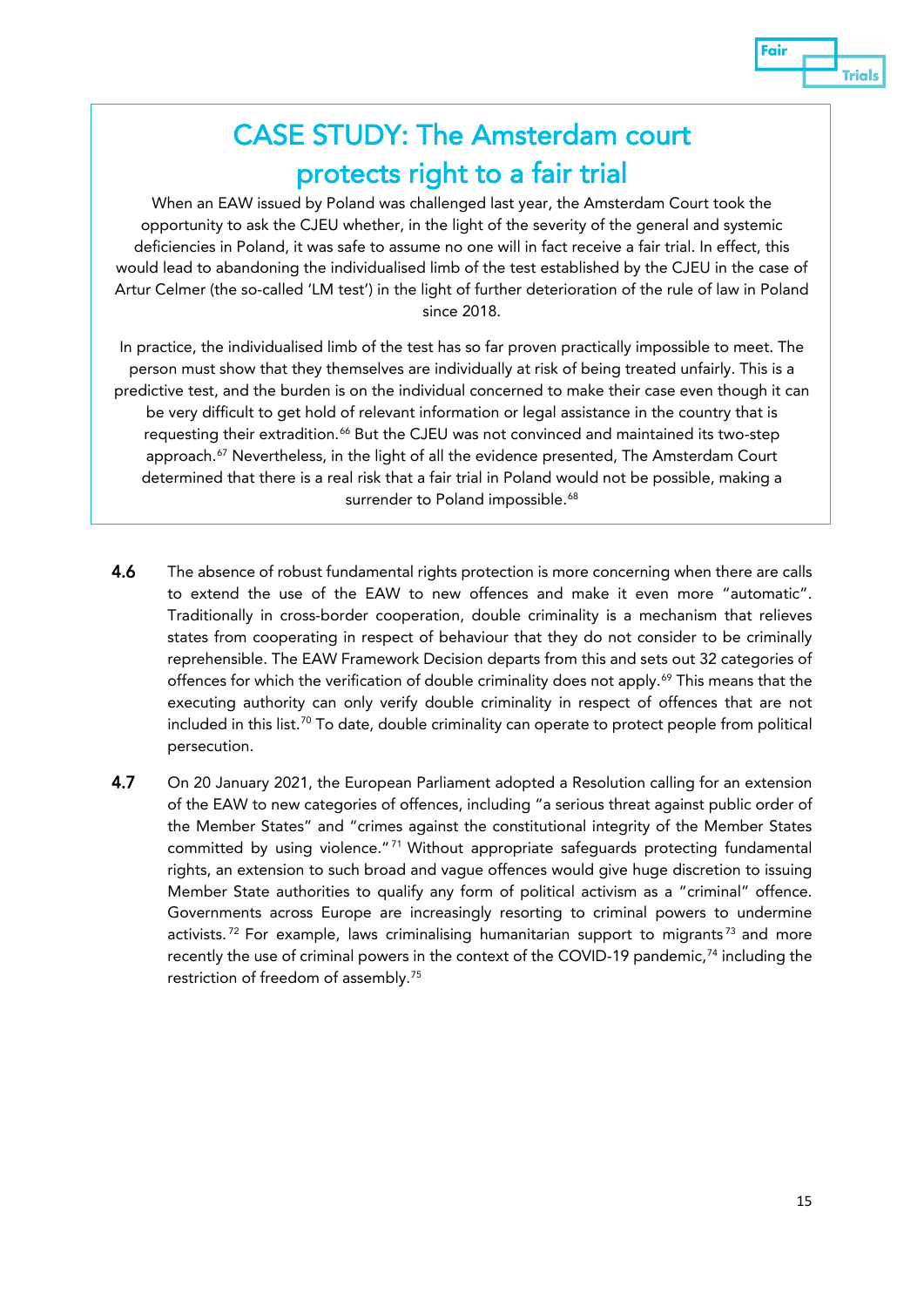

### CASE STUDY: Rejection of EAW against Carles Puigdemont

A high-profile example of how double criminality operates is the 2018 EAW issued for the surrender of former Catalan Regional President Carles Puigdemont to Spain. The German court held that extradition for prosecution in relation to the act of "rebellion" was inadmissible since the requirement of double criminality was not fulfilled.[76](#page-30-21)

The court argued that the acts that Puigdemont was accused of fulfilled neither the requirements of the crime of "high treason"<sup>[77](#page-30-22)</sup> as the use of force was not demonstrated, nor those of the crime of "rioting",<sup>[78](#page-30-23)</sup> as Puigdemont was not demonstrated to be the "intellectual leader" of acts of violence. In contrast, the second accusation of embezzlement of public funds which was classed as "corruption" therefore did not require a double criminality verification.

4.8 Political activists and civil society, including journalists and lawyers, are increasingly threatened across Europe. The EAW must be shielded from abusive use for political persecution. At a time when the rule of law is under threat in several EU countries (prompting the launch of the Commission's rule of law monitoring mechanism), $79$  protection must be ensured by judicial authorities to hold all governments to account on the rule of law and ensure that the use of criminal justice instruments such as the EAW is strictly restricted to its stated purpose – fighting serious cross-border criminality – and that law enforcement authorities (including issuing authorities empowered to issue EAWs) operate strictly within the remit of the legal framework within which they are allowed to operate. Reform of the EAW cannot make it easier for authorities to resort to the EAW or prevent courts across the EU from exercising their duty of ensuring effective judicial protection and preventing injustice.

#### Recommendations

- 4.9 While highly welcome, the case law of the CJEU has not been sufficient to protect people's fundamental rights during EAW proceedings. Member States' courts are continuing to grapple with questions relating to the EAW and questions continue to be referred to the CJEU. In the light of proposals to further extend the EAW, there is an urgent need to clarify and reinforce the role of executing judicial authorities in protecting fundamental rights. The EAW Framework Decision operates within the broader context of the Treaty on European Union and the Charter, which set out the common values and principles, including the protection of fundamental rights, on which mutual recognition must be based to effectively operate.
- **4.10** Every person in the EU benefits from the right to effective judicial protection, $^{80}$  $^{80}$  $^{80}$  it is a shared duty of all national courts and tribunals to ensure the full application of EU law in all Member States and the effective judicial protection of the rights of individuals. The only way to ensure this is to adopt an explicit human rights ground to refuse surrender where this would involve clear restrictions on a person's fundamental rights. These would include, beyond the case law of the CJEU, the right to liberty (protected by Article 6 of the Charter), the right to private and family life (protected by Article 7 of the Charter) and the right to health (protected by Article 35 of the Charter), which is particularly crucial in the ongoing COVID-19 pandemic.

#### 4.11 The European Commission must: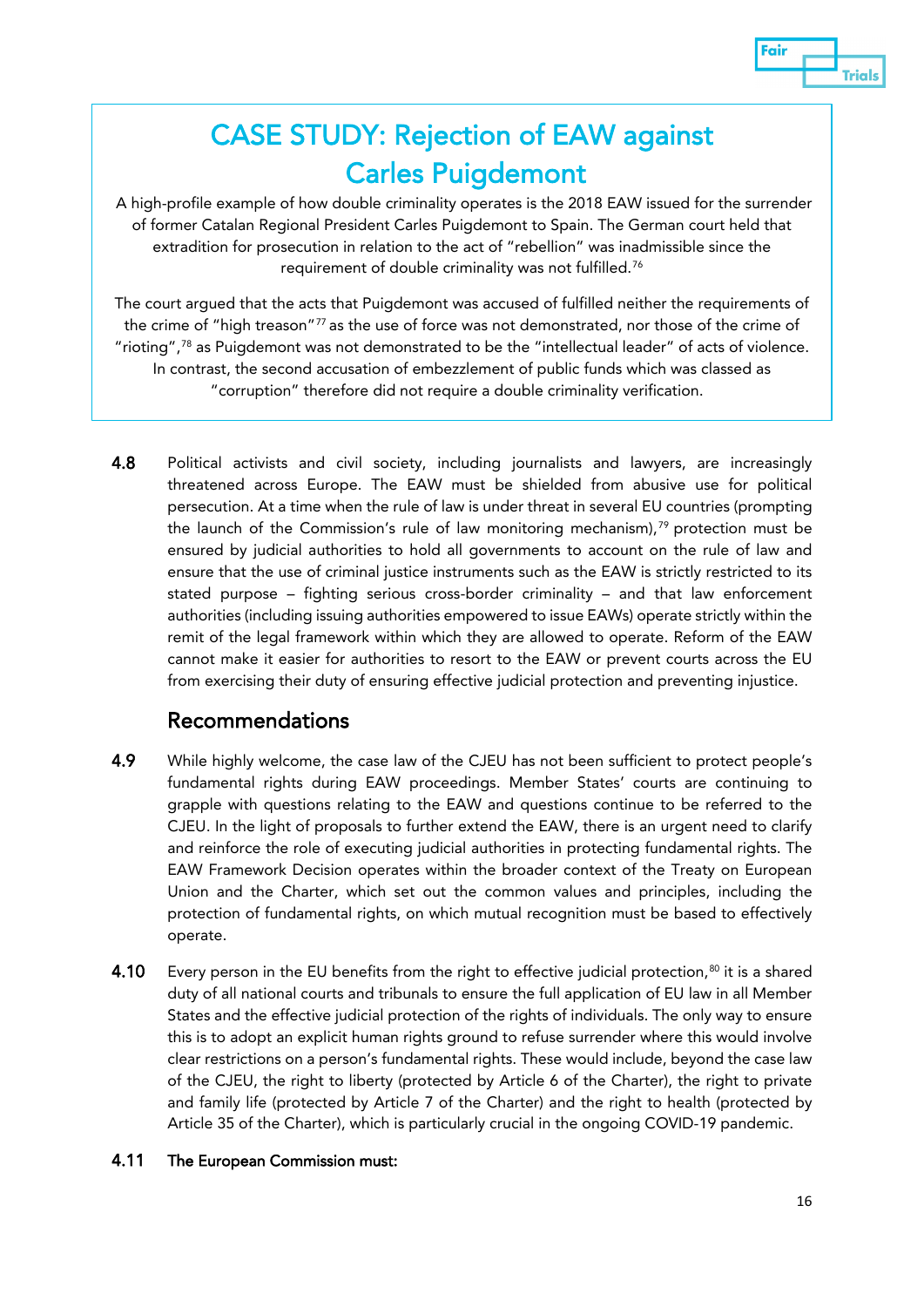

- Adopt supplementing legislation establishing a mandatory refusal ground where there are substantial reasons to believe that the execution of the EAW would be incompatible with the executing Member State's obligations inter alia under the Charter.
- Adopt guidance for executing authorities on their role to ensure effective judicial protection of fundamental rights in the context of EAW proceedings.
- Support strategic litigation initiatives by lawyers and civil society organisations to raise fundamental rights concerns about prison conditions, judicial independence, and privacy and family life.
- Reject any extension of the EAW to broadly defined and vague offences.

## 5. Priority #4: Ensure the implementation of procedural safeguards

#### The problem

- 5.1 The adoption of the EAW led to increased judicial cooperation between EU Member States to facilitate prosecution. However, action was needed to improve the imbalance between the powers of authorities and the protection of people's procedural rights. In 2009, the European Council adopted the Stockholm Roadmap to focus and protect the interests and needs of citizens in the Area of Freedom, Security and Justice, recognising: "the paramount importance that law enforcement measures and measures to safeguard individual rights, the rule of law, international protection rules go hand in hand in the same direction and are mutually reinforced."[81](#page-31-2)
- 5.2 The EU enacted six directives on procedural safeguards in domestic criminal proceedings, including EAW proceedings. The directives cover: the right to interpretation and translation; $^{\mathrm{82}}$  $^{\mathrm{82}}$  $^{\mathrm{82}}$ the right to information;  $83$  the right of access to a lawyer;  $84$  procedural safeguards for children; [85](#page-31-6) the right to the presumption of innocence and to be present at trial; [86](#page-31-7) and the right to legal aid<sup>[87](#page-31-8)</sup> (together, the 'Procedural Rights Directives'). The CJEU recently recognised the importance of this system of safeguards in the context of EAW proceedings: "Framework Decision 2002/584 forms part of a comprehensive system of safeguards relating to effective judicial protection provided for by other EU rules, adopted in the field of judicial cooperation in criminal matters, which contribute to helping a person requested on the basis of a European arrest warrant to exercise his rights, even before his surrender to the issuing Member State."[88](#page-31-9)
- 5.3 However, we continue to see the impact of both legislative gaps and ineffective implementation of existing standards across the EU. The Procedural Rights Directives require better and effective implementation but most essentially, their ground-breaking standards do not address the key problems with the EAW outlined above. As recently recognised by the European Parliament: "the six directives on procedural safeguards have not been fully and correctly implemented, which remains a matter of concern".<sup>[89](#page-31-10)</sup> We outline below three key areas of concern in relation to the implementation of the Procedural Rights Directives in EAW proceedings.
- 5.4 Access to a lawyer in both states: The first key implementation challenge is ensuring effective access to a lawyer and to legal aid in both the executing and issuing states. [90](#page-31-11) Typically an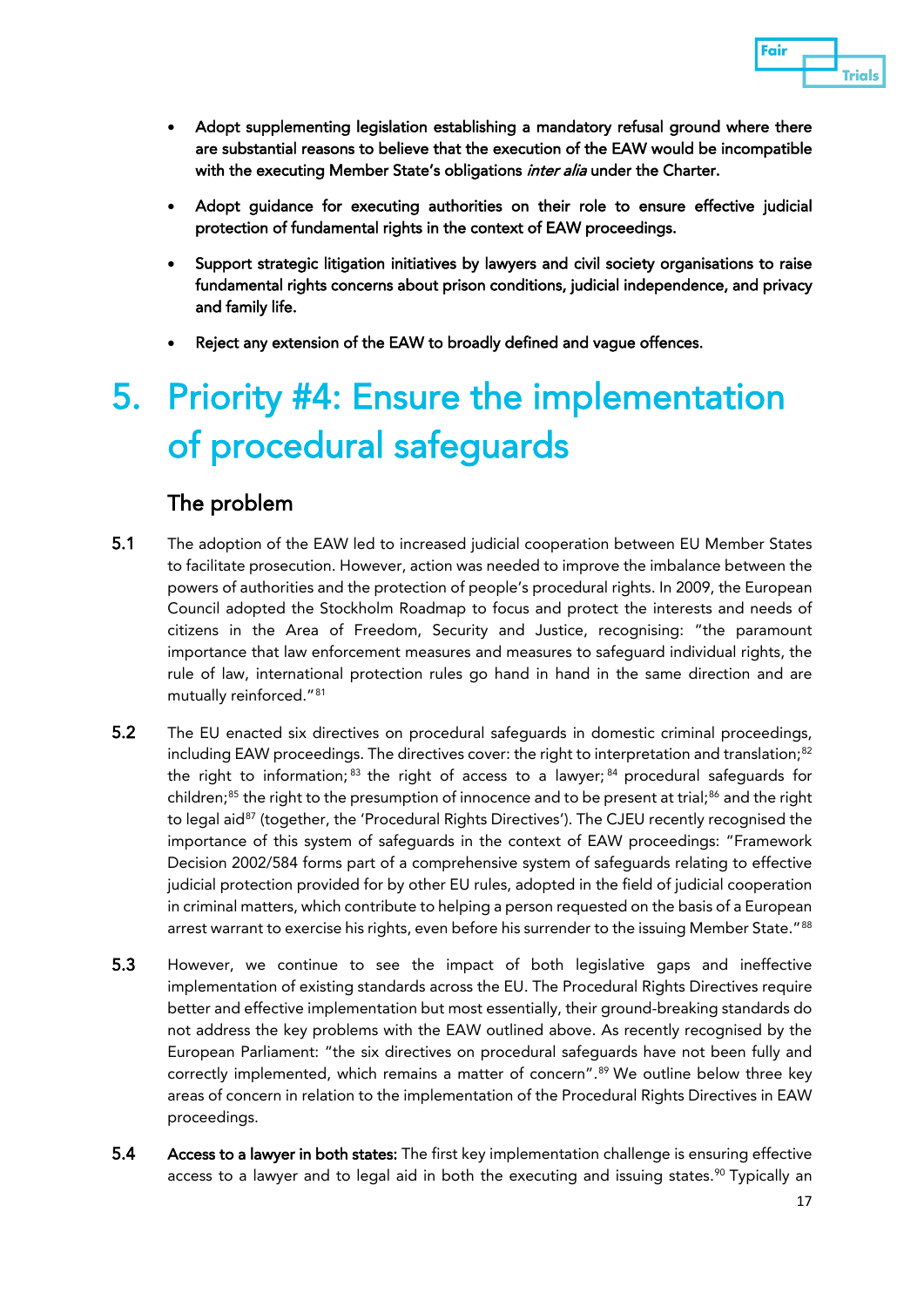

arrested person will have access to a lawyer in the executing state (although that lawyer may not be familiar with EAW proceedings and not in a position to provide effective legal assistance). However, it remains a huge challenge for the arrested person also to have access to a lawyer in the state that issued the EAW. Yet the role of the lawyer in the issuing state is crucial. They can assist the lawyer in the executing state by providing information about the procedure for issuing an EAW and the possibilities for challenging the EAW before surrender is ordered. In some cases (where surrender would be disproportionate), it is possible for the lawyer in the issuing Member State to encourage the withdrawal of the EAW and suggest alternative measures (if they are necessary). They will also play an invaluable role in gathering information about fundamental rights concerns attached to surrender, such as in relation to the right to a fair trial and prison conditions in the issuing Member State. This information is necessary to enable the court in the executing state to examine any fundamental rights challenges to the execution of the EAW.

5.5 In practice, however, practitioners (including our LEAP network members) continue to report how difficult it is for a requested person to access a lawyer in the issuing state before surrender (i.e., when they are still in the executing Member State),<sup>[91](#page-31-12)</sup> due to a lack of access to information about how to appoint a lawyer in another state and in respect of availability of legal aid. These difficulties are also reported by the EU Fundamental Rights Agency ('FRA'). Their findings show that access to a lawyer in the issuing state is "problematic", as authorities simply inform the requested persons of their right to access a lawyer but provide no practical assistance. This means that requested persons, their relatives or the lawyer of the executing state are expected to make the necessary arrangements, which is not always possible. In Bulgaria and Greece, for instance, no information is provided as the appointment of a lawyer is considered to be a matter of the issuing state only.<sup>[92](#page-31-13)</sup> The Commission's report on the implementation of the Access to a Lawyer Directive recognises that legislation in four Member States does not reflect the right of requested persons to appoint a lawyer in the issuing Member State.<sup>[93](#page-31-14)</sup> The Commission's report does not name the Member States (undermining transparency about these issues). Some five Member States do not clearly ensure that requested persons receive information about this right without undue delay<sup>[94](#page-31-15)</sup> and the legislation in ten Member States does not transpose the obligation to inform the requested person to help them appoint a lawyer in the issuing state. [95](#page-32-0)

### CASE STUDY: The key role of lawyers in preventing unnecessary detention

On 15 June 2020, a young man in his early 20's was arrested in Portugal pursuant to a German EAW. The charge – attempted armed robbery – was serious and could lead to a maximum sentence of 15 years' imprisonment in Germany. But when Portuguese LEAP member Vania Costa Ramos was contacted by the young man's family, she understood that there was more to the case than it first seemed and that in the circumstances, detention was completely disproportionate and unnecessary.

This young man, a German citizen, had moved to Portugal with his girlfriend in March 2019. He had a stable job and no criminal or police record in Portugal. He had left Germany because, by his own admission, he had got caught up with the wrong crowd and got himself into trouble, but in Portugal he had been able to get his life back on track. As the investigation progressed in Germany, the young man's status switched from witness to suspect.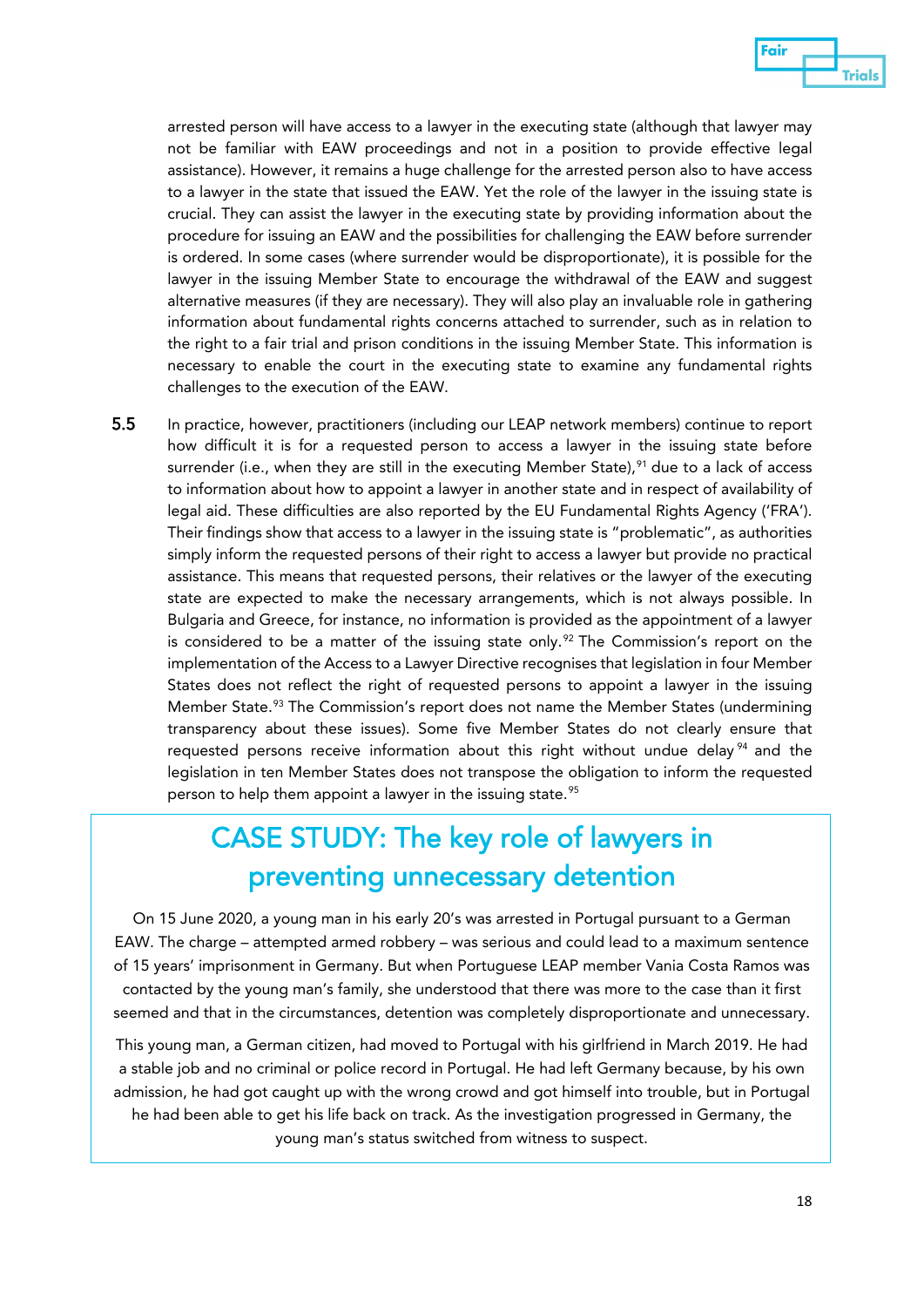

Rather than contact the young man in Portugal, the prosecutor issued an EAW on 2 April 2020 even though no trial date had been set and no indictment had been issued. It was clear he had not escaped prosecution or trial, having had instructed a lawyer who gave his updated address to the prosecutor in charge of the investigation and informed he was available to come to Germany if needed. In the meantime, an indictment was issued and served to him in Portugal. But no summons was sent, nor was a trial date scheduled.

Shortly afterwards, to his great surprise, the young man was arrested. His family put Vania in touch with his German lawyer. While Vania and her colleague Diana Silva Pereira challenged the need for pre-trial detention in Portugal pending the decision on surrender, the German lawyer applied to the

German court to withdraw the EAW and accept, instead, a financial security of EUR 5,000. The young man (with the help of friends and family) was in a fortunate position to be able to offer that – which is not the case for many people who are accused of crimes. He was also fortunate that Vania was fluent in German, too, which hugely helped the cooperation with the German lawyer and clientlawyer communication. Interpretation is far from readily available in Portugal.

The challenges initiated in both executing and issuing countries were based on information relating to the young man's personal situation, that the lawyers gathered from the young man and his family – information that the German prosecutor (who is in principle considered to be 'impartial') sought to gather. The information related to the young man's personal situation, which clearly showed how disproportionate the EAW was and that he was not a flight risk – which is automatically presumed in Portugal in the context of an EAW. The young man had simply exercised his right to free movement in the EU to rebuild his life in Portugal. On 17 June 2020, Vania and Diana obtained bail for their client in Portugal which meant that their client was released shortly after arrest. The court imposed certain conditions, such as a prohibition to leave the country and to attend a police station.

This was an important first win, which allowed the young man to be released after two days and to keep his job. However, the EAW proceedings were still ongoing, and he was facing surrender. Vania and Diana sought to challenge the lack of proportionality of the EAW in the Portuguese court, but this had little chance of succeeding as it is not recognised by law as a formal ground to refuse to surrender. It was key that the German lawyer, in parallel to Vania and Diana's effort, challenge the decision to issue the EAW back in Germany. And this meant getting access to the case file of the German court, to understand the basis for the national arrest warrant, on which the EAW was based. This is how the German lawyer discovered that a trial date had not even been set and was able to argue that there were no grounds in German law for detention. Armed with this information, the lawyer made a formal application against the decision to issue the EAW in the German court on 8 July 2020. He used the information that Vania and Diana had collected to obtain the client's release in Portugal to prove that the mere fact that the young man was in Portugal did not meant that there was a flight risk. On 8 July 2020, the German court decided to suspend the national arrest warrant and to withdraw the EAW, which happened on the 14 July 2020 after bail had been posted.

The young man managed to keep his job, his relationship and continue his new life in Portugal. A few months later he was eventually given a suspended two-year sentence for his part in the attempted armed robbery – meaning the German court did not consider it necessary for him to end up in prison for his actions. Had it not been for the swift and engaged action of both his lawyers in Portugal and in Germany, he may have spent months in pre-trial detention pending trial, losing everything he had managed to rebuild.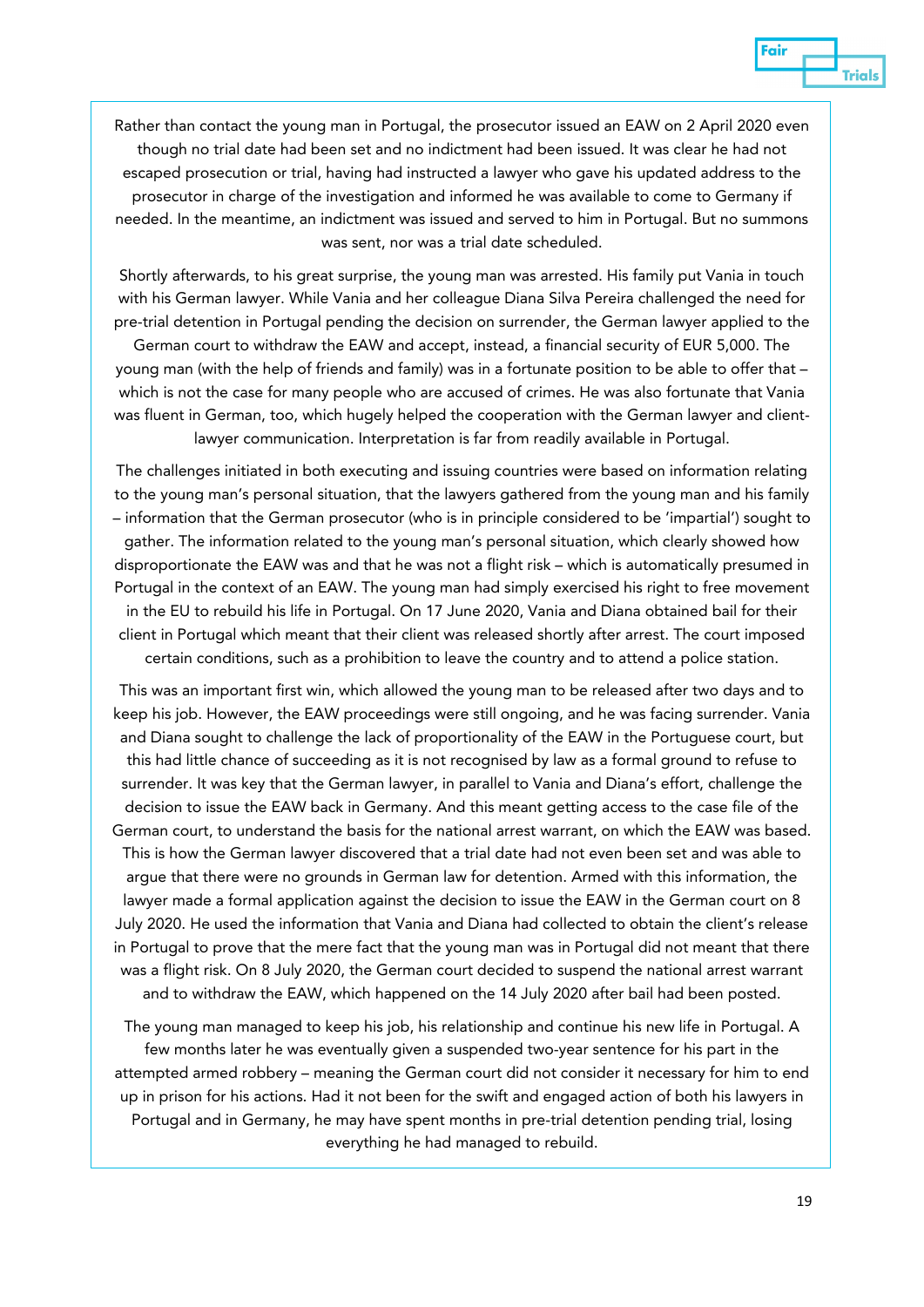

- 5.6 Access to case files: The second key implementation challenge is around access to the case file. Access to the case materials gathered by investigating authorities is crucial to enable an effective defence. Access to the file is enshrined in EU law on the context of domestic proceedings.<sup>[96](#page-32-1)</sup> The CJEU states that the defence must be granted "a genuine opportunity to have access to the case materials" to ensure respect for the rights of defence and the fairness of the proceedings.<sup>[97](#page-32-2)</sup> In the context of EAW proceedings, there is the added complexity that a person who is arrested in one country pursuant to an EAW will need to have access to: (1) the information that the executing Member State has (i.e. typically not more than the EAW form)<sup>[98](#page-32-3)</sup> and (2) the file in the issuing country. This is because EAWs are based on national arrest warrants and a person needs to understand the grounds of the underlying national arrest warrant. Without this information, the ability to challenge the surrender is drastically impaired. In particular, the proportionality of the EAW can only be challenged if the person knows the grounds on which the decision to issue the EAW is based. However, in recent caselaw, the CJEU has opted not to recognise the right to access the case file to persons who are arrested for the purposes of execution of an EAW. In other words, the right of access to the materials of the case does not apply in EAW proceedings.<sup>[99](#page-32-4)</sup> Therefore, a requested person only has the right to information about the EAW and its contents, and information relating to the offence (legal classification, circumstances, penalty imposed).<sup>[100](#page-32-5)</sup>
- 5.7 Access to the case file in the issuing country is closely linked to the ability to access legal assistance in the issuing country, because it requires cooperation with the lawyer in the issuing state to access and review the case file. However, many issuing Member States do not recognise a right of access to the case file upon arrest in the executing Member State on the foot of an EAW issued by that Member State. Instead, access to the case file held by the issuing state is only permitted after surrender and the person is in the issuing country. This means in practice that the requested person will be detained and transferred to the issuing Member State, where they will be detained again for days or weeks, before being able to seek access to the case file and challenge the detention and the EAW on which surrender is based. This practice renders illusory the concept of "effective judicial protection".
- 5.8 This is problematic in many Member States. For instance where France issues an EAW, there is no legal avenue to enable access to the case file until after the requested person is surrendered to France.<sup>[101](#page-32-6)</sup> In fact, the requested person is not considered to be a party to the proceedings until the person is interrogated by the judge who issued the national arrest warrant in the judge's office (therefore, only after surrender to France) even if the person appointed a lawyer to represent them in France prior to their surrender.<sup>[102](#page-32-7)</sup> This results in an unequal treatment between persons depending on whether they are located in France or in another EU Member State. By preventing people from exercising their right to access their case file until after surrender, they are prevented from the right to challenge the issuing of the EAW and obtain an effective remedy. In effect, people are being penalised for exercising their right to free movement within the EU.
- 5.9 In contrast, in Germany the court in Karlsruhe refused to surrender a person to Poland, highlighting not only rule of law concerns but also the fact that the person's lawyer had been denied access to the case files in Poland. This is a welcome approach, and it is hoped that it will be extended beyond this case, which was characterised by a specific set of facts (the requested person had dual Polish and German nationalities and was also prosecuted in Germany, where he expressed a preference to stand trial). [103](#page-32-8)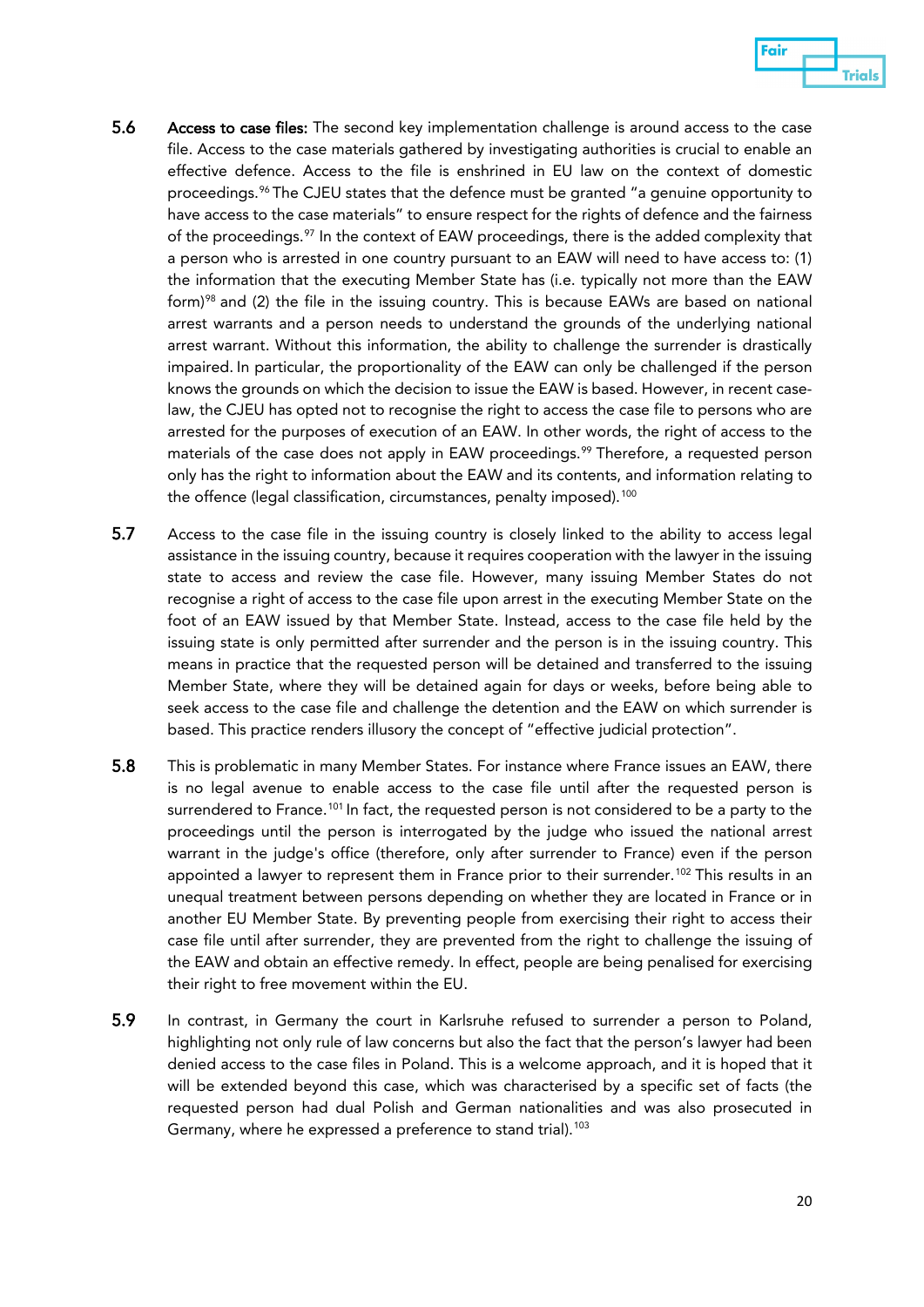

- 5.10 Interpretation and translation: A third key problematic area of implementation is access to interpretation and translation for people who do not speak the language of the country in which they are arrested, including pursuant to an EAW. Where needed, translation and interpretation services must be provided so that lawyers are able to communicate with their clients. This right is protected under EU law, [104](#page-32-9) however, in a Fair Trials study on the effectiveness of legal assistance in pre-trial detention, [105](#page-32-10) our partners reported many practical obstacles to accessing interpretation services. In Greece, for instance, lawyers reported relying on other detainees to help with interpretation due to the severe shortage of interpreters at the pre-trial stage of the criminal proceedings. Other practical issues included an inadequate assessment of the detained person's knowledge of the national language and issues regarding the quality of translation and interpretations services (for example, in Bulgaria, Greece and Italy there is no guarantee of a minimum standard of quality of interpretation).
- 5.11 Right to challenge: Taken as a whole, ineffective defence rights mean that there is limited scope to challenge an EAW before surrender, and obtain an effective remedy. In our view, Article 47(1) of the Charter and Article 13 of the ECHR, which guarantee the right to an effective judicial remedy, require that a person subject to an EAW must enjoy effective judicial protection *before* they are surrendered: "given the risk of impingement on the right to liberty that is inherent in the issuing of an EAW, the option to challenge it by way of court proceedings should be available as soon as the decision to issue it has been adopted."[106](#page-32-11) The CJEU recently indicated that a person must be afforded effective judicial protection before being surrendered, which "presupposes, therefore, that judicial review of either the European arrest warrant or the judicial decision on which it is based is possible before that warrant is executed."<sup>[107](#page-32-12)</sup> But the CJEU subsequently suggested that this does not require a right to challenge the decision to issue an EAW before surrender.<sup>[108](#page-32-13)</sup>

### CASE STUDY: Sentenced to prison in a case of mistaken identity

In 2015, a French court tried, convicted and sentenced British citizen, Bilal Choudhary to three years imprisonment for offences of fraud. However, Mr. Choudhary knew nothing of the case or the allegations as his identity had been stolen and his details used to commit the offences.[109](#page-32-14)

Mr. Choudhary only learned about the case when he was arrested on a European Arrest Warrant at home in the UK in February 2018. He immediately protested his innocence and adduced evidence of the theft of his identity; his passport was lost and cancelled 5 years before the offences even took place.

The French authorities relied upon this cancelled passport but did not supply a copy of it for over a year after his arrest. When they did, it revealed that his photograph had been replaced with that of someone else. Undeterred, the French authorities then provided the photograph and fingerprints of 'Bilal Choudhary' whom they claim had been arrested in France in 2013.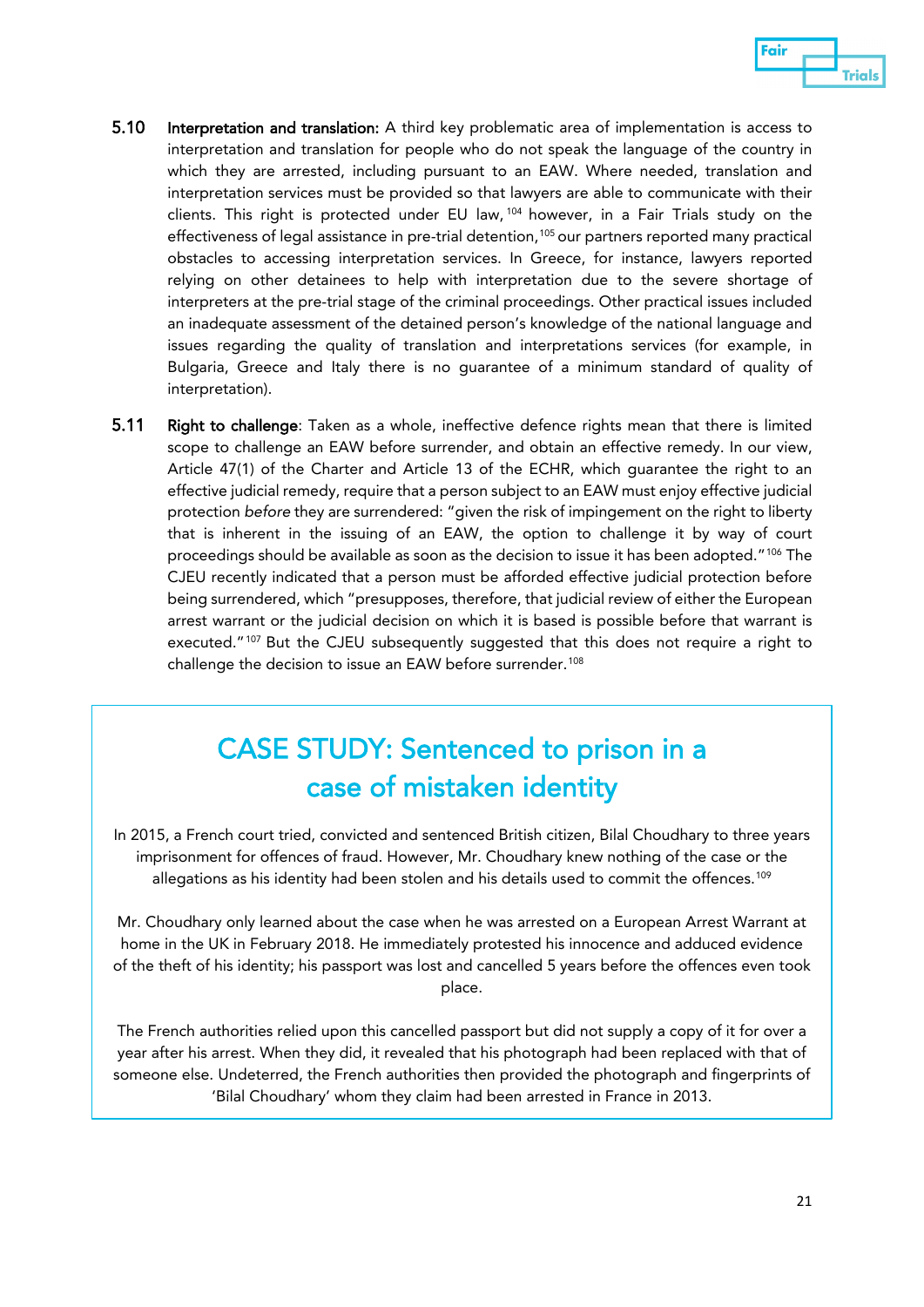Eair **Trials** 

However, neither that photograph, nor the fingerprints matched Mr. Choudhary. Yet the French authorities refused either to review their case, interview Mr. Choudhary or otherwise withdraw their extradition request.

Their position, maintained on appeal, was that he must be extradited and held in prison for their case to be reviewed. The French authorities only relented when faced with a challenge to the legality of his arrest in the UK and evidence emerged linking the man arrested in France under Mr. Choudhary's name to the offences.<sup>[110](#page-32-15)</sup>

5.12 The absence of a right to challenge in the EAW Framework Decision means that the right is left to national legal frameworks. As the European Parliament noted, this leads to uncertainty and inconsistent practices.<sup>[111](#page-32-16)</sup>

#### Recommendations

5.13 EU law standards cannot fall below ECHR standards and must be interpreted in the light of the jurisprudence of the ECtHR.<sup>[112](#page-32-17)</sup> The ECtHR has, in relation to Article 6 of the ECHR (right to a fair trial) said that ECHR standards are not "theoretical or illusory" but "concrete and effective". The European Commission has the role of enforcing EU law, and must ensure that Member States implement the EU standards enshrined in the Procedural Rights Directives in a way that makes them concrete and effective.<sup>[113](#page-32-18)</sup> It is necessary to ensure greater coherence across the EAW and the Procedural Rights Directives, in law and in practice.

#### 5.14 The European Commission must:

- Where necessary, initiate infringement proceedings against Member States who fail to implement effectively and in practice (notwithstanding the legal transposition) aspects of the Procedural Rights Directives.
- Continuously monitor the implementation of the Procedural Rights Directives, particularly the implementation of a mechanism to ensure access to legal assistance in both issuing and executing Member States and access to interpretation and translation services in EAW proceedings. Digital solutions should be considered to facilitate access to a lawyer in the issuing Member State and cooperation between lawyers.
- Adopt digital solutions to promote early access to the case file in both the executing and issuing Member States (with guidance that such access must be made available before surrender to enable the effective exercise of defence rights).
- Ensure that Member States provide appropriate funding for legal aid to people requested under EAWs, including to cover legal assistance in both the issuing and executing Member States before surrender is ordered, and to cover interpretation and translation costs.
- Adopt supplementary legislation on the right to challenge a decision to issue an EAW prior to surrender.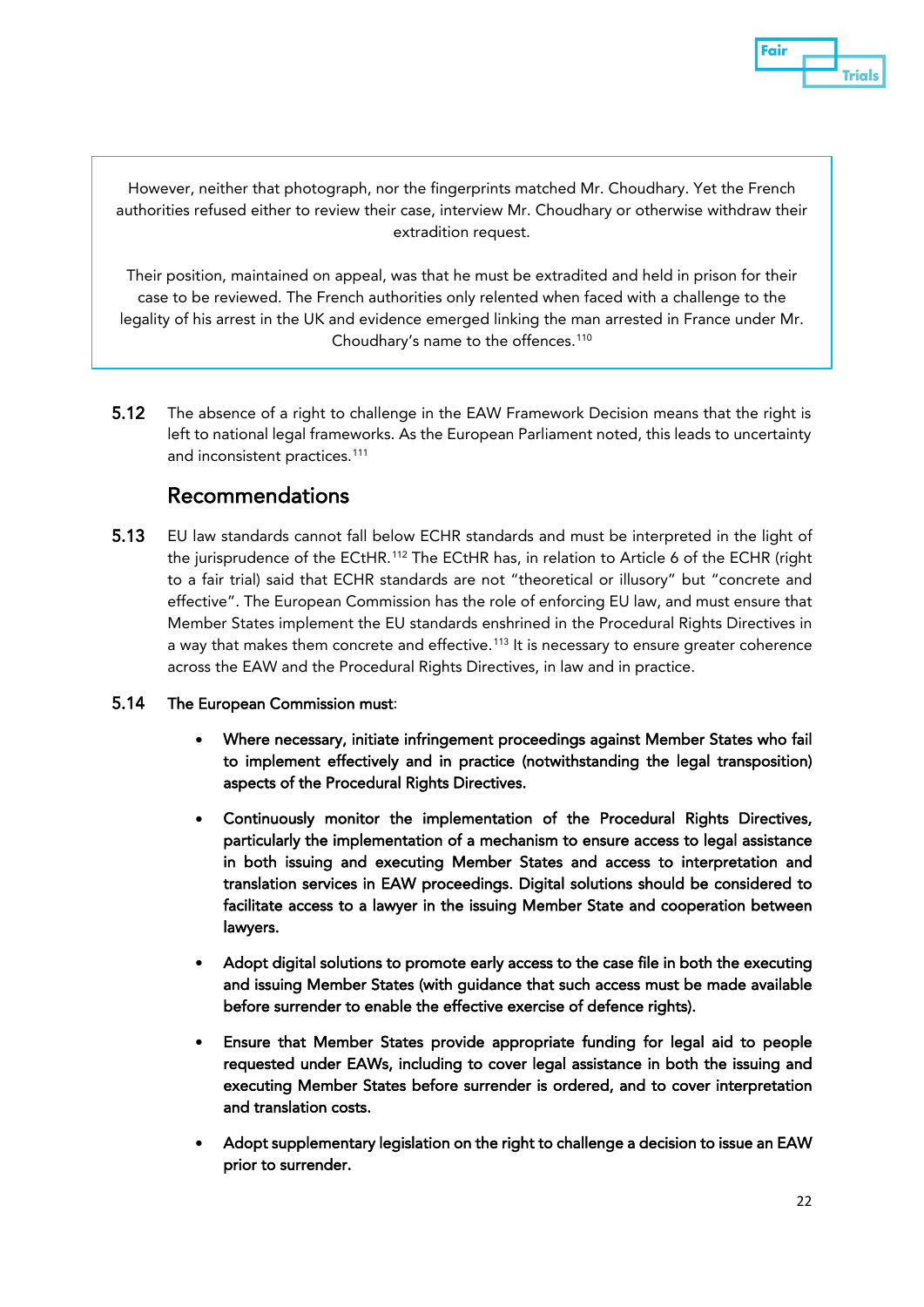

## 6. Priority #5: Transparency and oversight

#### The problem

- 6.1 Each national court has the fundamental role (and duty) of checking the legality of the use of coercive instruments, such as the EAW, by investigating authorities. This is a key function embedded in the operation of the rule of law, to prevent the misuse of state powers and to uphold people's fundamental rights. And to be able to exercise meaningful oversight and protection, courts require access to information to make an informed decision about the risks of fundamental rights violations. When deciding whether to execute an EAW, courts must assess whether there are substantial grounds for believing that, following surrender, the person will run the risk of having their fundamental rights violated. The two-stage test developed by the CJEU (to date, in respect of the right to be free from inhuman and degrading treatment, and the right to a fair trial) requires executing authorities to verify:
	- (a) general and systemic deficiencies in the issuing state; and
	- (b) whether there is a real individualised risk of violation of the fundamental rights of the person concerned[.114](#page-33-0)
- 6.2 The primary source of information comes from the issuing authorities themselves. The CJEU requires executing authorities to request the additional information required from issuing authorities. However, this can be a slow process and may lead to increased periods of pre-trial detention for the person waiting for the result of their challenge to surrender.<sup>[115](#page-33-1)</sup> The CJEU has indicated that executing authorities must not surrender someone under an EAW until the requesting Member State has provided sufficient information to demonstrate that the requested person is not at risk of a fundamental rights violation. [116](#page-33-2) If sufficient information is not forthcoming within a "reasonable period", the judge may decide to end the surrender proceedings.
- 6.3 The approach developed by the CJEU requires executing authorities to place significant weight on the information provided by issuing states, but that information may not fully accurate, sincere, complete, or up to date. Executing authorities cannot rely exclusively on information provided by the issuing authorities. Principles of fairness require that the requested person also has an opportunity to put forward their own information. The sources of information however remain limited. As a result, courts and lawyers report that it is difficult to obtain up-to-date, accurate information about the situation in the issuing Member State, on which to base an informed decision on surrender.
- 6.4 It is well established that courts have a positive obligation to ensure that prison conditions are consistent with human dignity and that thorough, effective investigations are carried out in the event of rights violations.<sup>[117](#page-33-3)</sup>
- 6.5 In this respect, there have been developments in relation to detention conditions, but challenges remain:
	- (a) Some courts collate information about prison conditions, but it is hard to make sure this remains up to date. Often this is presented by the defence but sometimes by the Court on its own motion (where there is not a specialist lawyer).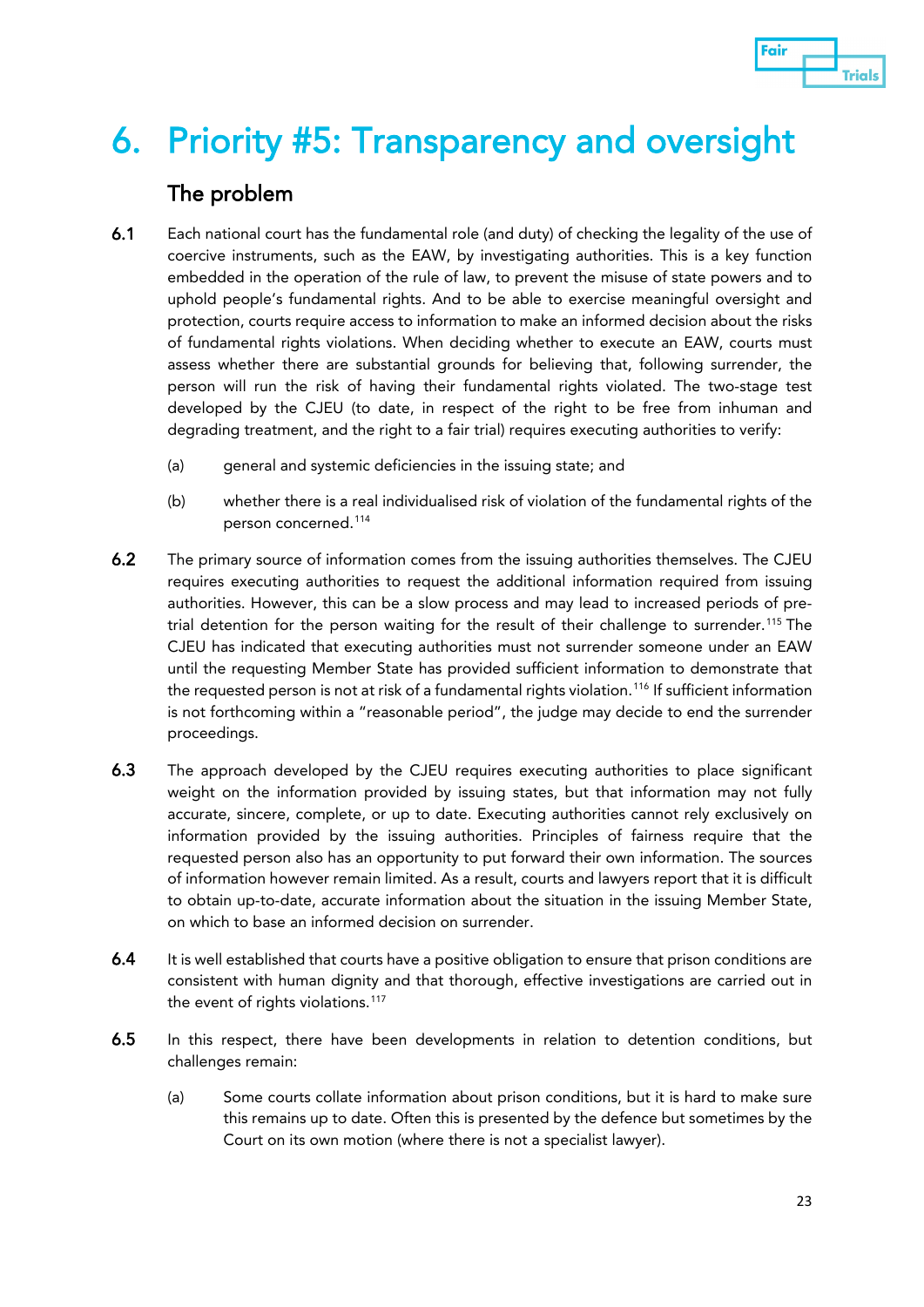

- (b) Requests for further information from issuing Member States can take a long time and sometimes these do not answer the questions raised.
- (c) Requesting further information can result in long periods of detention for requested persons. There are regular reviews and proceedings which may be suspended if information is not given.
- (d) Some lawyers cite case law from other Member States about the approach to prison condition challenges but there is no process for direct exchange between courts.
- (e) At the end of 2019, the FRA launched a database on detention conditions,<sup>[118](#page-33-4)</sup> which provides information on selected aspects of detention in all Member States, such as cell space, sanitary conditions, access to healthcare and protection from violence, but the database remains limited in scope (in particular, it does not include any information from civil society).
- 6.6 The problematic functioning of such a test is particularly striking regarding risks to the right to a fair trial. When assessing whether the surrender of the requested person would lead to a breach of their fundamental right to a fair trial, the executing authority must undertake both a generic assessment of the system of justice in the issuing Member State, and a specific assessment of the impact that any identified deficiencies will have on the requested person.<sup>[119](#page-33-5)</sup> The assessment of the EAW conducted by the European Parliamentary Research Service<sup>[120](#page-33-6)</sup> also included the views of one practitioner that despite the CJEU two-stage test, there continued to be a "disappointing lack of engagement with the realities of fair trials infringements" which seems to reflect a traditional "high level of confidence" in other Member States even if it was unwarranted.
- 6.7 The CJEU's two-stage approach is particularly challenging to apply in practice:
	- (a) Even where it is accepted that there are systemic rule of law problems, the need to demonstrate their likely impact on individual cases is almost impossible to apply.
	- (b) While the situation in Poland is relatively well known, there is less information on the situation in Hungary and other Member States.
	- (c) It is still unclear how CJEU case law requiring structural independence to qualify as a 'judicial authority' applies in the context of Member States with systemic rule of law problems.
	- (d) In effect, the second stage of the CJEU's required assessment carries an extremely high burden of proof for the requested person, which does not consider the practical difficulties and potential ramifications of seeking additional, detailed information.
	- (e) Many of the issues with respect to the application of the two-stage test require expertise on the issuing Member State; legal aid in the executing Member State does not always fund lawyers in the issuing Member States to provide this expertise.
- 6.8 In the current system, too much reliance is placed on assurances by the issuing authorities. This is problematic from the perspective of fundamental rights protection. Fair Trials is not aware of any national court or body which systematically monitors compliance with assurances (for example, to ensure that suspects are not moved to facilities with worse conditions than those promised in the assurance). The lack of systematic monitoring of assurances makes it impossible to know how often these are used, what the content of the assurances is, and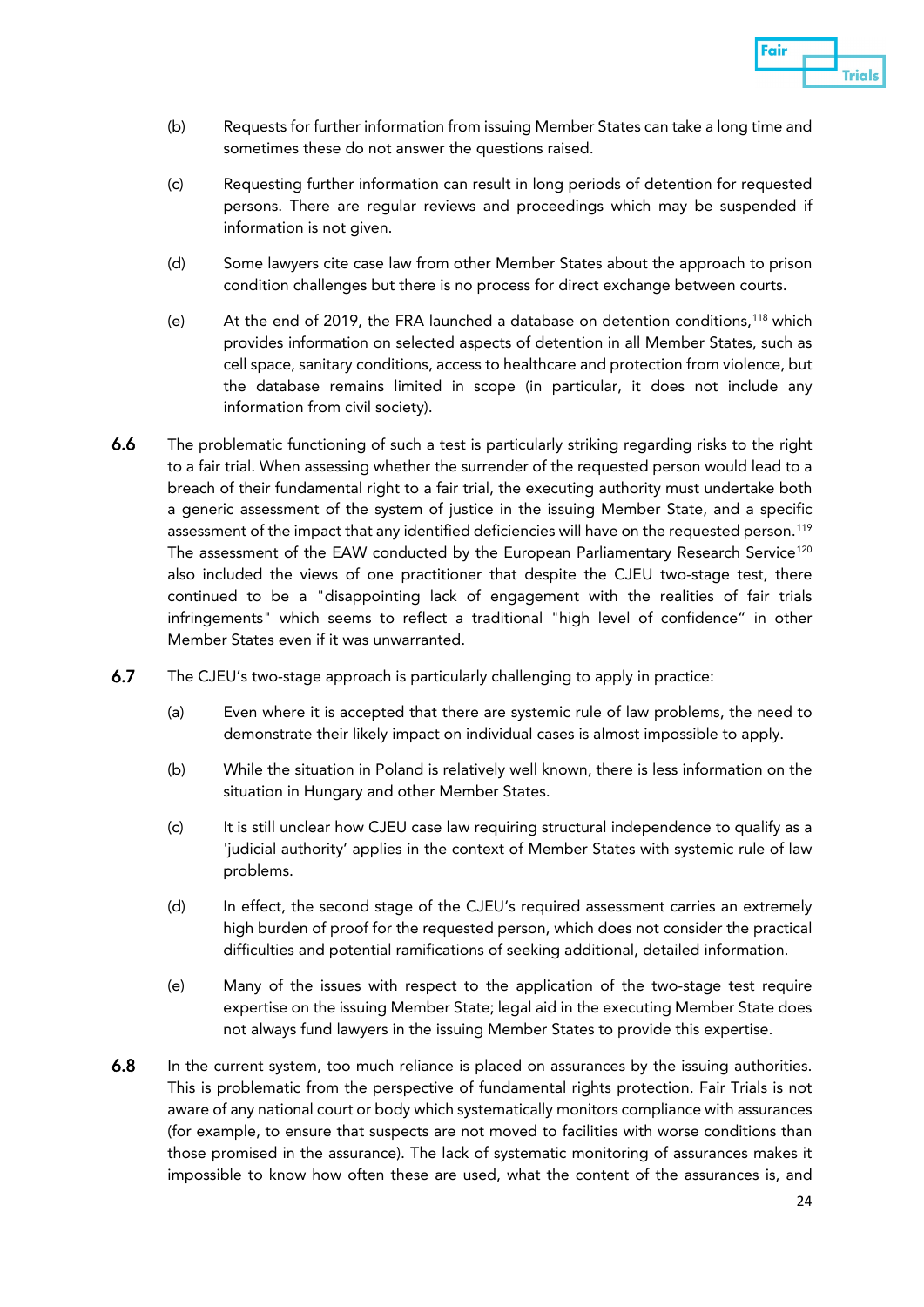

whether they are complied with. The ECtHR has provided guidance on safeguards in the use of assurances,<sup>[121](#page-33-7)</sup> but without sufficient monitoring, it is difficult to see how these are being respected in practice in the context of EAW cases.

- 6.9 Where courts are not in a position to identify risks to violations to fundamental rights and requested persons not able to make their case about the existence of such a risks, violations post-surrender are more than likely to be entirely overlooked and left unremedied. This is because at post-surrender stage, there is no mechanism in place to monitor compliance with assurances provided by issuing authorities (for example, to ensure that suspects are not moved to facilities with worse conditions than those promised in the assurance). The CJEU has recognised that the issuing authority may give assurances that the person, for instance, would not be subject to inhuman or degrading treatment, irrespective of the prison. In such a case, the executing judicial authority must rely on the assurance by virtue of the principle of mutual trust, at least in the absence of any specific indications that the conditions in a detention centre violate Article 4 of the Charter.<sup>[122](#page-33-8)</sup>
- 6.10 In practice, the executing Member State has no visibility of what happens post surrender, i.e., whether the person has access to a lawyer or whether "assurances" are complied with. There is no systematic mechanism for ensuring that the information is accurate and that any assurances made by the issuing Member State are respected post-surrender. Input from LEAP members suggests that assurances are often breached, with no challenge possible postsurrender.
- 6.11 Moreover, The European Commission is failing to systematically collect data regarding the use of EU law instruments, which is necessary to ensure meaningful oversight. The European Parliament highlights "the absence of a comprehensive data system enabling the establishment of reliable qualitative and quantitative statistics on the issue, execution or refusal of EAWs".<sup>[123](#page-33-9)</sup> The absence of meaningful data collection restricts the Commission's key role to oversee and monitor the use of EU law instruments by Member States authorities, leaving abuses unchecked.

In parallel, the growing rule of law crisis is increasingly undermining judicial cooperation, including the functioning of the EAW. Recently, there have been cases in both the Netherlands and Germany suspending extraditions to Poland, which give indications that some courts are moving away from the traditional level of confidence and rejecting the application of the two-stage test.  $124$  This approach is not surprising in the light of the challenges to the rule of law in the EU.

#### Recommendations

- 6.12 In September 2020, the European Commission identified in its first report on rule of law, "cases where the resilience of rule of law safeguards is being tested and where shortcomings become more evident".[125](#page-33-11) Arguably the most pressing issue is whether it is appropriate to permit EAWs at all from authorities in countries where there are questions over the independence of the judiciary. There is a need for EU intervention to guide judicial authorities and support mutual trust between member states.
- 6.13 Courts and lawyers must be placed in a position to apply the CJEU's fundamental rights risk assessment, and this means quick access to up-to-date, specific information about fundamental rights in issuing states. Access to information is fundamental to ensure a meaningful fundamental rights check before surrender is ordered. Where safeguards,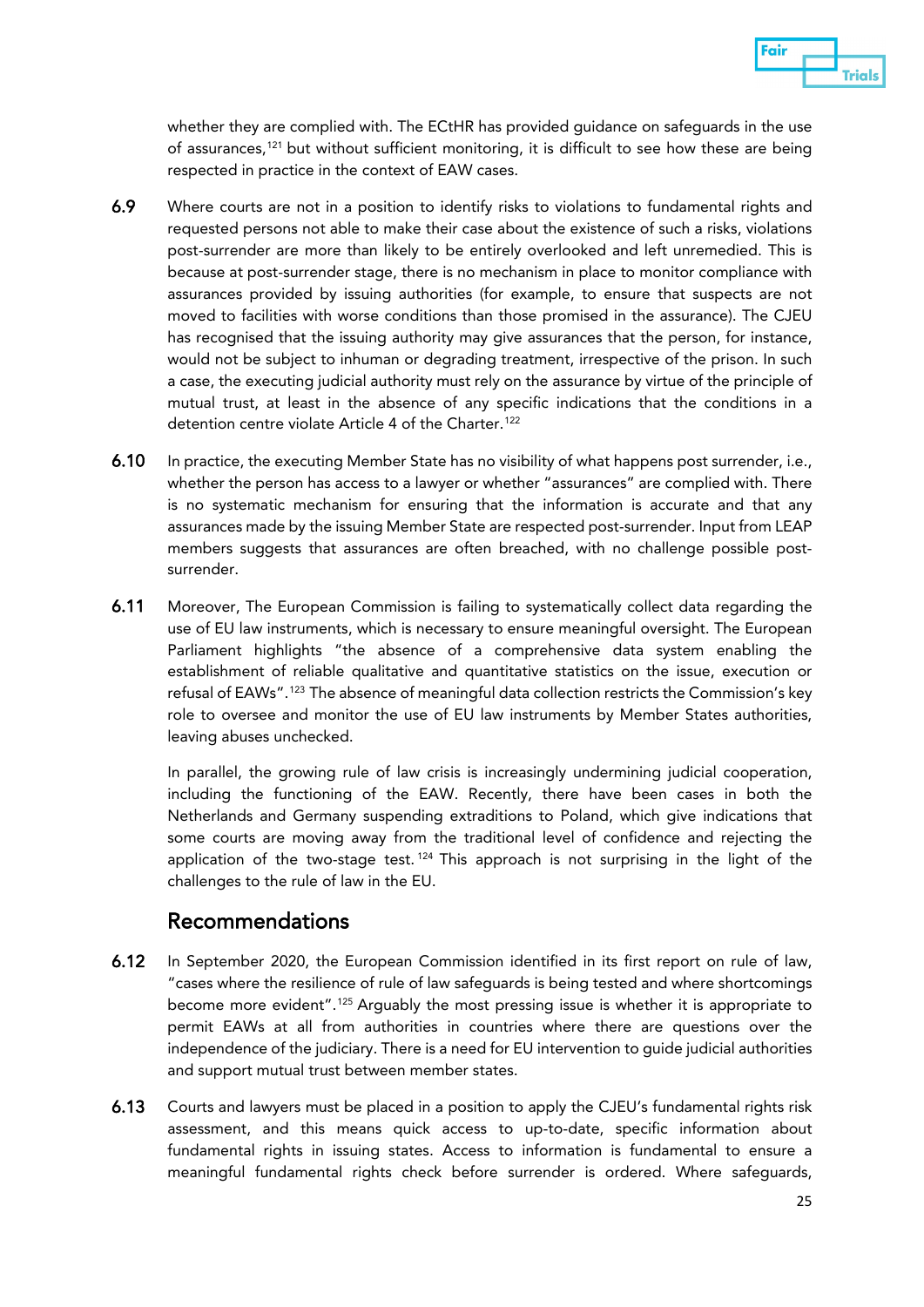

including the right to effective judicial protection, cannot be guaranteed due to rule of law concerns in a Member State, it may be appropriate to suspend judicial cooperation mechanisms such as the EAW with that Member State altogether pending the outcome of a political process. The CJEU could be equipped with a clear possibility to enforce a 'freezing mechanism'. [126](#page-33-12) The EU should not expect courts in individual Member States to remedy systemic breaches of EU values, even if they are obliged to secure the rights of individuals appearing before them. [127](#page-33-13)

6.14 A key part of establishing trust in the EAW is to create transparency over its use and ensure effective oversight.

#### 6.15 Recommendations for the European Commission:

- Adopt a legal obligation for Member States to collect and share with the European Commission reliable and comparable quantitative data (for instance, through a common digital platform) regarding the use of the EAW (including by type of offence, length of pre-trial detention).
- Set an obligation to put an end to EAW proceedings within a reasonable time limit where information necessary to decide whether to surrender is not available.
- Adopt a suspension mechanism where there are established generalised rule of law deficiencies in a Member State affecting judicial independence and therefore the right to a fair trial.
- Initiate a study and a consultation on setting up a system to monitor assurances given by issuing states post-surrender.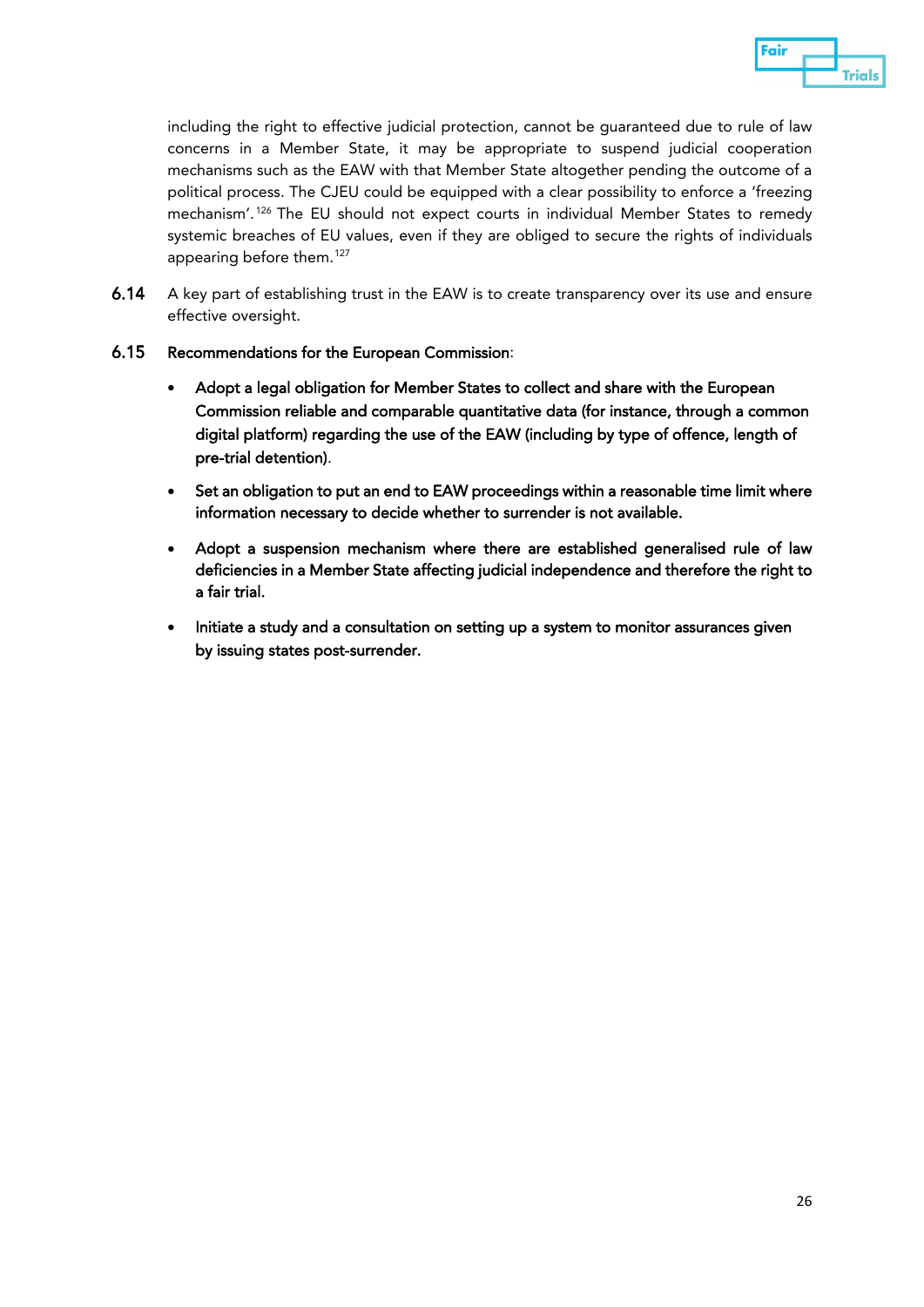

### **Endnotes**

<span id="page-27-0"></span><sup>1</sup> European Commission, *[Replies to questionnaire on quantitative information on the practical operation of the European](https://ec.europa.eu/info/sites/info/files/swd_2020_127_f1_v1_en.pdf)  [arrest warrant –](https://ec.europa.eu/info/sites/info/files/swd_2020_127_f1_v1_en.pdf) Year 2018*, Commission staff working document, SWD (2020) 127 final, 2 July 2020.

<span id="page-27-1"></span><sup>2</sup> [REPORT](https://eur-lex.europa.eu/legal-content/EN/TXT/?uri=COM:2020:270:FIN) from the Commission to the EUROPEAN PARLIAMENT AND THE COUNCIL on the implementation of Council Framework Decision of 13 June 2002 on the European arrest warrant and the surrender procedures between Member States COM/2020/270 final, 3 July 2020; European Parliamentary Research Service, Wouter van Ballegooij[, European Arrest](https://www.europarl.europa.eu/thinktank/en/document.html?reference=EPRS_STU(2020)642839)  [Warrant, European Implementation Assessment,](https://www.europarl.europa.eu/thinktank/en/document.html?reference=EPRS_STU(2020)642839) June 2020.

<span id="page-27-2"></span> $3$  [LEAP](https://www.fairtrials.org/legal-experts-advisory-panel) is an EU-wide network of legal experts which includes criminal defence practitioners, civil society and academic institutions.

<span id="page-27-3"></span><sup>4</sup> See European Commission, *2020 Rule of Law Report – [the rule of law situation in the European Union](https://ec.europa.eu/info/publications/2020-rule-law-report-communication-and-country-chapters_en)*, 30 September 2020.

<span id="page-27-4"></span><sup>5</sup> See European Parliament, *[Resolution of 20 January 2021 on the implementation of the European Arrest Warrant and the](https://www.europarl.europa.eu/doceo/document/TA-9-2021-0006_EN.html)  [surrender procedures between Member States](https://www.europarl.europa.eu/doceo/document/TA-9-2021-0006_EN.html)* (2019/2207(INI), 20 January 2021.

<span id="page-27-5"></span><sup>6</sup> The Charter of Fundamental Rights of the European Union (OJ C [326, 26.10.2012, p. 391\)](https://eur-lex.europa.eu/LexUriServ/LexUriServ.do?uri=OJ:C:2012:326:FULL:EN:PDF) is binding on Member States (and their courts) when implementing EU law, including the EAW Framework Decision, in accordance with Article 51(1) of the Charter. See CJEU, *[Case C-414/30](https://curia.europa.eu/juris/document/document.jsf?text=&docid=236403&pageIndex=0&doclang=EN&mode=req&dir=&occ=first&part=1&cid=381303) MM*, judgment of 13 January 2021, paragraph 71.

<span id="page-27-6"></span><sup>7</sup> Council Framework Decision 2002/584/JHA of 13 June 2002 on the European arrest warrant and the surrender procedures between Member States - Statements made by certain Member States on the adoption of the Framework Decision, (OJ L [190, 18.7.2002, p. 1–20\).](https://eur-lex.europa.eu/legal-content/en/TXT/?uri=celex:32002F0584)

<span id="page-27-7"></span>8 Article 2(1) of the EAW Framework Decision states: "A European arrest warrant may be issued for acts punishable by the law of the issuing Member State by a custodial sentence or a detention order for a maximum period of at least 12 months or, where a sentence has been passed or a detention order has been made, for sentences of at least four months".

<span id="page-27-8"></span><sup>9</sup> Unofficial translation from Portuguese, Portuguese Supreme Court, Case 739/20.9YRLSB-S1, ruling of 3 June 2020.

<span id="page-27-9"></span><sup>10</sup> European Parliament resolution of 27 February 2014 with recommendations to the Commission on the review of the European Arrest Warrant (2013/2109(INL)), [\(OJ C 285, 29.8.2017, p. 135–140\)](https://eur-lex.europa.eu/legal-content/EN/TXT/?uri=CELEX%3A52014IP0174), para F (5).

<span id="page-27-10"></span><sup>11</sup> See European Parliament resolution of 20 January 2021 on the implementation of the European Arrest Warrant and the surrender procedures between Member States (2019/2207(INI), paragraph 7: "Underlines that the EAW should not be misused for minor offences, where grounds for pre-trial detention do not exist; recalls that use of the EAW should be limited to serious offences where it is strictly necessary and proportionate".

<span id="page-27-11"></span><sup>12</sup> Article LAW.SURR.77[, Trade and Cooperation Agreement](https://ec.europa.eu/info/sites/info/files/draft_eu-uk_trade_and_cooperation_agreement.pdf) between the EU and the European Atomic Energy Community, of the one part, and the United Kingdom of Great Britain and Northern Ireland, of the other part.

<span id="page-27-12"></span><sup>13</sup> CJEU, *[Joined Cases C-508/18 OG and C-82/19 PPU PI and Case C-82/19 PPU](http://curia.europa.eu/juris/document/document.jsf?text=&docid=214466&pageIndex=0&doclang=EN&mode=lst&dir=&occ=first&part=1&cid=14657350)*, Judgment of 27 May 2019, ECLI:EU:C:2019:456, para. 71 and 73; CJEU, *Case [C-509/18](http://curia.europa.eu/juris/document/document.jsf?text=&docid=214465&pageIndex=0&doclang=EN&mode=lst&dir=&occ=first&part=1&cid=14657350) PF*, Judgment of 27 May 2019 (GC), ECLI:EU:C:2019:457; CJEU, *[Case C-489/19 PPU, NJ](http://curia.europa.eu/juris/document/document.jsf?text=&docid=218890&pageIndex=0&doclang=en&mode=lst&dir=&occ=first&part=1&cid=14657350)*, Judgment of 9 October 2019, ECLI:EU:C:2019:849.

<span id="page-27-13"></span><sup>14</sup> Article 52(1) of the Charter: "Subject to the principle of proportionality, limitations may be made only if they are necessary and genuinely meet objectives of general interest recognised by the Union or the need to protect the rights and freedoms of others."

<span id="page-27-14"></span><sup>15</sup> CJEU, *[Joined Cases C-566/19 PPU JR and C-626/19 PPU YC,](http://curia.europa.eu/juris/document/document.jsf?text=&docid=221509&pageIndex=0&doclang=en&mode=lst&dir=&occ=first&part=1&cid=14657350)* Judgment of 12 December 2019*,* ECLI:EU:C:2019:1077, para. 63.

<span id="page-27-15"></span><sup>16</sup> *Ibid*., para. 65.

<span id="page-27-16"></span><sup>17</sup> European Commission, [Handbook on how to issue and execute a European Arrest Warrant,](https://eur-lex.europa.eu/legal-content/EN/TXT/?uri=CELEX%3A52017XC1006%2802%29) (OJ C 335, 6.10.2017, p. 1–83), 6 October 2017, p. 13.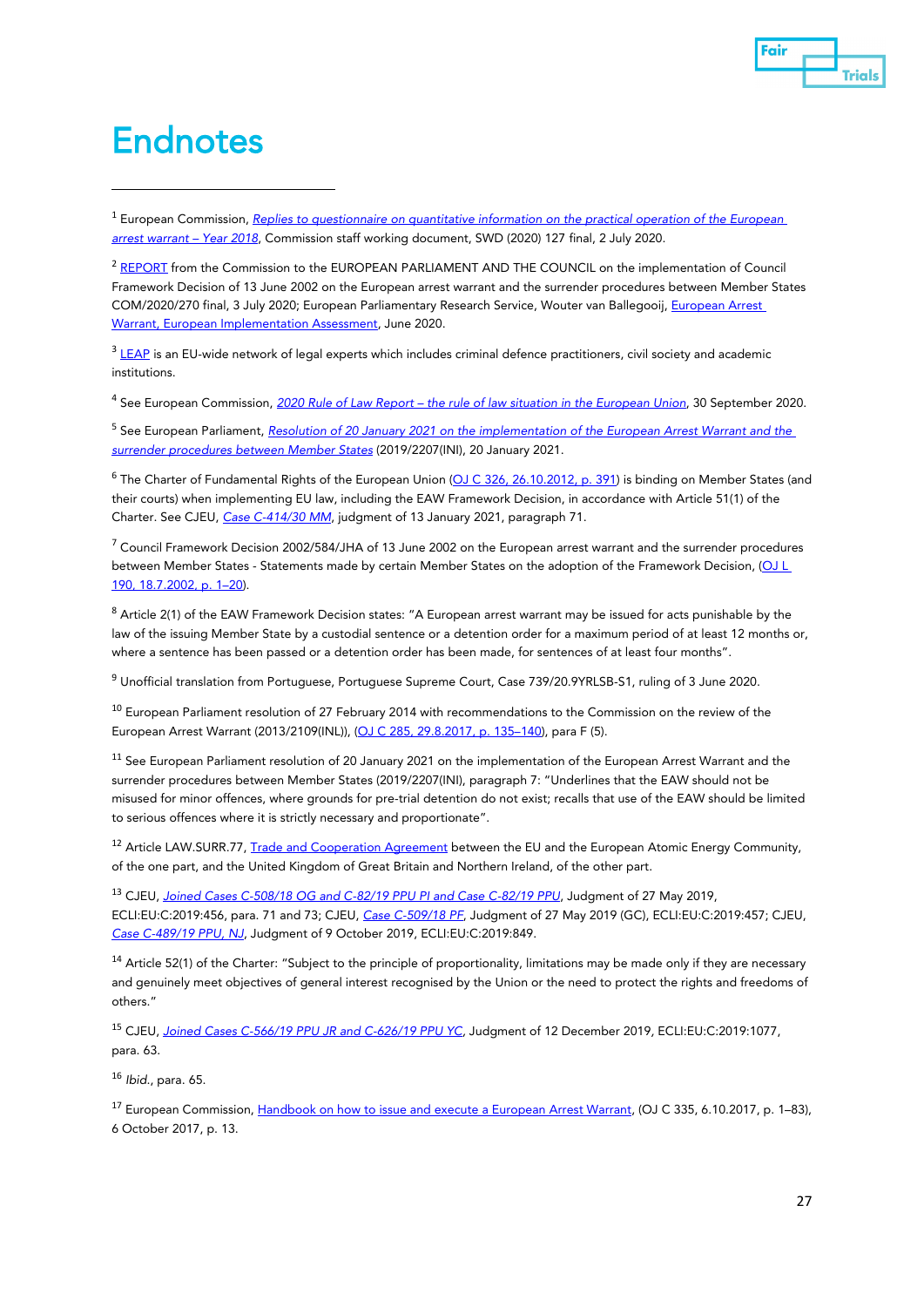

<span id="page-28-0"></span><sup>18</sup> Fair Trials[, Beyond Surrender: Putting human rights at the heart of the European Arrest Warrant,](https://www.fairtrials.org/publication/beyond-surrender) 28 June 2018.

<span id="page-28-1"></span><sup>19</sup> Article 1(1) of the EAW Framework Decision.

<span id="page-28-2"></span><sup>20</sup> Fair Trials[, Beyond the emergency of the COVID-19 pandemic -](https://www.fairtrials.org/publication/beyond-emergency-covid-19-pandemic) Lessons for defence rights in Europe, June 2020.

<span id="page-28-3"></span><sup>21</sup> Fair Trials[, A Measure of Last Resort? The practice of pre-trial detention decision-making in the EU,](https://www.fairtrials.org/publication/measure-last-resort) Report, p. 33, May 2016.

<span id="page-28-4"></span><sup>22</sup> Cour d'Appel de Paris, Dossier No. 2019/02894, Arrêt du 8 Janvier 2020.

<span id="page-28-5"></span><sup>23</sup> Fair Trials[, Beyond Surrender: Putting human rights at the heart of the European Arrest Warrant,](https://www.fairtrials.org/publication/beyond-surrender) 28 June 2018.

<span id="page-28-6"></span><sup>24</sup> Directive 2014/41/EU of the European Parliament and of the Council of 3 April 2014 regarding the European Investigation Order in criminal matters, [\(OJ L 130, 1.5.2014, p. 1–36\).](https://eur-lex.europa.eu/legal-content/EN/TXT/?uri=celex%3A32014L0041)

<span id="page-28-7"></span><sup>25</sup> Council Framework Decision 2009/829/JHA of 23 October 2009 on the application, between Member States of the European Union, of the principle of mutual recognition to decisions on supervision measures as an alternative to provisional detention, [\(OJ L 294, 11.11.2009, p. 20–40\)](https://eur-lex.europa.eu/legal-content/EN/TXT/?uri=CELEX%3A32009F0829&qid=1606266205764).

<span id="page-28-8"></span><sup>26</sup> Council Framework Decision 2008/947/JHA of 27 November 2008 on the application of the principle of mutual recognition to judgments and probation decisions with a view to the supervision of probation measures and alternative sanctions, (OJ L [337, 16.12.2008, p. 102–122\).](https://eur-lex.europa.eu/legal-content/EN/TXT/?uri=CELEX%3A32008F0947&qid=1606266257729)

<span id="page-28-9"></span><sup>27</sup> Council Framework Decision 2008/909/JHA of 27 November 2008 on the application of the principle of mutual recognition to judgments in criminal matters imposing custodial sentences or measures involving deprivation of liberty for the purpose of their enforcement in the European Union, (OJ L 327, 5.12.2008, p. 27-46).

<span id="page-28-10"></span><sup>28</sup> Fair Trials, *[Overuse of Detention in Cross-Border Proceedings,](https://www.fairtrials.org/sites/default/files/EAW-ALT%20Exec%20Summary.pdf)* February 2021.

<span id="page-28-11"></span><sup>29</sup> DETOUR - Towards Pre-trial Detention as Ultima Ratio, [Comparative Report,](https://www.irks.at/detour/publications.html) December 2017.

<span id="page-28-12"></span><sup>30</sup> Stefano Montaldo, European Forum, Special focus on pre-trial detention and its alternatives under EU law: an introduction, 4 November 2020, pp. 1-4.

<span id="page-28-13"></span><sup>31</sup> CJEU, *[Case C-241/15 Bob-Dogi,](http://curia.europa.eu/juris/document/document.jsf?text=&docid=179221&pageIndex=0&doclang=EN&mode=lst&dir=&occ=first&part=1&cid=14657350)* Judgment of 1 June 2016, ECLI:EU:C:2016:385.

<span id="page-28-14"></span><sup>32</sup> CJEU, *Case C-414/20 PPU, MM*, Judgment of 13 January 2021, paragraph 65: "where the law of the issuing Member State confers the competence to issue a European arrest warrant on an authority which, whilst participating in the administration of justice in that Member State, is not itself a court, the decision to issue such an arrest warrant and, inter alia, the proportionality of such a decision must be capable of being the subject, in the Member State, of court proceedings which meet in full the requirements inherent in effective judicial protection".

<span id="page-28-15"></span><sup>33</sup> CJEU, *[Case C-489/19 PPU, NJ](http://curia.europa.eu/juris/document/document.jsf?text=&docid=218890&pageIndex=0&doclang=en&mode=lst&dir=&occ=first&part=1&cid=14657350)*, Judgment of 9 October 2019, ECLI:EU:C:2019:849.

<span id="page-28-16"></span><sup>34</sup> CJEU, *[Joined Cases C-566/19 PPU JR and C-626/19 PPU YC,](http://curia.europa.eu/juris/document/document.jsf?text=&docid=221509&pageIndex=0&doclang=en&mode=lst&dir=&occ=first&part=1&cid=14657350)* Judgment of 12 December 2019*,* ECLI:EU:C:2019:1077. The CJEU found that the French system provides effective judicial protection. This system provides that EAWs for the purposes of criminal investigations can only be issued after a judge has issued a national arrest warrant. The CJEU considered that the proportionality of the EAW may be assessed at the time the national arrest warrant is issued (i.e. prior to or at the time of issuing the EAW) and the decision to issue an EAW can be subject to an annulment challenge. These factors satisfy the requirements of effective judicial protection.

<span id="page-28-17"></span><sup>35</sup> CJEU, *[Case C-625/19 PPU XD](http://curia.europa.eu/juris/document/document.jsf?text=&docid=221513&pageIndex=0&doclang=fr&mode=lst&dir=&occ=first&part=1&cid=14657350)*, Judgement of 12 December 2019, ECLI:EU:C:2019:1078. The CJEU found that the Swedish system, which requires that a decision to issue an EAW be preceded by a court decision to order pre-trial detention, is sufficient to ensure effective judicial protection where the court verifies the conditions and proportionality of the EAW during the hearing in relation to pre-trial detention. This is despite the lack of a standalone appeal procedure in relation the decision to issue the EAW.

<span id="page-28-18"></span><sup>36</sup> CJEU, *[Case C-648/20 PPU, PI](https://curia.europa.eu/juris/document/document.jsf?text=&docid=238710&pageIndex=0&doclang=EN&mode=lst&dir=&occ=first&part=1&cid=801384)*, Judgment of 10 March 2021.

<span id="page-28-19"></span><sup>37</sup> CJEU, *[Case C-414/20 PPU, MM,](https://curia.europa.eu/juris/document/document.jsf?text=&docid=236403&pageIndex=0&doclang=EN&mode=req&dir=&occ=first&part=1&cid=4732500)* Judgment of 13 January 2021, paragraph 69.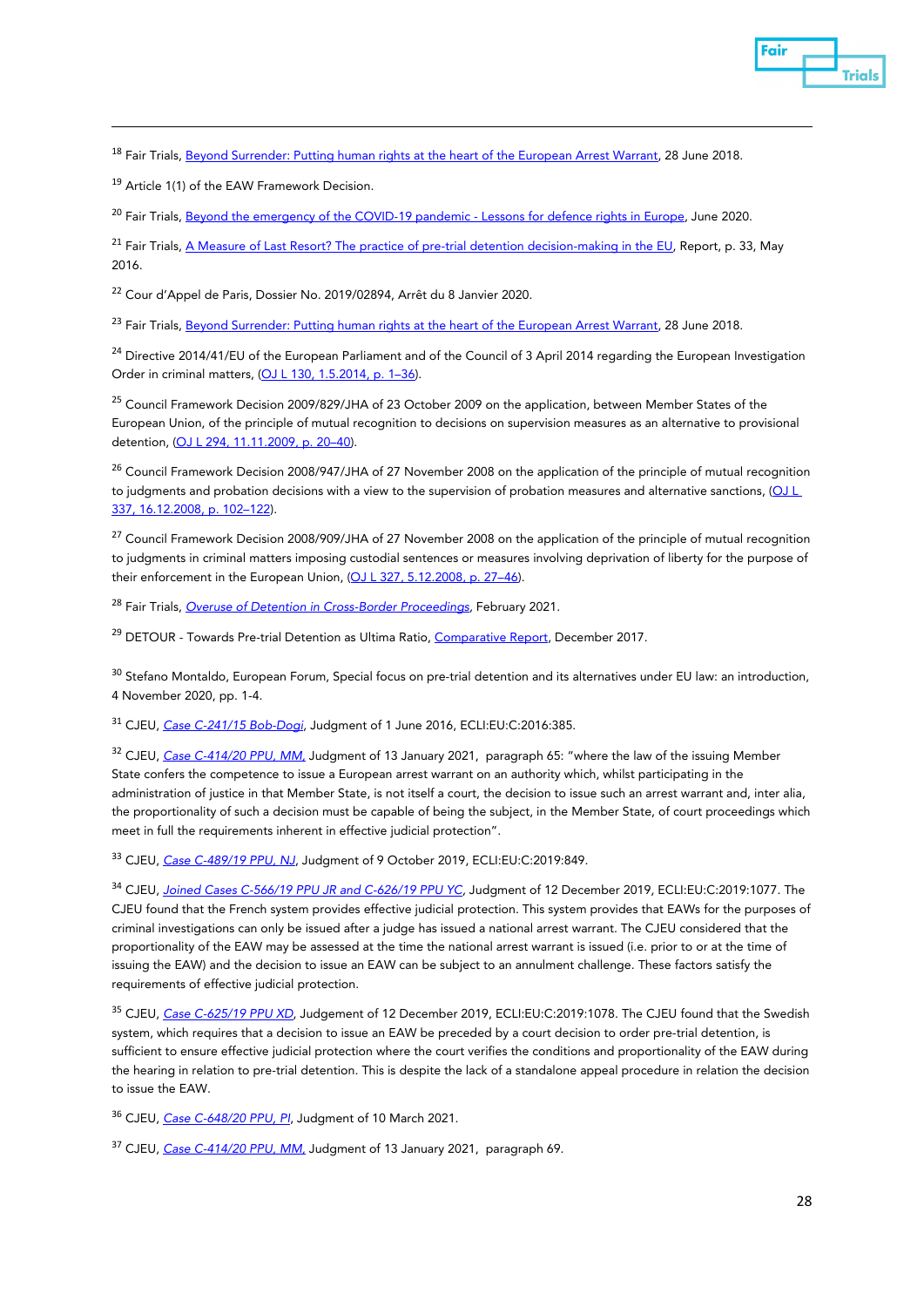

<span id="page-29-0"></span><sup>38</sup> CJEU, *[Case C-649/19 PPU, IR](https://curia.europa.eu/juris/document/document.jsf?text=&docid=237088&pageIndex=0&doclang=EN&mode=lst&dir=&occ=first&part=1&cid=4477304)*, Judgment of 28 January 2021, paragraph 79: "the right to effective judicial protection does not require that the right, provided for in the legislation of the issuing Member State, to challenge the decision to issue a European arrest warrant for the purposes of criminal prosecution can be exercised before the surrender of the person concerned to the competent authorities of that Member State."

<span id="page-29-1"></span><sup>39</sup> CJEU, *[Case C-414/20 PPU, MM,](https://curia.europa.eu/juris/document/document.jsf?text=&docid=236403&pageIndex=0&doclang=EN&mode=req&dir=&occ=first&part=1&cid=4732500)* Judgment of 13 January 2021, paragraph 70.

<span id="page-29-2"></span><sup>40</sup> Improving Defence Rights[, https://eucrim.eu/articles/improving-defence-rights/#docx-to-html-fn20.](https://eucrim.eu/articles/improving-defence-rights/#docx-to-html-fn20)

<span id="page-29-3"></span><sup>41</sup> For instance, the European Investigation Order includes a proportionality assessment in Article 6(1) of Directive 2014/41/EU.

<span id="page-29-4"></span><sup>42</sup> European Parliament resolution of 27 February 2014 with recommendations to the Commission on the review of the European Arrest Warrant (2013/2109(INL)), [\(OJ C 285, 29.8.2017, p. 135–140\)](https://eur-lex.europa.eu/legal-content/EN/TXT/?uri=CELEX%3A52014IP0174).

<span id="page-29-5"></span><sup>43</sup> In this respect, it is interesting to note that the CJEU emphasized the detailed proportionality test conducted (in principle) by Austrian courts when assessing the proportionality of the EAW: "the review of proportionality carried out by that court relates, in the context of the endorsement of a national arrest warrant, to the effects of the deprivation of liberty alone caused by it and, in the context of the endorsement of a European arrest warrant, to the impinging on the rights of the person concerned which goes beyond the infringements of his right to freedom already examined. The court responsible for the endorsement of a European arrest warrant is required to take into account, in particular, the effects of the surrender procedure and the transfer of the person concerned residing in a Member State other than the Republic of Austria on that person's social and family relationships", paragraph 44, CJEU, *[Case C-489/19 PPU](http://curia.europa.eu/juris/document/document.jsf?text=&docid=218890&pageIndex=0&doclang=EN&mode=lst&dir=&occ=first&part=1&cid=160945)*, Judgement of 9 October 2019, ECLI:EU:C:2019:849.

<span id="page-29-6"></span><sup>44</sup> European Parliamentary Research Service, Wouter van Ballegooij, European Arrest Warrant, European Implementation Assessment, June 2020. See also European Criminal Bar Association (ECBA), Statement of Principles on the use of Video-Conferencing in Criminal Cases in a Post-Covid-19 World, 6 September 2020; Fair Trials, Beyond the emergency of the COVID-19 pandemic - Lessons for defence rights in Europe, June 2020. We are not referring here to a general use of video hearings, see in this respect our recommendations in our report.

<span id="page-29-7"></span><sup>45</sup> Fair Trials[, A Measure of Last Resort? The practice of pre-trial detention decision-making in the EU,](https://www.fairtrials.org/publication/measure-last-resort) Report, p. 33, May 2016.

<span id="page-29-8"></span><sup>46</sup> See Article 12 of the EAW Framework Decision titled 'Keeping the person in detention' which states that: "When a person is arrested on the basis of a European arrest warrant, the executing judicial authority shall take a decision on whether the requested person should remain in detention, in accordance with the law of the executing Member State. The person may be released provisionally at any time in conformity with the domestic law of the executing Member State, provided that the competent authority of the said Member State takes all the measures it deems necessary to prevent the person absconding".

<span id="page-29-9"></span><sup>47</sup> In some legal frameworks, a national arrest warrant may be issued on the only ground that the person is located abroad, e.g. Article 131 of the French Code of Criminal Procedure (although case-law specifies that flight risk needs to be demonstrated).

<span id="page-29-10"></span>48 Articles 2 and 3 of the Treaty on European Union and Article 10 of Treaty on the Functioning of the European Union and Article 21 of the Charter.

<span id="page-29-11"></span><sup>49</sup> Federal Ministry of Constitutional Affairs, Reforms, Deregulation and Justice, **Safety Report 2018** - Report on the activities [of the criminal justice system,](https://www.parlament.gv.at/PAKT/VHG/XXVII/III/III_00080/imfname_775930.pdf) December 2019, pp. 113 and following.

<span id="page-29-12"></span><sup>50</sup> Observatoire International des Prisons – Section Française, **Qui sont les personnes incarcérées?**, 16 February 2020.

<span id="page-29-13"></span><sup>51</sup> See Institute For Criminal Policy Research (ICPR), Birkbeck College, University of London[, World Prison Brief database.](https://www.prisonstudies.org/world-prison-brief-data)

<span id="page-29-14"></span><sup>52</sup> Article 131 of the French Code of Criminal Procedure.

<span id="page-29-15"></span><sup>53</sup> Decision 2014-452 QPC of 27 February 2015.

<span id="page-29-16"></span><sup>54</sup> Ruling of 13 February 2021, Tribunal Judiciaire de Pontoise (non-published).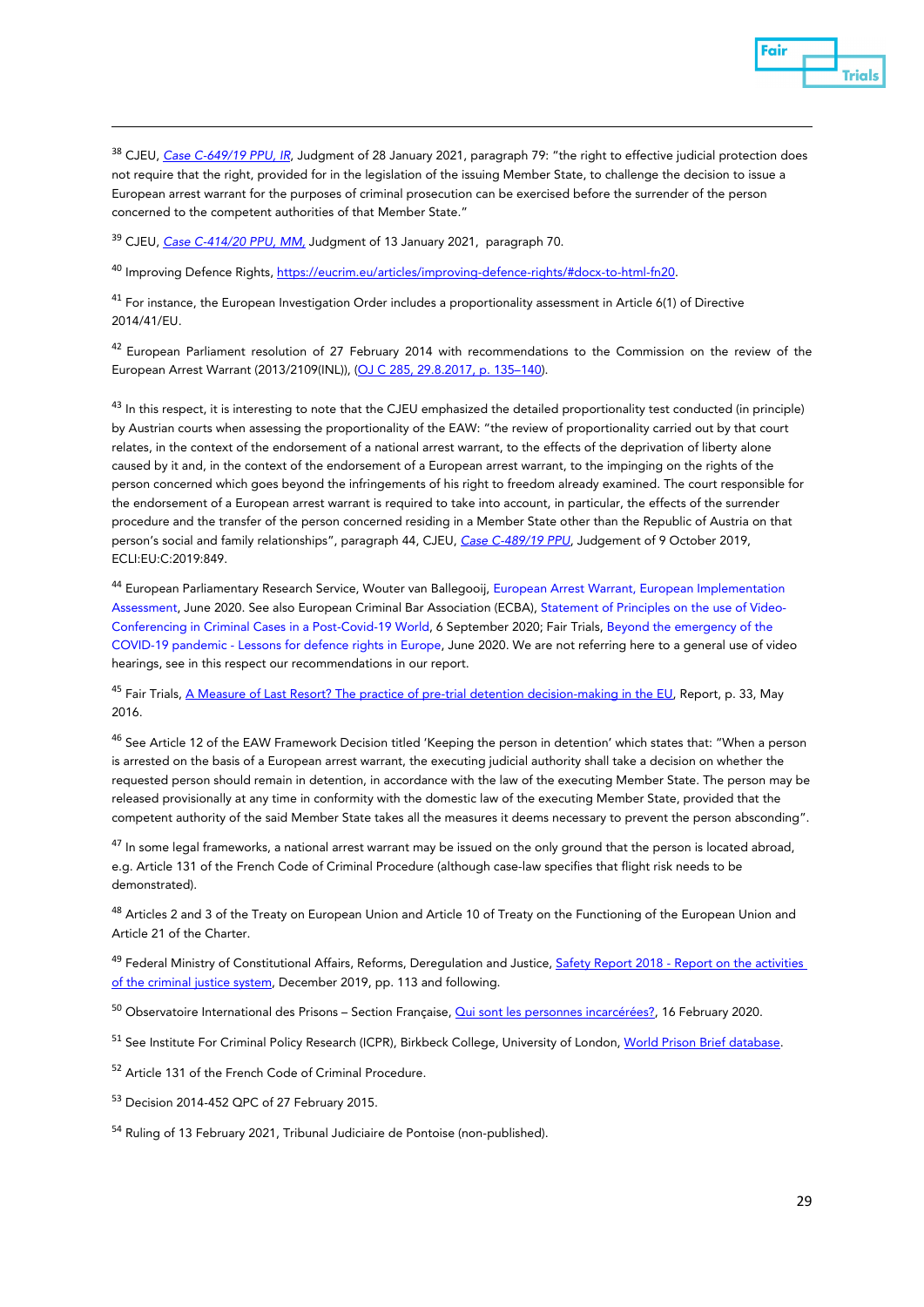

<span id="page-30-0"></span><sup>55</sup> Resolution of the Council of 30 November 2009 on a Roadmap for strengthening procedural rights of suspected or accused persons in criminal proceedings, [\(OJ C 295, 4.12.2009, p. 1–3\).](https://eur-lex.europa.eu/legal-content/EN/TXT/?uri=celex:32009G1204(01))

<span id="page-30-1"></span><sup>56</sup> See European Parliament, Report on the implementation of the European Arrest Warrant and the surrender procedures between Member States (2019/2207(INI), page 6, 8 December 2020.

<span id="page-30-2"></span><sup>57</sup> Opinion of Advocate General Pitruzella, *[Case C-653/19 PPU -](https://curia.europa.eu/juris/document/document.jsf?text=&docid=220773&pageIndex=0&doclang=en&mode=lst&dir=&occ=first&part=1&cid=4585969) DK*, 19 November 2019, paragraph 22.

<span id="page-30-3"></span><sup>58</sup> We note the call from the European Parliament in paragraph 37 of it[s resolution of 20 January 2021](https://www.europarl.europa.eu/doceo/document/TA-9-2021-0006_EN.html) to impose time limits on pre-trial detention duration. In our view, a much more comprehensive set of standards is necessary.

<span id="page-30-4"></span><sup>59</sup> Such as Directive 2014/41/EU regarding the European Investigation Order, which in Article 9(2) provides that: "[t]he executing authority shall comply with the formalities and procedures expressly indicated by the issuing authority unless otherwise provided in this Directive and provided that such formalities and procedures are not contrary to the fundamental principles of law of the executing State".

<span id="page-30-5"></span><sup>60</sup> European Parliament[, resolution](https://www.europarl.europa.eu/doceo/document/TA-9-2021-0006_EN.html) of 20 January 2021 on the implementation of the EAW and the surrender procedures between Member States, 2019/2207(INI), paragraph T.

<span id="page-30-6"></span><sup>61</sup> BVerfG[, decision](http://www.bverfg.de/e/rs20201201_2bvr184518.html) of the Second Senate of December 1, 2020, 2 BvR 1845/18 , Rn. 1-85.

<span id="page-30-7"></span><sup>62</sup> CJEU, *Joined Cases C-*[404/15 Aranyosi and Căldăraru and C](http://curia.europa.eu/juris/document/document.jsf?text=&docid=175547&pageIndex=0&doclang=en&mode=lst&dir=&occ=first&part=1&cid=14646496)*-659/15 PPU*, Judgment of 5 April 2016 (GC), ECLI:EU:C:2016:198; CJEU, *[Case C-128/18 Doronbatu](http://curia.europa.eu/juris/document/document.jsf?text=&docid=219163&pageIndex=0&doclang=en&mode=lst&dir=&occ=first&part=1&cid=14648568)*, Judgment of 15 October 2019, ECLI:EU:C:2019:857.

<span id="page-30-8"></span><sup>63</sup> CJEU, *Joined Cases C-*[404/15 Aranyosi and Căldăraru and C](http://curia.europa.eu/juris/document/document.jsf?text=&docid=175547&pageIndex=0&doclang=en&mode=lst&dir=&occ=first&part=1&cid=14646496)*-659/15 PPU*, Judgement of 5 April 2016 (GC), ECLI:EU:C:2016:198.

<span id="page-30-9"></span><sup>64</sup> CJEU, *[Case C-220/18 PPU, ML](http://curia.europa.eu/juris/document/document.jsf?text=&docid=204383&pageIndex=0&doclang=en&mode=lst&dir=&occ=first&part=1&cid=14647098)*, Judgment of 25 July 2018, ECLI:EU:C:2018:589, paragraph 98: "the relative brevity of a detention period does not automatically mean that the treatment at issue falls outside the scope of Article 3 of the ECHR when other factors are sufficient to mean that it is caught by that provision."

<span id="page-30-10"></span><sup>65</sup> CJEU, *[Case C-216/18 PPU, LM](http://curia.europa.eu/juris/document/document.jsf?text=&docid=204384&pageIndex=0&doclang=en&mode=lst&dir=&occ=first&part=1&cid=14648787)*, Judgment of 25 July 2018 (GC), ECLI:EU:C:2018:586.

<span id="page-30-11"></span><sup>66</sup> Fair Trials[, The case of Artur Celmer: An analysis of the latest developments,](https://www.fairtrials.org/news/case-artur-celmer-analysis-latest-developments) 21 December 2018.

<span id="page-30-12"></span><sup>67</sup> CJEU, [Joined Cases C-354/20 PPU and C-412/20 PPU,](https://curia.europa.eu/juris/document/document.jsf?text=&docid=235719&pageIndex=0&doclang=EN&mode=req&dir=&occ=first&part=1&cid=4811532) Judgment of 17 December 2020.

<span id="page-30-13"></span><sup>68</sup> Fair Trials, *[Amsterdam court rejects Polish European Arrest Warrant request over rule of law concerns,](https://www.fairtrials.org/news/amsterdam-court-rejects-polish-european-arrest-warrant-request-over-rule-law-concerns)* 18 February 2021.

<span id="page-30-14"></span><sup>69</sup> Article 2.2 of the EAW Framework Decision.

<span id="page-30-15"></span><sup>70</sup> Article 2.4 of the EAW Framework Decision.

<span id="page-30-16"></span><sup>71</sup> Paragraph 14, European Parliament, *[Resolution of 20 January 2021 on the implementation of the European Arrest Warrant](https://www.europarl.europa.eu/doceo/document/TA-9-2021-0006_EN.html)  [and the surrender procedures between Member States](https://www.europarl.europa.eu/doceo/document/TA-9-2021-0006_EN.html)* (2019/2207(INI), 20 January 2021.

<span id="page-30-17"></span><sup>72</sup> For instance, in October 2020 it was [reported](https://www.theguardian.com/world/2020/oct/12/norway-grants-asylum-to-polish-man-who-fled-prison-sentence) that for the first time in more than 30 years, Norway granted asylum to a Polish man who was facing persecution as a result of criminal activity.

<span id="page-30-18"></span> $<sup>73</sup>$  See, e.g. th[e report](https://fra.europa.eu/sites/default/files/fra-2014-criminalisation-of-migrants_en.pdf) from the EU Agency for Fundamental Rights on the criminalization of migrants in an irregular situation</sup> and of persons engaging with them.

<span id="page-30-19"></span><sup>74</sup> See JUSTICI[A call](https://www.fairtrials.org/sites/default/files/publication_pdf/JUSTICIA%20callsfor%20action%20against%20disproportionate%20%20COVID-19%20Criminalisation%20-P2.pdf) for action against disproportionate COVID-19 criminalisation, 29 May 2020.

<span id="page-30-20"></span><sup>75</sup> See, e.g. the EU Agency for Fundamental Rights, Bulletin #4, *[Coronavirus pandemic in the EU –](https://fra.europa.eu/sites/default/files/fra_uploads/fra-2020-coronavirus-pandemic-eu-bulletin-july_en.pdf) Fundamental Rights [Implications](https://fra.europa.eu/sites/default/files/fra_uploads/fra-2020-coronavirus-pandemic-eu-bulletin-july_en.pdf)*, June 2020 and Fair Trials' Covid19 Justice Campaign: [https://www.fairtrials.org/covid19justice.](https://www.fairtrials.org/covid19justice)

<span id="page-30-21"></span><sup>76</sup> Ruling of July 12, 2018, the First Senate for Criminal Matters of the Higher Regional Court of the State of Schleswig-Holstein, [https://www.schleswig-holstein.de/DE/Justiz/OLG/Presse/PI/201806Puigdemontenglisch.html.](https://www.schleswig-holstein.de/DE/Justiz/OLG/Presse/PI/201806Puigdemontenglisch.html)

<span id="page-30-22"></span><sup>77</sup> Sec. 81 of the German Criminal Code.

<span id="page-30-23"></span><sup>78</sup> Art. 125 of the German Criminal Code.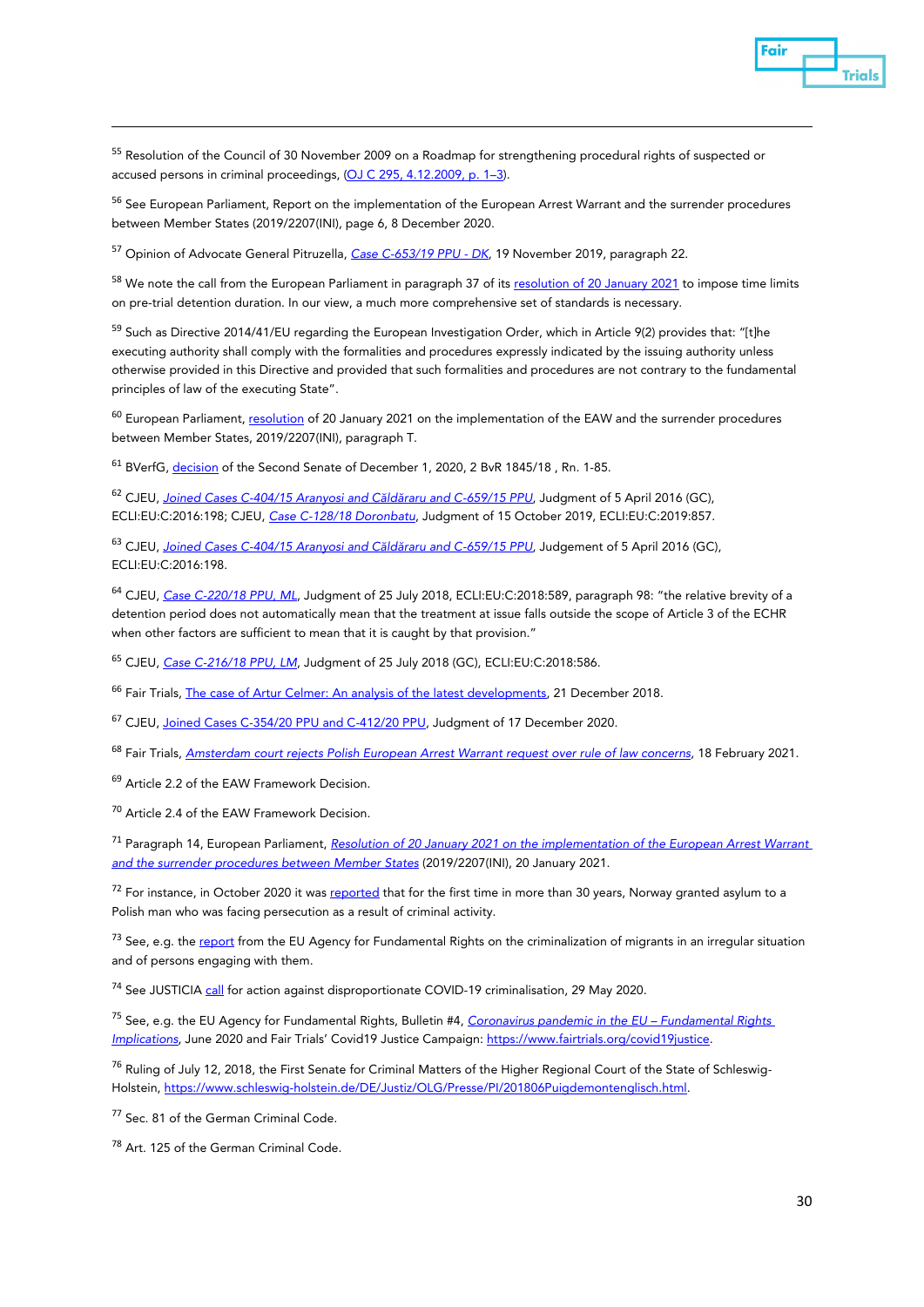<span id="page-31-0"></span><sup>79</sup> [Communication](https://eur-lex.europa.eu/legal-content/EN/TXT/?qid=1602583951529&uri=CELEX%3A52020DC0580) from the Commission to the European Parliament, the Council, the European Economic and Social Committee and the Committee of the Regions, 2020 Rule of Law Report, The rule of law situation in the European Union (COM/2020/580 final), 30 September 2020.

<span id="page-31-1"></span><sup>80</sup> See CJEU, *[Case C-216/18 PPU, LM](http://curia.europa.eu/juris/document/document.jsf?text=&docid=204384&pageIndex=0&doclang=en&mode=lst&dir=&occ=first&part=1&cid=14648787)*, Judgement of 25 July 2018 (GC), ECLI:EU:C:2018:586, para. 50. See also CJEU, *[Case](http://curia.europa.eu/juris/document/document.jsf?text=&docid=199682&pageIndex=0&doclang=en&mode=lst&dir=&occ=first&part=1&cid=15573549)  [C-64/16 Associação Sindical dos Juízes Portugueses](http://curia.europa.eu/juris/document/document.jsf?text=&docid=199682&pageIndex=0&doclang=en&mode=lst&dir=&occ=first&part=1&cid=15573549)*, Judgement of 27 February 2018, ECLI:EU:C:2018:117, para. 33: "national courts and tribunals, in collaboration with the Court of Justice, fulfil a duty entrusted to them jointly of ensuring that in the interpretation and application of the Treaties the law is observed".

<span id="page-31-2"></span>81 Council of the European Union, The Stockholm Programme – An open and secure Europe serving and protecting the [citizens,](https://register.consilium.europa.eu/doc/srv?l=EN&f=ST%2017024%202009%20INIT) 2 December 2009, p. 3.

<span id="page-31-3"></span>82 Directive 2010/64/EU of the European parliament and of the Council of 20 October 2010 on the right to interpretation and translation in criminal proceedings, [\(OJ 2010 L 280, p. 1\).](http://eur-lex.europa.eu/legal-content/EN/TXT/?qid=1415136984378&uri=CELEX:32010L0064)

<span id="page-31-4"></span>83 Directive 2012/13/EU of the European Parliament and of the Council of 22 May 2012 on the right to information in criminal proceedings, [\(OJ 2012 L 142, p. 1\)](http://eur-lex.europa.eu/legal-content/EN/TXT/?qid=1415137055697&uri=CELEX:32012L0013).

<span id="page-31-5"></span>84 Directive 2013/48/EU of the European Parliament and of the Council of 22 October 2013 on the right of access to a lawyer in criminal proceedings and in European arrest warrant proceedings, and on the right to have a third party informed upon deprivation of liberty and to communicate with third persons and with consular authorities while deprived of liberty, [\(OJ 2013](http://eur-lex.europa.eu/legal-content/EN/TXT/?qid=1415137138499&uri=CELEX:32013L0048)  [L 290, p.](http://eur-lex.europa.eu/legal-content/EN/TXT/?qid=1415137138499&uri=CELEX:32013L0048) 1).

<span id="page-31-6"></span>85 Directive 2016/800 of the European parliament and of the Council of 11 May 2016 on procedural safeguards for children who are suspects and accused in criminal proceedings, [\(OJ L 132, 21.5.2016, p. 1\).](https://eur-lex.europa.eu/legal-content/EN/TXT/?uri=CELEX%3A32016L0800)

<span id="page-31-7"></span>86 Directive (EU) 2016/343 of the European Parliament and of the Council of 9 March 2016 on the strengthening of certain aspects of the presumption of innocence and of the right to be present at the trial in criminal proceedings,  $\boxed{\text{OLL}65}$ , [11.3.2016, p. 1\).](https://eur-lex.europa.eu/legal-content/EN/TXT/?uri=CELEX:32016L0343)

<span id="page-31-8"></span><sup>87</sup> Directive 2016/1919 of the European Parliament and of the Council of 26 October 2016 on legal aid for suspects and accused persons in criminal proceedings and for requested persons in European arrest warrant proceedings, [\(OJ L 297,](https://eur-lex.europa.eu/legal-content/EN/TXT/?uri=CELEX%3A32016L1919)  [4.11.2016 p. 1;](https://eur-lex.europa.eu/legal-content/EN/TXT/?uri=CELEX%3A32016L1919) [corrigendum OJ L91 5.4.2017, p. 40\)](https://eur-lex.europa.eu/legal-content/EN/TXT/PDF/?uri=OJ:L:2017:091:FULL&from=LV).

<span id="page-31-9"></span><sup>88</sup> CJEU, *[Joined Cases C-566/19 PPU JR and C-626/19 PPU YC,](http://curia.europa.eu/juris/document/document.jsf?text=&docid=221509&pageIndex=0&doclang=en&mode=lst&dir=&occ=first&part=1&cid=14657350)* Judgment of 12 December 2019*,* ECLI:EU:C:2019:1077, para. 72.

<span id="page-31-10"></span><sup>89</sup> European Parliament, Report on the implementation of the European Arrest Warrant and the surrender procedures between Member States (2019/2207(INI), p. 12, 8 December 2020.

<span id="page-31-11"></span> $90$  Articles 10(1) and (2) of the Directive on Access to a Lawyer state that persons subject to EAWs have the right of access to a lawyer in the executing Member State upon arrest pursuant to a warrant. Further, Articles 10(4) and (5) recognise the right of the requested person also to appoint a lawyer in the issuing Member State.

<span id="page-31-12"></span>91 See also Vania Costa Ramos, Prof. Dr. Michiel Luchtman, Geanina Munteanu, *Improving Defence Rights*, eucrim, Issue 3/2020, pp 230-248: "the impact of mutual distrust as well as of lack of procedural safeguards in practice is much deeper and is felt by practitioners and citizens in their daily practice and life".

<span id="page-31-13"></span>92 European Union Agency for Fundamental Rights (FRA), Rights in practice: access to a lawyer and procedural rights in [criminal and European arrest warrant proceedings,](https://fra.europa.eu/sites/default/files/fra_uploads/fra-2019-rights-in-practice-access-to-a-lawyer-and-procedural-rights-in-criminal-and-european-arrest-warrant-proceedings.pdf) Report, 2019, p. 65.

<span id="page-31-14"></span><sup>93</sup> European Commission, Report from the Commission to the European Parliament and the Council on the implementation of [Directive 2013/48/EU of the European Parliament and of the Council of 22 October 2013 on the right to access to a lawyer in](https://eur-lex.europa.eu/legal-content/GA/TXT/?uri=CELEX:52019DC0560)  [criminal proceedings and in European arrest warrant proceedings, and on the right to have a third person informed upon](https://eur-lex.europa.eu/legal-content/GA/TXT/?uri=CELEX:52019DC0560)  [deprivation of liberty and to communicate with the third persons and with consular authorities while deprived of liberty,](https://eur-lex.europa.eu/legal-content/GA/TXT/?uri=CELEX:52019DC0560) 26 September 2019.

<span id="page-31-15"></span> $94$  This is required by Article 10(4) of the Access to a Lawyer Directive.

Fair

**Trials**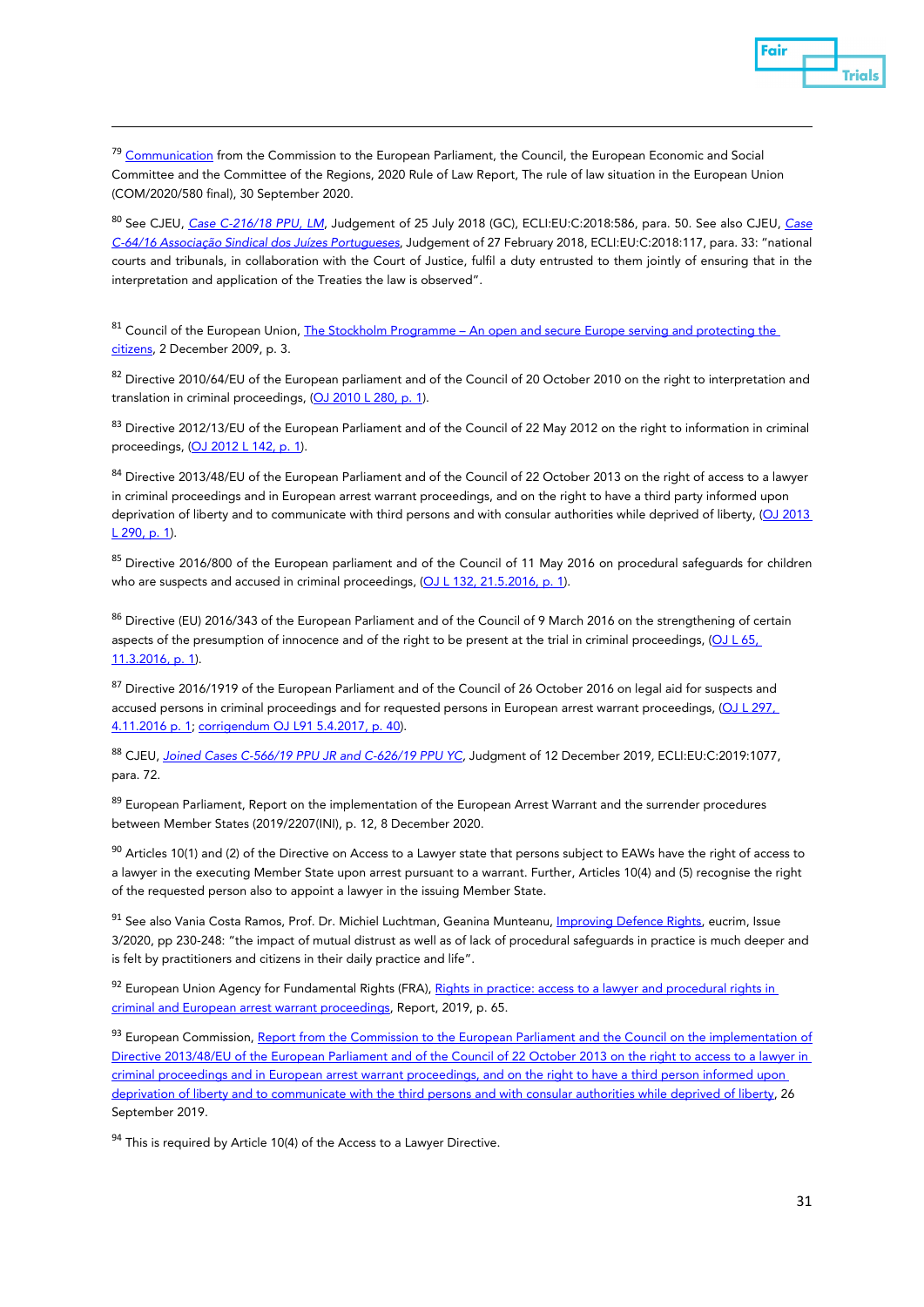

<span id="page-32-0"></span> $95$  As required by Article 10(5) of the Access to a Lawyer Directive.

<span id="page-32-1"></span>96 Directive 2012/13/EU of the European Parliament and of the Council of 22 May 2012 on the right to information in criminal proceedings, [\(OJ 2012 L 142, p. 1\)](http://eur-lex.europa.eu/legal-content/EN/TXT/?qid=1415137055697&uri=CELEX:32012L0013). See Article 1 of the Directive: "This Directive lays down rules concerning the right to information of suspects or accused persons, relating to their rights in criminal proceedings and to the accusation against them. It also lays down rules concerning the right to information of persons subject to a European Arrest Warrant relating to their rights." In particular, Article 7(2) of the Directive obliges Member States to ensure that suspects or accused persons or their lawyers are granted access to all material evidence in the possession of the competent authorities in order to safeguard the fairness of the proceedings and to prepare the defence.

<span id="page-32-2"></span><sup>97</sup> CJEU, *[Case C-612/15 Kolev and Others](http://curia.europa.eu/juris/document/document.jsf?text=&docid=202545&pageIndex=0&doclang=en&mode=lst&dir=&occ=first&part=1&cid=14722182)*, Judgement of 5 June 2018, ECLI:EU:C:2018:392.

<span id="page-32-3"></span>98 For instance in France, it is recognised that suspects are sufficiently informed of the charged even if they are only provided with the EAW decision (Cour de Cassation, Chambre Criminelle, Case 14.80,484, 18 February 2014).

<span id="page-32-4"></span> $99$  CJFU

[https://curia.europa.eu/juris/document/document.jsf?text=&docid=237088&pageIndex=0&doclang=EN&mode=lst&dir=&oc](https://curia.europa.eu/juris/document/document.jsf?text=&docid=237088&pageIndex=0&doclang=EN&mode=lst&dir=&occ=first&part=1&cid=97024) [c=first&part=1&cid=97024"](https://curia.europa.eu/juris/document/document.jsf?text=&docid=237088&pageIndex=0&doclang=EN&mode=lst&dir=&occ=first&part=1&cid=97024) Case C-649/19 IR, Judgment of 28 January 2021, ECLI:EU:C:2021:75, paragraph 62.

<span id="page-32-5"></span><sup>100</sup> Articles 8 and 11 of the EAW Framework Decision.

<span id="page-32-6"></span><sup>101</sup> Article 114 of the French Code of Criminal Procedure

<span id="page-32-7"></span><sup>102</sup> Article 80-1 of the French Code of Criminal Procedure.

<span id="page-32-8"></span><sup>103</sup> Karlsruhe Court, Decision in case *Ausl 301 AR 104/19* dated 27 November 2020.

<span id="page-32-9"></span><sup>104</sup> Article 2(1) of the Directive 2010/64/EU on the right to interpretation and translation in criminal proceedings provides that "Member States shall ensure that suspected or accused persons who do not speak or understand the language of the criminal proceedings concerned are provided, without delay, with interpretation during criminal proceedings before investigative and judicial authorities, including during police questioning, all court hearings and any necessary interim hearings." Further, Article 2(8) provides that interpretation provided must be of sufficient quality to safeguard the fairness of proceedings.

<span id="page-32-10"></span><sup>105</sup> Fair Trials, [Where's my layer: Making legal assistance in pre-trial detention effective,](https://www.fairtrials.org/sites/default/files/publication_pdf/Wheres-my-lawyer-making-legal-assistance-in-pre-trial-detention-effective.pdf) Report, October 2019, p. 23.

<span id="page-32-11"></span><sup>106</sup> CJEU, *[Joined Cases C-566/19 PPU JR and C-626/19 PPU YC,](http://curia.europa.eu/juris/document/document.jsf?text=&docid=220971&pageIndex=0&doclang=en&mode=lst&dir=&occ=first&part=1&cid=10610806)* Opinion of Advocate Genera Campos Sánchez-Bordona delivered on 26 November 2019, ECLI:EU:C:2019:1012, paragraph 87.

<span id="page-32-12"></span><sup>107</sup> CJEU, *[Case C-648/20 PPU, PI](https://curia.europa.eu/juris/document/document.jsf?text=&docid=238710&pageIndex=0&doclang=EN&mode=lst&dir=&occ=first&part=1&cid=801384)*, Judgment of 10 March 2021, paragraphs 47-48.

<span id="page-32-13"></span><sup>108</sup> CJEU, *[Case C-649/19 PPU, IR](https://curia.europa.eu/juris/document/document.jsf?text=&docid=237088&pageIndex=0&doclang=EN&mode=lst&dir=&occ=first&part=1&cid=4477304)*, Judgment of 28 January 2021, paragraph 79: "the right to effective judicial protection does not require that the right, provided for in the legislation of the issuing Member State, to challenge the decision to issue a European arrest warrant for the purposes of criminal prosecution can be exercised before the surrender of the person concerned to the competent authorities of that Member State."

<span id="page-32-14"></span><sup>109</sup> Doughty Street Chambers, Flagrant miscarriage of justice overturned: victim of identity theft finally discharged on appeal [in French extradition request,](https://www.doughtystreet.co.uk/news/flagrant-miscarriage-justice-overturned-victim-identity-theft-finally-discharged-appeal-french) 3 November 2020.

<span id="page-32-15"></span><sup>110</sup> England and Wales High Court, *[Choudhary v. Prosecutor at the Creteil Tgi, France](https://www.casemine.com/judgement/uk/5f9b9b712c94e005e4e754c0)*, 26 October 2020.

<span id="page-32-16"></span><sup>111</sup> European Parliament resolution of 27 February 2014 with recommendations to the Commission on the review of the European Arrest Warrant (2013/2109(INL)).

<span id="page-32-17"></span><sup>112</sup> Article 10 of the Directive states: "Nothing in this Directive shall be construed as limiting or derogating from any of the rights or procedural safeguards that are ensured under the Charter, the ECHR, other relevant provisions of international law or the law of any Member State which provides a higher level of protection."

<span id="page-32-18"></span><sup>113</sup> ECtHR, *[Airey v. Ireland](http://hudoc.echr.coe.int/eng?i=001-57420)*, App. no. 6289/73, Judgement of 9 October 1979, para. 24.